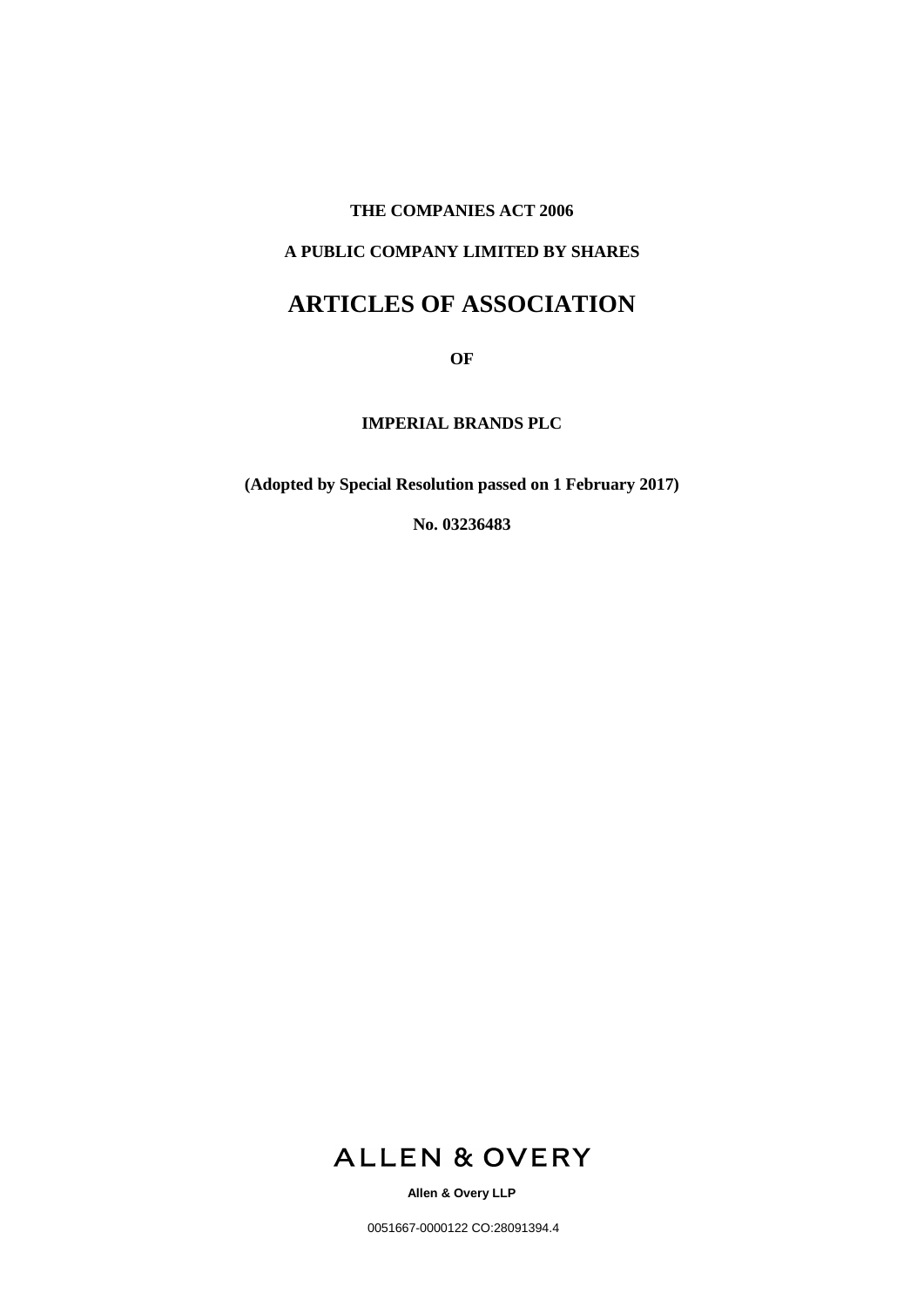# **CONTENTS**

# **Article**

| 1.   |  |  |  |  |  |
|------|--|--|--|--|--|
| 2.   |  |  |  |  |  |
| 3.   |  |  |  |  |  |
| 4.   |  |  |  |  |  |
|      |  |  |  |  |  |
| 5.   |  |  |  |  |  |
| 6.   |  |  |  |  |  |
| 7.   |  |  |  |  |  |
| 8.   |  |  |  |  |  |
| 9.   |  |  |  |  |  |
| 10.  |  |  |  |  |  |
| 11.  |  |  |  |  |  |
| 12.  |  |  |  |  |  |
|      |  |  |  |  |  |
| 13.  |  |  |  |  |  |
|      |  |  |  |  |  |
| 14.  |  |  |  |  |  |
|      |  |  |  |  |  |
| 15.  |  |  |  |  |  |
| 16.  |  |  |  |  |  |
| 17.  |  |  |  |  |  |
| 18.  |  |  |  |  |  |
| 19.  |  |  |  |  |  |
|      |  |  |  |  |  |
| 20.  |  |  |  |  |  |
| 21.  |  |  |  |  |  |
| 22.  |  |  |  |  |  |
|      |  |  |  |  |  |
| 23.  |  |  |  |  |  |
|      |  |  |  |  |  |
| 24.  |  |  |  |  |  |
| 25.  |  |  |  |  |  |
| 26.  |  |  |  |  |  |
|      |  |  |  |  |  |
| 27.  |  |  |  |  |  |
| 28.  |  |  |  |  |  |
|      |  |  |  |  |  |
| 29.  |  |  |  |  |  |
| 30.  |  |  |  |  |  |
| 31.  |  |  |  |  |  |
| 32.  |  |  |  |  |  |
| 33.  |  |  |  |  |  |
| 34.  |  |  |  |  |  |
| 35.  |  |  |  |  |  |
| 35A. |  |  |  |  |  |
| 36.  |  |  |  |  |  |
| 37.  |  |  |  |  |  |
|      |  |  |  |  |  |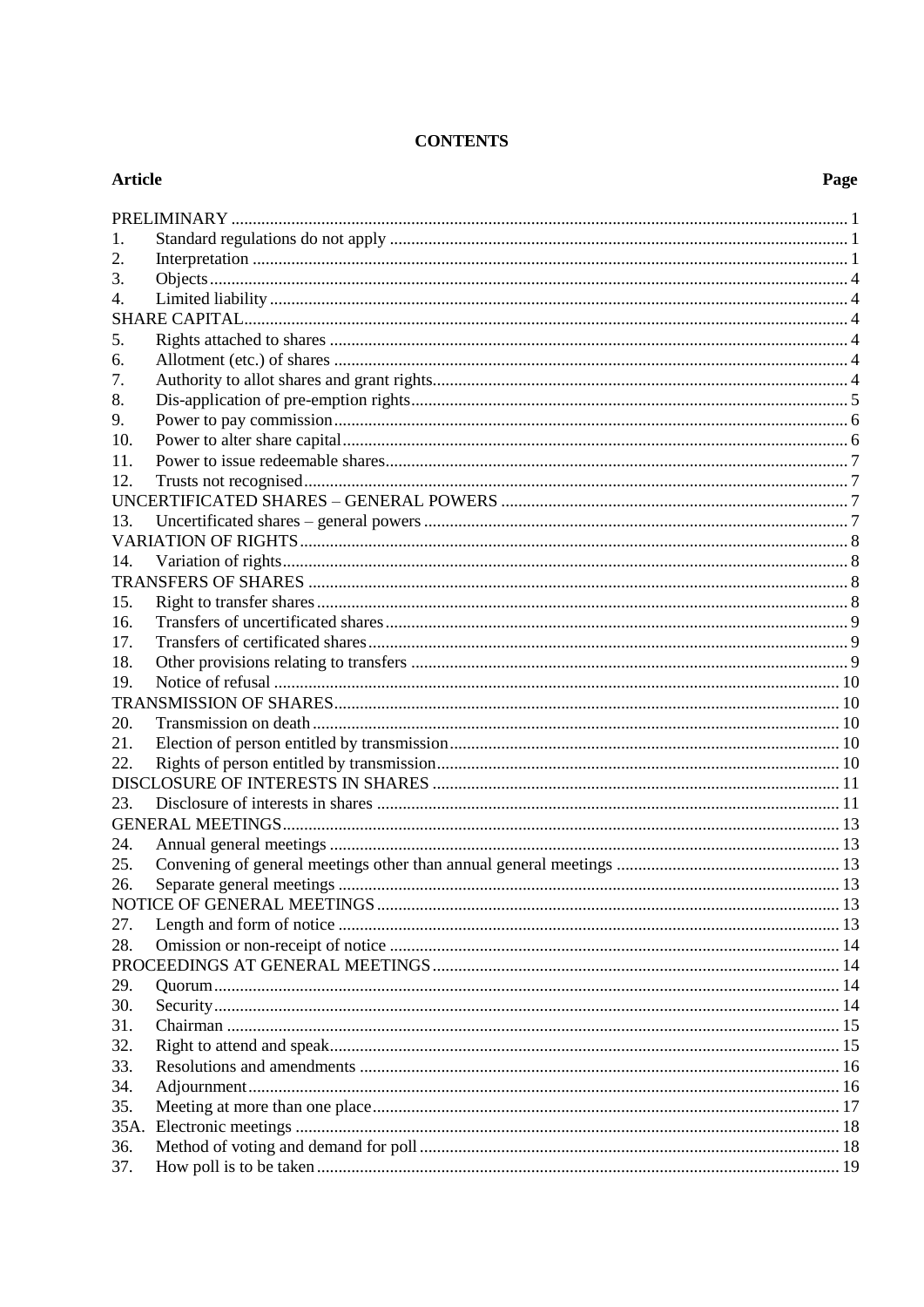| 38. |                                                                                          |  |
|-----|------------------------------------------------------------------------------------------|--|
| 39. |                                                                                          |  |
| 40. |                                                                                          |  |
| 41. |                                                                                          |  |
| 42. |                                                                                          |  |
| 43. |                                                                                          |  |
|     |                                                                                          |  |
| 44. |                                                                                          |  |
| 45. |                                                                                          |  |
| 46. |                                                                                          |  |
| 47. |                                                                                          |  |
|     |                                                                                          |  |
| 48. |                                                                                          |  |
| 49. |                                                                                          |  |
|     |                                                                                          |  |
| 50. |                                                                                          |  |
| 51. |                                                                                          |  |
| 52. |                                                                                          |  |
| 53. |                                                                                          |  |
| 54. |                                                                                          |  |
| 55. |                                                                                          |  |
| 56. |                                                                                          |  |
|     |                                                                                          |  |
| 57. |                                                                                          |  |
|     |                                                                                          |  |
| 58. |                                                                                          |  |
| 59. |                                                                                          |  |
| 60. |                                                                                          |  |
| 61. |                                                                                          |  |
|     |                                                                                          |  |
| 62. |                                                                                          |  |
| 63. |                                                                                          |  |
| 64. |                                                                                          |  |
| 65. |                                                                                          |  |
| 66. |                                                                                          |  |
| 67. |                                                                                          |  |
|     |                                                                                          |  |
| 68. |                                                                                          |  |
| 69. |                                                                                          |  |
| 70. |                                                                                          |  |
| 71. |                                                                                          |  |
|     |                                                                                          |  |
| 72. | Directors' interests other than in relation to transactions or arrangements with the     |  |
|     |                                                                                          |  |
| 73. | Declaration of interests other than in relation to transactions or arrangements with the |  |
|     |                                                                                          |  |
| 74. |                                                                                          |  |
| 75. |                                                                                          |  |
| 76. |                                                                                          |  |
| 77. |                                                                                          |  |
|     |                                                                                          |  |
| 78. |                                                                                          |  |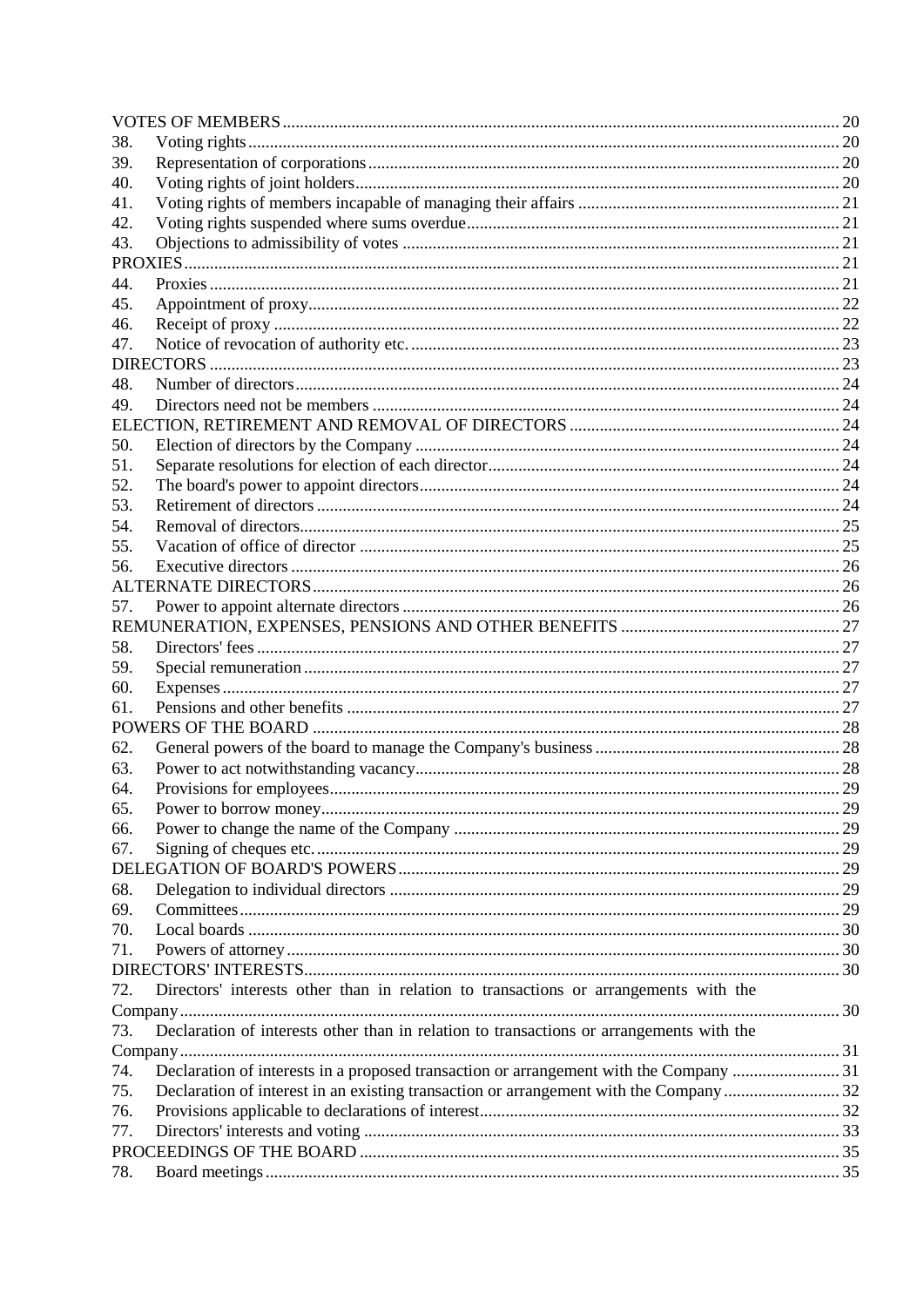| 79.     |  |
|---------|--|
| 80.     |  |
| 81.     |  |
| 82.     |  |
| 83.     |  |
| 84.     |  |
| 85.     |  |
| 86.     |  |
| 87.     |  |
|         |  |
| 88.     |  |
|         |  |
| 89.     |  |
| 90.     |  |
|         |  |
| 91.     |  |
| 92.     |  |
|         |  |
| 93.     |  |
| 94.     |  |
| 95.     |  |
| 96.     |  |
| 97.     |  |
|         |  |
| 98.     |  |
| 99.     |  |
| 100.    |  |
| 101.    |  |
| 102.    |  |
| SEAL 42 |  |
|         |  |
|         |  |
|         |  |
|         |  |
|         |  |
|         |  |
| 108.    |  |
| 109.    |  |
| 110.    |  |
| 111.    |  |
| 112.    |  |
| 113.    |  |
|         |  |
| 114.    |  |
|         |  |
|         |  |
|         |  |
|         |  |
|         |  |
|         |  |
|         |  |
|         |  |
|         |  |
|         |  |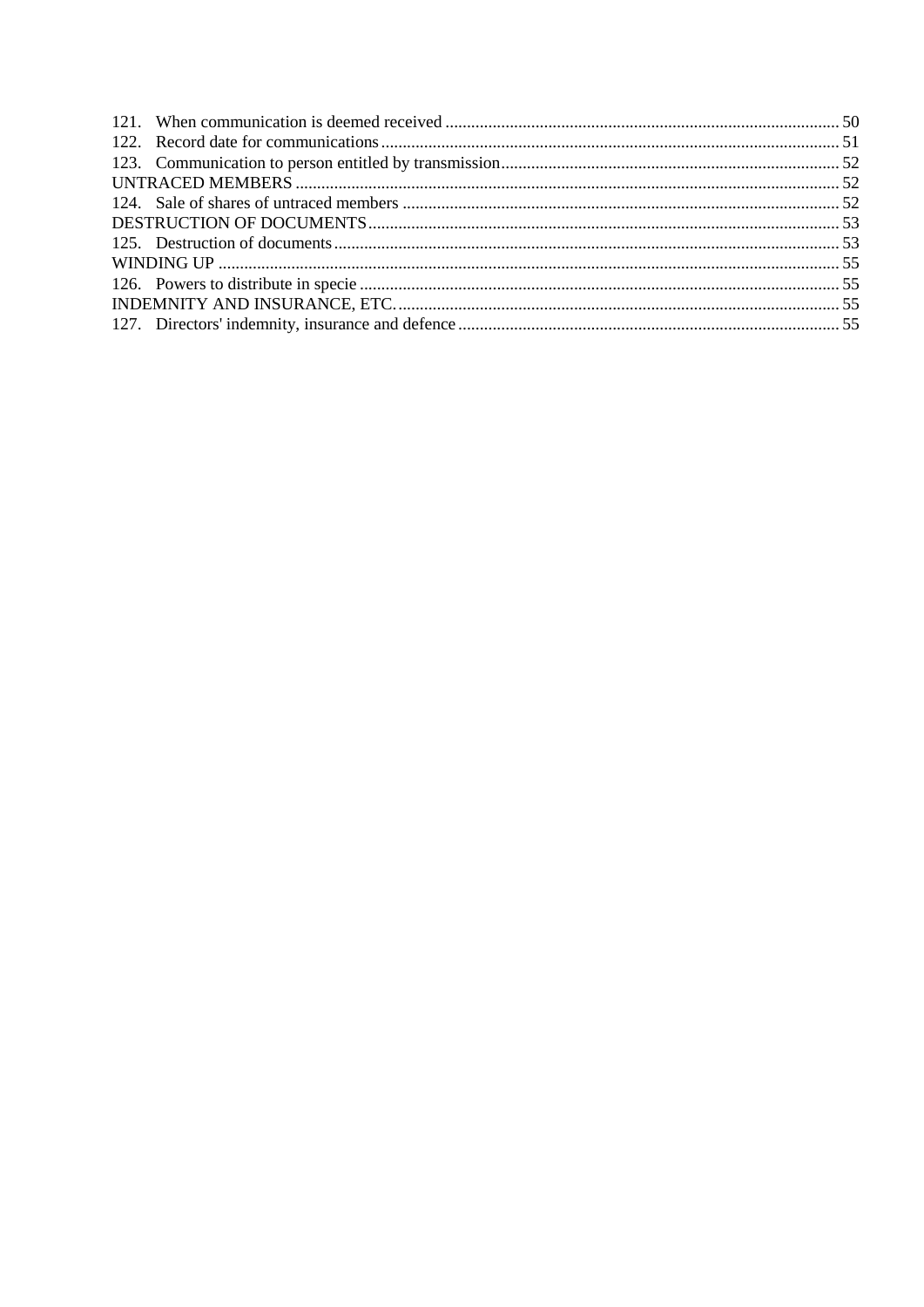Company number 03236483

## THE COMPANIES ACT 2006

# A PUBLIC COMPANY LIMITED BY SHARES

#### **ARTICLES OF ASSOCIATION**

#### **OF**

#### **IMPERIAL BRANDS PLC**

*(adopted by special resolution passed on 1 February 2017)*

#### **PRELIMINARY**

#### <span id="page-5-1"></span><span id="page-5-0"></span>**1. Standard regulations do not apply**

None of the regulations in Table A in the Schedule to the Companies (Tables A to F) Regulations 1985 (or any amendments thereto) or the model articles for public companies set out in Schedule 3 to the Companies (Model Articles) Regulations 2008 shall apply to the Company.

#### <span id="page-5-2"></span>**2. Interpretation**

- (a) In these articles, unless the contrary intention appears:
	- (i) the following definitions apply:

**these articles** means these articles of association, as from time to time altered;

**auditors** means the auditors for the time being of the Company;

**board** means the board of directors for the time being of the Company;

**CA 2006** means the Companies Act 2006 as in force from time to time;

**clear days** means, in relation to the period of a notice, that period excluding the day when the notice is given or deemed to be given and the day for which it is given or on which it is to take effect;

**committee** means a committee of the board;

the **Company** means Imperial Brands plc;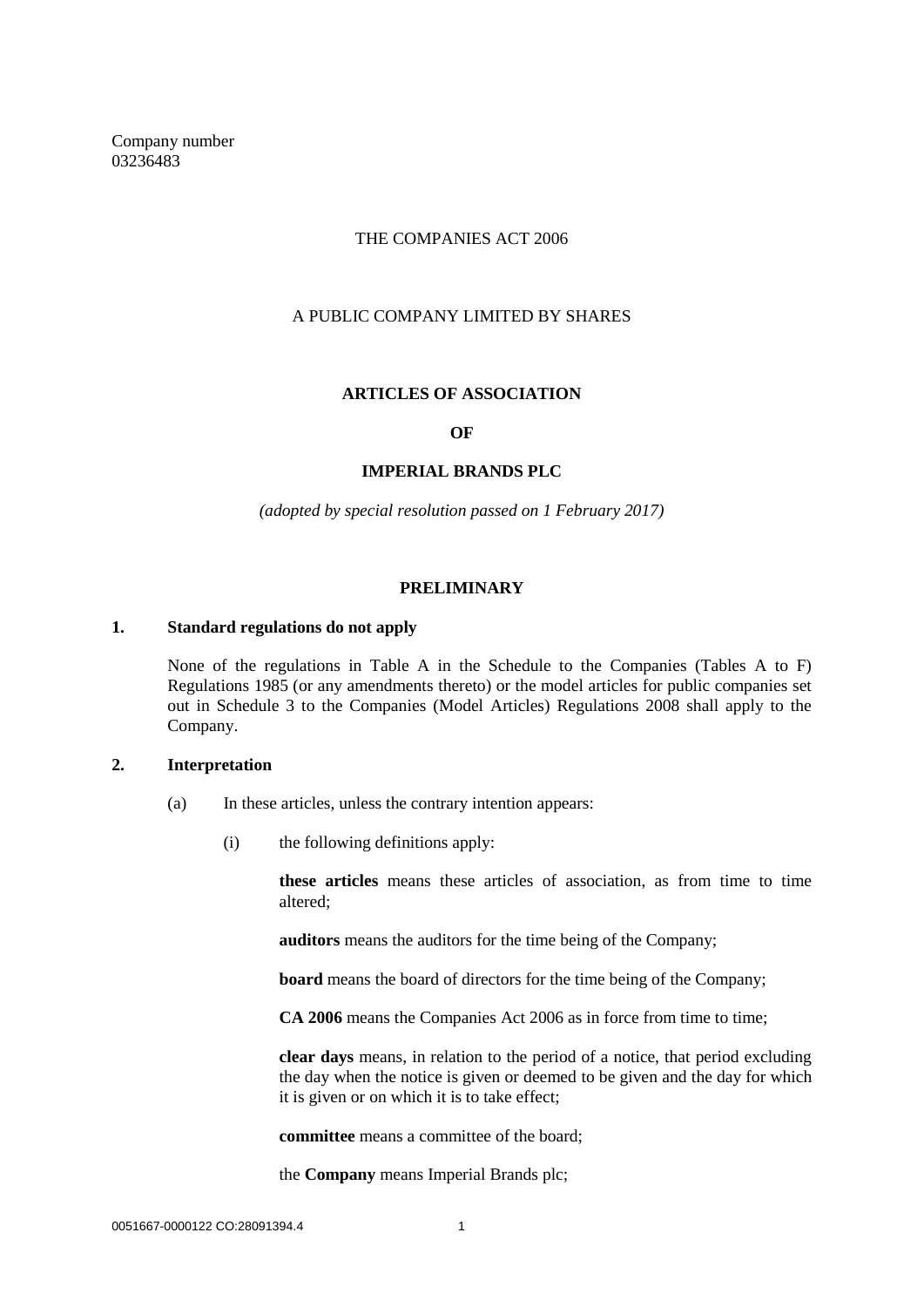**director** means a director for the time being of the Company;

**Disclosure Guidance and Transparency Rules** means the disclosure guidance and transparency rules for the time being in force, as published by the Financial Conduct Authority in the Financial Conduct Authority Handbook;

**electronic address** has the same meaning as in the CA 2006;

**electronic form** has the same meaning as in the CA 2006;

**electronic means** has the same meaning as in the CA 2006;

**hard copy form** has the same meaning as in the CA 2006;

**holder** in relation to any share means the member whose name is entered in the register as the holder of that share;

**London Stock Exchange** means London Stock Exchange PLC;

**office** means the registered office for the time being of the Company;

**paid up** means paid up or credited as paid up;

**person entitled by transmission** means a person whose entitlement to a share in consequence of the death or bankruptcy of a member or of any other event giving rise to its transmission by operation of law has been noted in the register;

a **proxy notification address** means the address or addresses (including any electronic address) specified in a notice of a meeting or in any other information issued by the Company in relation to a meeting (or, as the case may be, an adjourned meeting or a poll) for the receipt of proxy notices relating to that meeting (or adjourned meeting or poll) or, if no such address is specified, the office;

**register** means either or both of the issuer register of members and the Operator register of members;

**relevant system** means a computer-based system, and procedures, which enable title to units of a security to be evidenced and transferred without a written instrument, pursuant to the Uncertificated Securities Regulations 2001 or any relevant regulations made pursuant to the CA 2006;

**seal** means any common seal of the Company or any official seal or securities seal which the Company may have or be permitted to have under the Statutes;

**secretary** means the secretary of the Company or, if there are joint secretaries, any of the joint secretaries and includes an assistant or deputy secretary and any person appointed by the board to perform any of the duties of the secretary of the Company;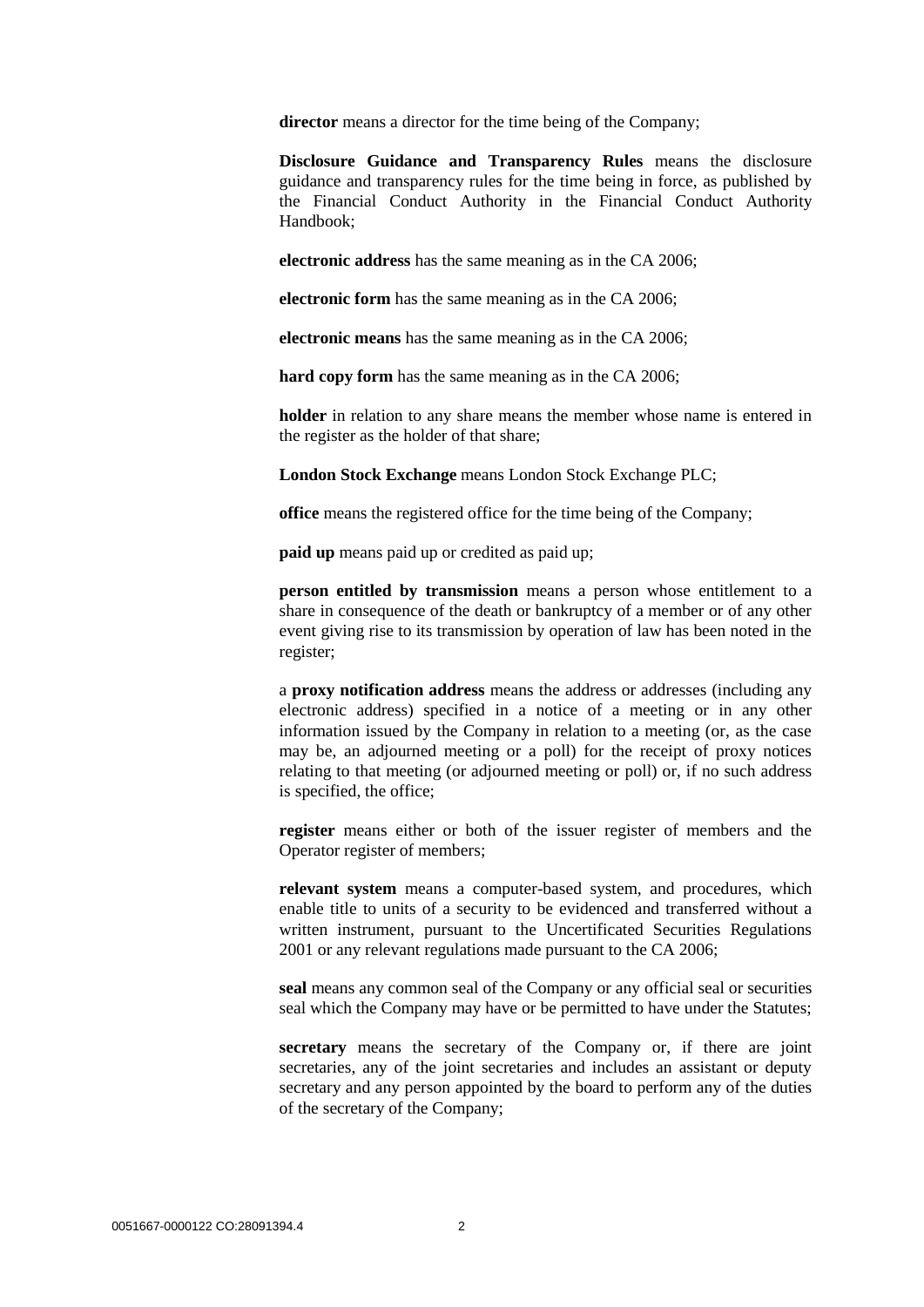**Statutes** means the CA 2006, the Uncertificated Securities Regulations 2001 and every other statute, statutory instrument, regulation or order for the time being in force concerning the Company; and

**treasury shares** means those shares held by the Company in treasury in accordance with section 724 of the CA 2006.

- (ii) any reference to an uncertificated share, or to a share being held in uncertificated form, means a share title to which may be transferred by means of a relevant system, and any reference to a certificated share means any share other than an uncertificated share;
- (iii) any other words or expressions defined in the CA 2006 or, if not defined in the CA 2006, in any other of the Statutes (in each case as in force on the date these articles take effect) have the same meaning in these articles except that the word **company** includes any body corporate;
- (iv) any reference in these articles to any statute or statutory provision includes a reference to any modification or re-enactment of it for the time being in force;
- (v) words importing the singular number include the plural number and vice versa, words importing one gender include the other gender and words importing persons include bodies corporate and unincorporated associations;
- (vi) any reference to writing includes a reference to any method of reproducing words in a legible form;
- (vii) any reference to a document being sealed or executed under seal or under the common seal of any body corporate (including the Company) or any similar expression includes a reference to its being executed in any other manner which has the same effect as if it were executed under seal;
- (viii) any reference to a meeting shall not be taken as requiring more than one person to be present in person if any quorum requirement can be satisfied by one person;
- (ix) any reference to a show of hands includes such other method of casting votes as the board may from time to time approve;
- (x) where the Company has a power of sale or other right of disposal in relation to any share, any reference to the power of the Company or the board to authorise a person to transfer that share to or as directed by the person to whom the share has been sold or disposed of shall, in the case of an uncertificated share, be deemed to include a reference to such other action as may be necessary to enable that share to be registered in the name of that person or as directed by him; and
- (xi) any reference to:
	- (A) rights attaching to any share;
	- (B) members having a right to attend and vote at general meetings of the Company;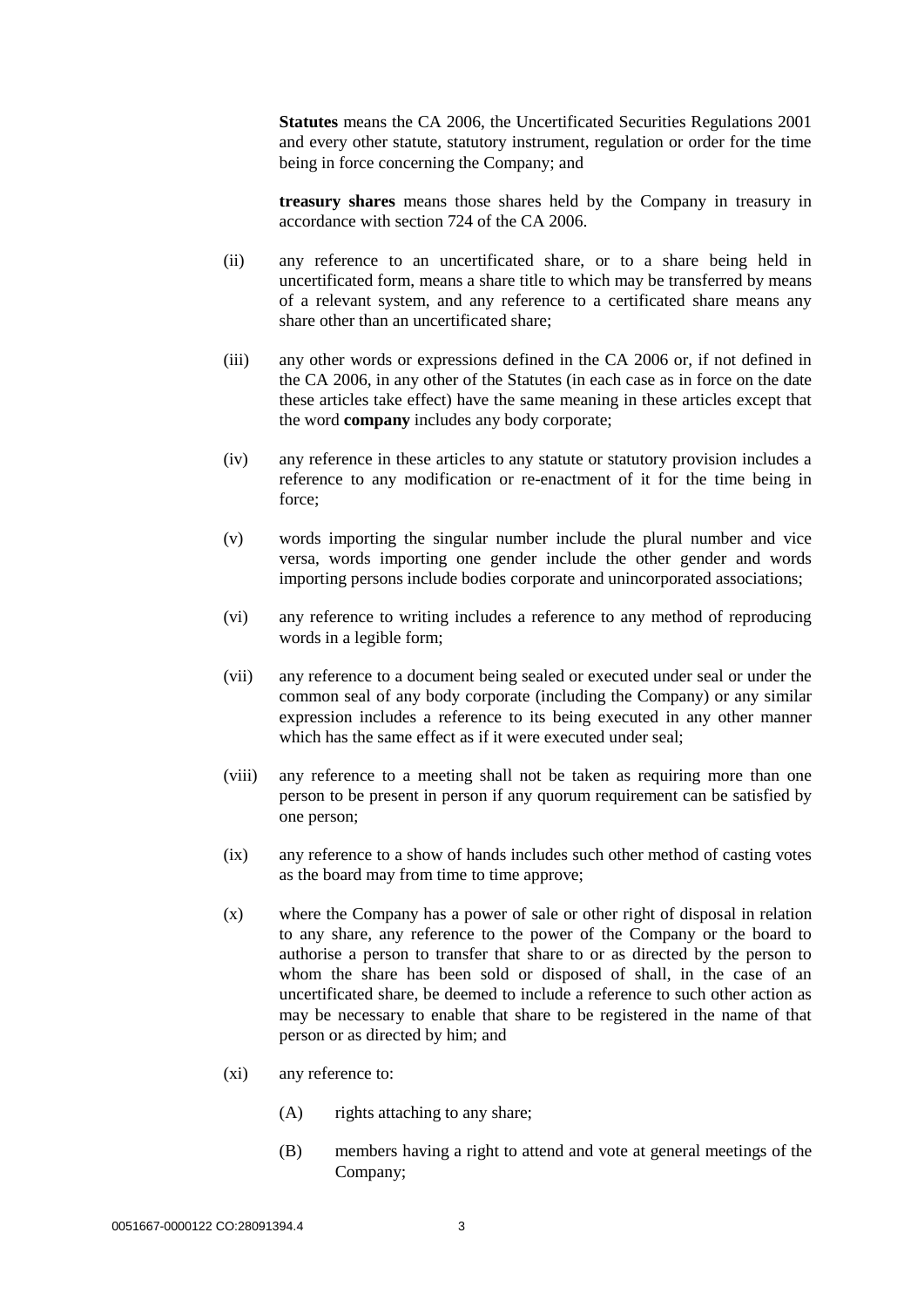- (C) dividends being paid, or any other distribution of the Company's assets being made, to members; or
- (D) interests in a certain proportion or percentage of the issued share capital, or any class of share capital,

shall, unless otherwise expressly provided by the Statutes, be construed as though any treasury shares held by the Company had been cancelled.

- (b) Subject to the Statutes, a special resolution shall be effective for any purpose for which an ordinary resolution is expressed to be required under these articles.
- (c) Headings to these articles are inserted for convenience only and shall not affect construction.

# <span id="page-8-0"></span>**3. Objects**

Nothing in these articles shall constitute a restriction on the objects of the Company to do (or omit to do) any act and, in accordance with section 31(1) of the CA 2006, the Company's objects are unrestricted.

#### <span id="page-8-1"></span>**4. Limited liability**

The liability of the members is limited to the amount, if any, unpaid on the shares in the Company respectively held by them.

#### **SHARE CAPITAL**

#### <span id="page-8-3"></span><span id="page-8-2"></span>**5. Rights attached to shares**

Subject to the Statutes and to the rights conferred on the holders of any other shares, any share may be issued with or have attached to it such rights (including preferred, deferred or other special rights) and restrictions, whether in regard to dividend, voting, return of capital or otherwise, as the Company may by ordinary resolution decide or, if no such resolution is in effect or so far as the resolution does not make specific provision, as the board may decide.

#### <span id="page-8-4"></span>**6. Allotment (etc.) of shares**

Subject to the Statutes, these articles and any resolution of the Company, the board may offer, allot (with or without conferring a right of renunciation), grant options over or otherwise deal with or dispose of any shares to such persons, at such times and generally on such terms as the board may decide.

# <span id="page-8-5"></span>**7. Authority to allot shares and grant rights**

The Company may from time to time pass an ordinary resolution referring to this article and authorising, in accordance with section 551 of the CA 2006, the board to exercise all the powers of the Company to allot shares in the Company or to grant rights to subscribe for or to convert any security into shares in the Company and:

(a) on the passing of the resolution the board shall be generally and unconditionally authorised to allot such shares or grant such rights up to the maximum nominal amount specified in the resolution; and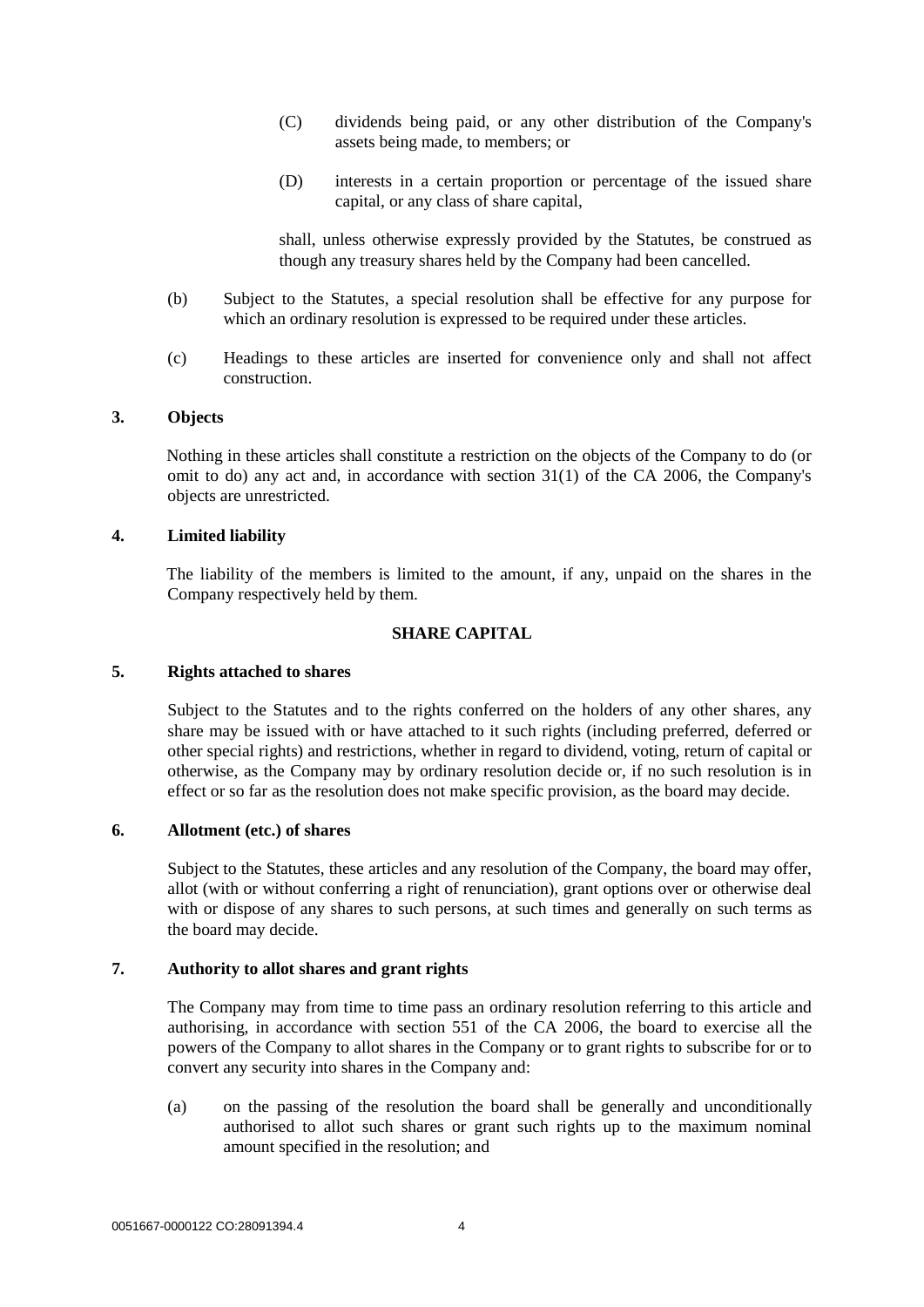(b) unless previously revoked the authority shall expire on the day specified in the resolution (not being more than five years from the date on which the resolution is passed),

but any authority given under this article shall allow the Company, before the authority expires, to make an offer or agreement which would or might require shares to be allotted or rights to be granted after it expires.

## <span id="page-9-0"></span>**8. Dis-application of pre-emption rights**

- (a) Subject (other than in relation to the sale of treasury shares) to the board being generally authorised to allot shares and grant rights to subscribe for or to convert any security into shares in the Company in accordance with section 551 of the CA 2006, the Company may from time to time resolve, by a special resolution referring to this article, that the board be given power to allot equity securities for cash and, on the passing of the resolution, the board shall have power to allot (pursuant to that authority) equity securities for cash as if section 561 of the CA 2006 did not apply to the allotment but that power shall be limited to:
	- (i) the allotment of equity securities in connection with a rights issue; and
	- (ii) the allotment (other than in connection with a rights issue) of equity securities having a nominal amount not exceeding in aggregate the sum specified in the special resolution,

and unless previously revoked, that power shall (if so provided in the special resolution) expire on the date specified in the special resolution of the Company. The Company may before the power expires make an offer or agreement which would or might require equity securities to be allotted after it expires.

- (b) For the purposes of this article:
	- (i) **equity securities** and **ordinary shares** have the meanings given in section 560 of the CA 2006;
	- (ii) **rights issue** means an offer or issue of equity securities open for acceptance for a period fixed by the board to or in favour of holders of ordinary shares in proportion (as nearly as may be practicable) to their existing holdings and holders of other equity securities if this is required by the rights of those securities or, if the directors consider it necessary, as permitted by the rights of those securities; but the board may make such exclusions or other arrangements as the board considers expedient in relation to treasury shares, fractional entitlements, record dates, shares represented by depository receipts, legal or practical problems under the laws in any territory or the requirements of any relevant regulatory body or stock exchange or any other matter; and
	- (iii) a reference to the **allotment of equity securities** includes (pursuant to sections 560(2) and (3) of the CA 2006) the grant of a right to subscribe for, or to convert any securities into, ordinary shares in the Company, and the sale of any ordinary shares in the Company or (as the case may be) shares of a particular class, that immediately before the sale, were held by the Company as treasury shares.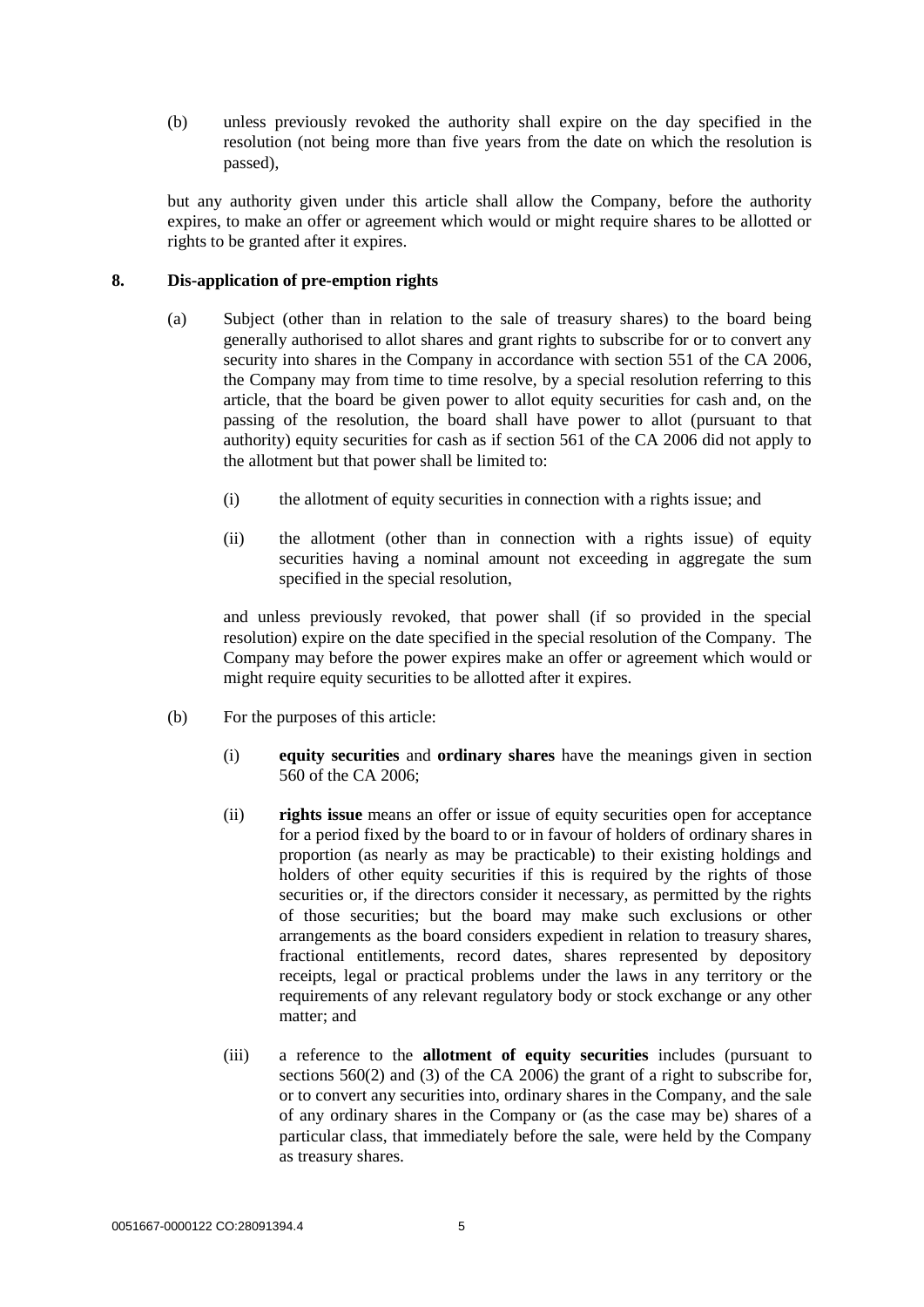#### <span id="page-10-0"></span>**9. Power to pay commission**

The Company may in connection with the issue of any shares exercise all powers of paying commission conferred or permitted by the Statutes. Such commission may be satisfied by the payment of cash or the allotment of fully or partly paid shares or partly in one way and partly in the other.

## <span id="page-10-1"></span>**10. Power to alter share capital**

- (a) The Company may exercise the powers conferred by the Statutes to:
	- (i) increase its share capital by allotting new shares and unless otherwise prescribed in the appropriate resolution of the Company, all such shares shall be subject to the provisions of these articles with reference to allotment, payment of calls, forfeiture, lien, transfer, transmission and otherwise;
	- (ii) reduce its share capital;
	- (iii) sub-divide or consolidate and divide all or any of its share capital;
	- (iv) reconvert stock into shares; and
	- (v) redenominate all or any of its shares and reduce its share capital in connection with such a redenomination.
- (b) A resolution by which any share is sub-divided may determine that, as between the holders of the shares resulting from the sub-division, one or more of the shares may have such preferred or other special rights, or may have such qualified or deferred rights or be subject to such restrictions, as compared with the other or others, as the Company has power to attach to new shares.
- <span id="page-10-2"></span>(c) Subject to any direction by the Company in general meeting, if as a result of any consolidation and division or sub-division of shares any members would become entitled to fractions of a share, the board may deal with the fractions as it thinks fit. In particular, the board may:
	- (i) (on behalf of those members) aggregate and sell the shares representing the fractions to any person (including, subject to the Statutes, the Company) and distribute the net proceeds of sale in due proportion among those members (except that any proceeds in respect of any holding not exceeding £3 or such other sum as may be fixed by the board may be retained for the benefit of the Company); or
	- (ii) subject to the Statutes, first, allot to a member credited as fully paid by way of capitalisation of any reserve account of the Company such number of shares as rounds up his holding to a number which, following consolidation and division or sub-division, leaves a whole number of shares.
- (d) For the purpose of a sale under paragraph [\(c\)\(i\) above,](#page-10-2) the board may authorise a person to transfer the shares to, or as directed by, the purchaser, who shall not be bound to see to the application of the purchase money and the title of the new holder to the shares shall not be affected by any irregularity in or invalidity of the proceedings relating to the sale.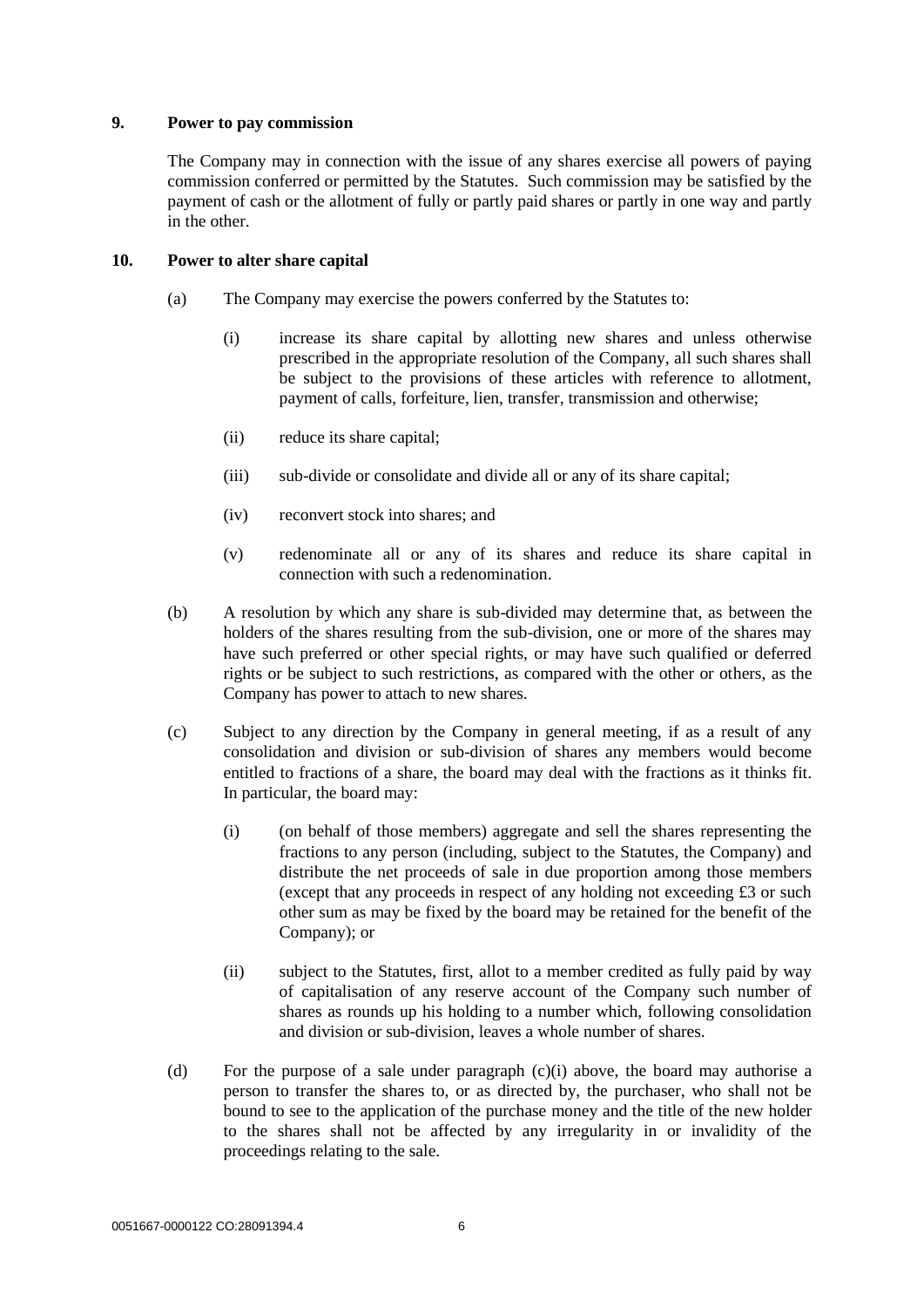#### <span id="page-11-0"></span>**11. Power to issue redeemable shares**

Subject to the Statutes, any share may be issued on terms that it is to be redeemed or is liable to be redeemed at the option of the Company or the holder. The terms, conditions and manner of redemption of such shares may be determined by the board before the shares are allotted.

#### <span id="page-11-1"></span>**12. Trusts not recognised**

Except as required by law or these articles, no person shall be recognised by the Company as holding any share upon any trust and the Company shall not be bound by or required to recognise (even when having notice of it) any interest in or in respect of any share (or any fractional part of a share), except the holder's absolute right to the entirety of the share.

# **UNCERTIFICATED SHARES – GENERAL POWERS**

## <span id="page-11-4"></span><span id="page-11-3"></span><span id="page-11-2"></span>**13. Uncertificated shares – general powers**

- (a) The board may permit any class of shares to be held in uncertificated form and to be transferred by means of a relevant system and may revoke any such permission.
- (b) In relation to any share which is for the time being held in uncertificated form:
	- (i) the Company may utilise the relevant system in which it is held to the fullest extent available from time to time in the exercise of any of its powers or functions under the Statutes or these articles or otherwise in effecting any actions and the board may from time to time determine the manner in which such powers, functions and actions shall be so exercised or effected;
	- (ii) any provision in these articles which is inconsistent with:
		- (A) the holding or transfer of that share in the manner prescribed or permitted by the Statutes;
		- (B) any other provision of the Statutes relating to shares held in uncertificated form; or
		- (C) the exercise of any powers or functions by the Company or the effecting by the Company of any actions by means of a relevant system,

shall not apply;

- (iii) the Company may, by notice to the holder of that share, require the holder to change the form of such share to certificated form within such period as may be specified in the notice;
- (iv) the Company may require that share to be converted into certificated form in accordance with the Statutes; and
- (v) the Company shall not issue a certificate.
- (c) The Company may, by notice to the holder of any share in certificated form, direct that the form of such share may not be changed to uncertificated form for a period specified in such notice.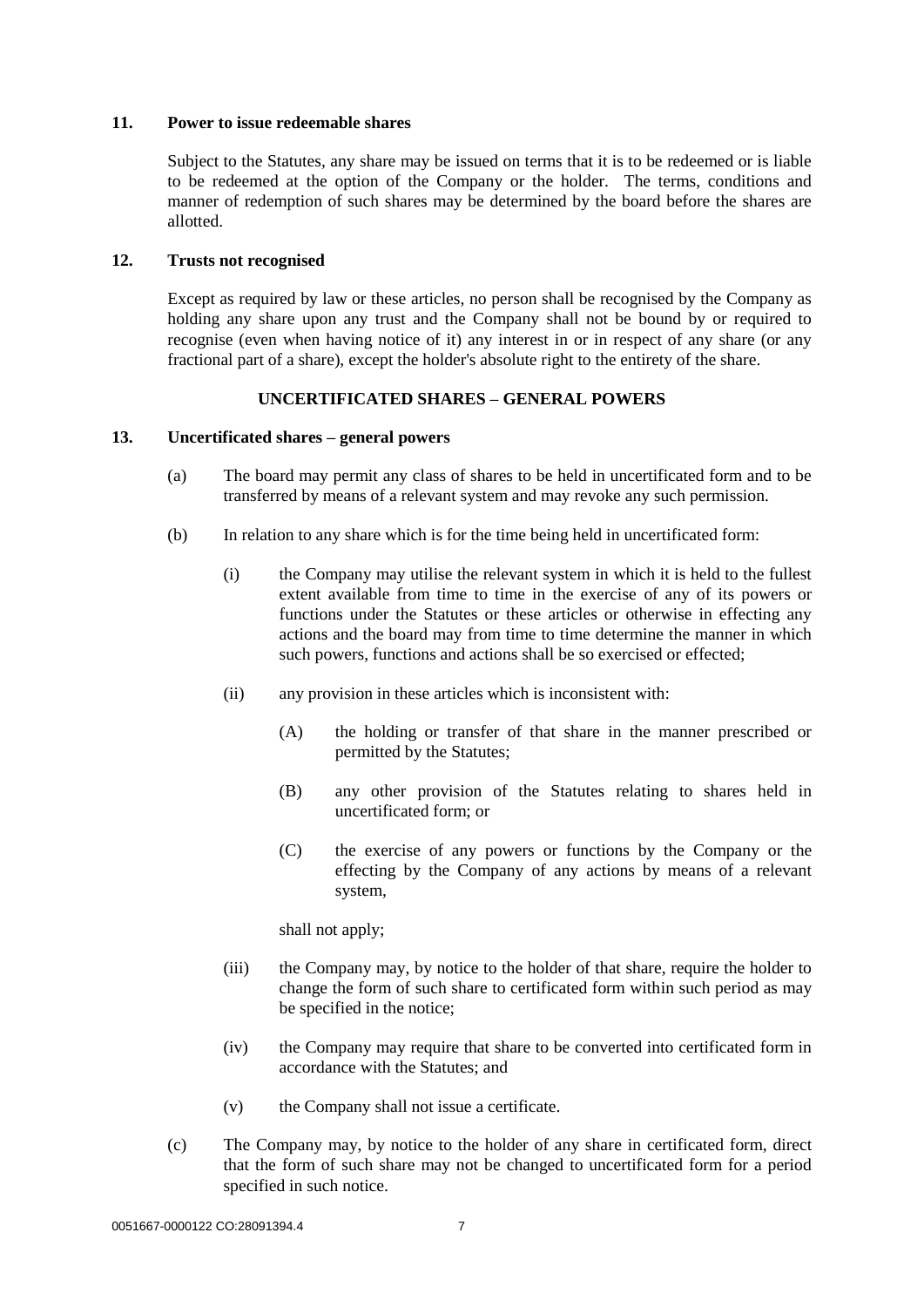(d) For the purpose of effecting any action by the Company, the board may determine that shares held by a person in uncertificated form shall be treated as a separate holding from shares held by that person in certificated form but shares of a class held by a person in uncertificated form shall not be treated as a separate class from shares of that class held by that person in certificated form.

# **VARIATION OF RIGHTS**

# <span id="page-12-1"></span><span id="page-12-0"></span>**14. Variation of rights**

- (a) Whenever the share capital of the Company is divided into different classes of shares, all or any of the rights for the time being attached to any class of shares in issue may from time to time (whether or not the Company is being wound up) be varied in such manner as those rights may provide or (if no such provision is made) either with the consent in writing of the holders of three-fourths in nominal value of the issued shares of that class or with the authority of a special resolution passed at a separate general meeting of the holders of those shares.
- (b) The provisions of these articles relating to general meetings of the Company or to the proceedings at general meetings shall apply, *mutatis mutandis*, to every such separate general meeting, except that:
	- (i) the quorum at any such meeting (other than an adjourned meeting) shall be two members present in person or by proxy holding at least one-third in nominal amount of the issued shares of the class;
	- (ii) at an adjourned meeting the quorum shall be one member present in person or by proxy holding shares of the class;
	- (iii) every holder of shares of the class shall, on a poll, have one vote in respect of every share of the class held by him; and
	- (iv) a poll may be demanded by any one holder of shares of the class whether present in person or by proxy.
- (c) Unless otherwise expressly provided by the rights attached to any class of shares those rights shall not be deemed to be varied by the creation or issue of further shares ranking *pari passu* with them or by the purchase or redemption by the Company of any of its own shares.

# **TRANSFERS OF SHARES**

## <span id="page-12-3"></span><span id="page-12-2"></span>**15. Right to transfer shares**

Subject to the restrictions in these articles, a member may transfer all or any of his shares in any manner which is permitted by the Statutes and is from time to time approved by the board.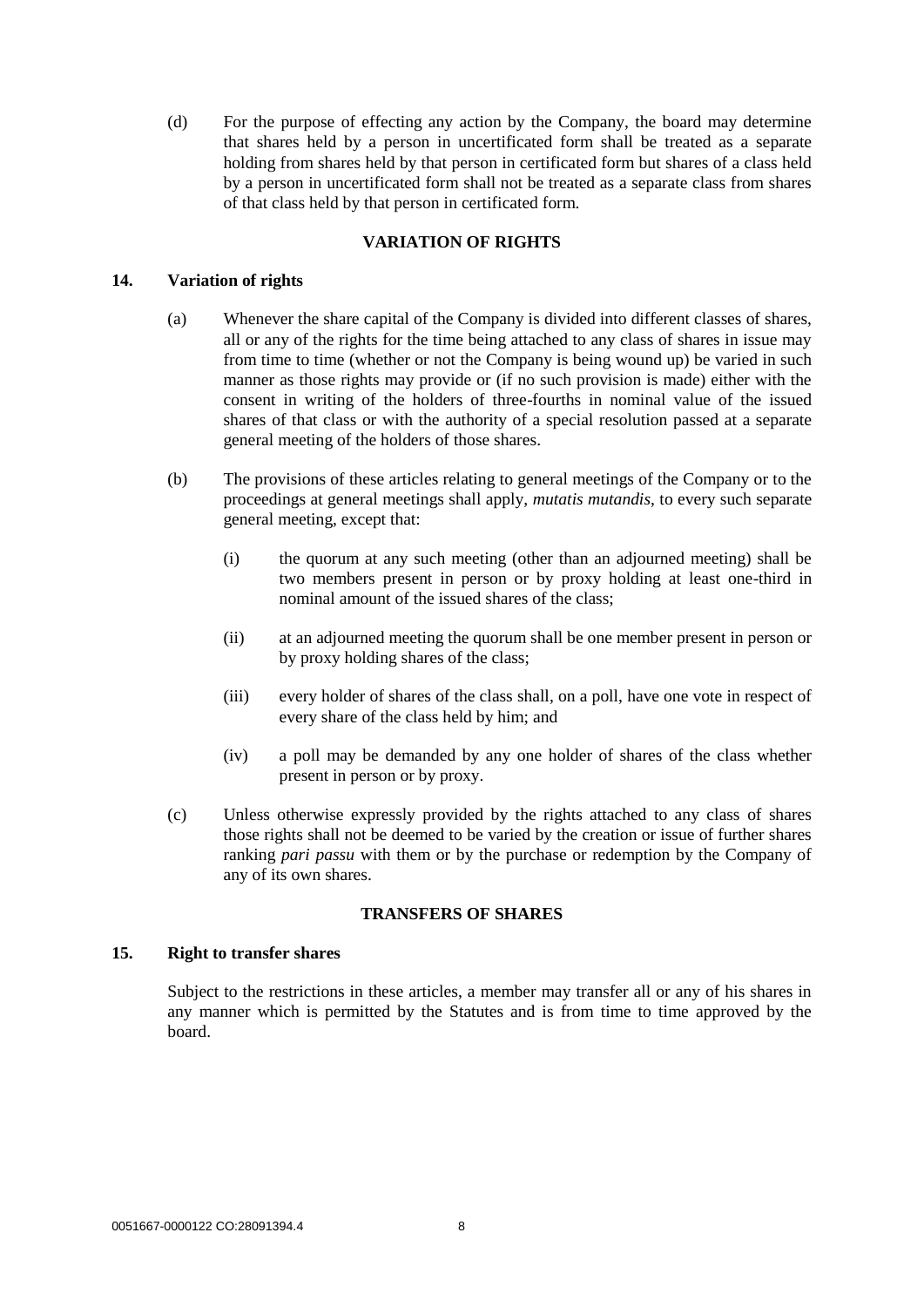## <span id="page-13-0"></span>**16. Transfers of uncertificated shares**

All transfers of uncertificated shares shall be made in accordance with and subject to the provisions of the Statutes and the facilities and requirements of the relevant system, and subject thereto, in accordance with any arrangements made by the board pursuant to article [13.](#page-11-4)

## <span id="page-13-1"></span>**17. Transfers of certificated shares**

- (a) An instrument of transfer of a certificated share may be in any usual form or in any other form which the board may approve and shall be signed by or on behalf of the transferor and (except in the case of a fully paid share) by or on behalf of the transferee.
- (b) The board may, in its absolute discretion refuse to register any instrument of transfer of a certificated share:
	- (i) which is not fully paid up but, in the case of a class of shares which has been admitted to official listing by the Financial Conduct Authority, not so as to prevent dealings in those shares from taking place on an open and proper basis; or
	- (ii) on which the Company has a lien.
- (c) The board may also refuse to register any instrument of transfer of a certificated share unless it is:
	- (i) left at the office, or at such other place as the board may decide, for registration;
	- (ii) accompanied by the certificate for the shares to be transferred and such other evidence (if any) as the board may reasonably require to prove the title of the intending transferor or his right to transfer the shares (and, if the instrument of transfer is executed by some other person on his behalf, the authority of that person to do so); and
	- (iii) in respect of only one class of shares.
- (d) All instruments of transfer which are registered may be retained by the Company, but any instrument of transfer which the board refuses to register shall (except in any case where fraud or any other crime involving dishonesty is suspected in relation to such transfer) be returned to the person presenting it.

## <span id="page-13-2"></span>**18. Other provisions relating to transfers**

- (a) No fee shall be charged for registration of a transfer or other document or instruction relating to or affecting the title to any share or otherwise for making any entry in the register affecting the title to any share.
- (b) The transferor shall be deemed to remain the holder of the share until the name of the transferee is entered in the register in respect of the share.
- (c) Nothing in these articles shall preclude the board from recognising a renunciation of the allotment of any share by the allottee in favour of some other person at any time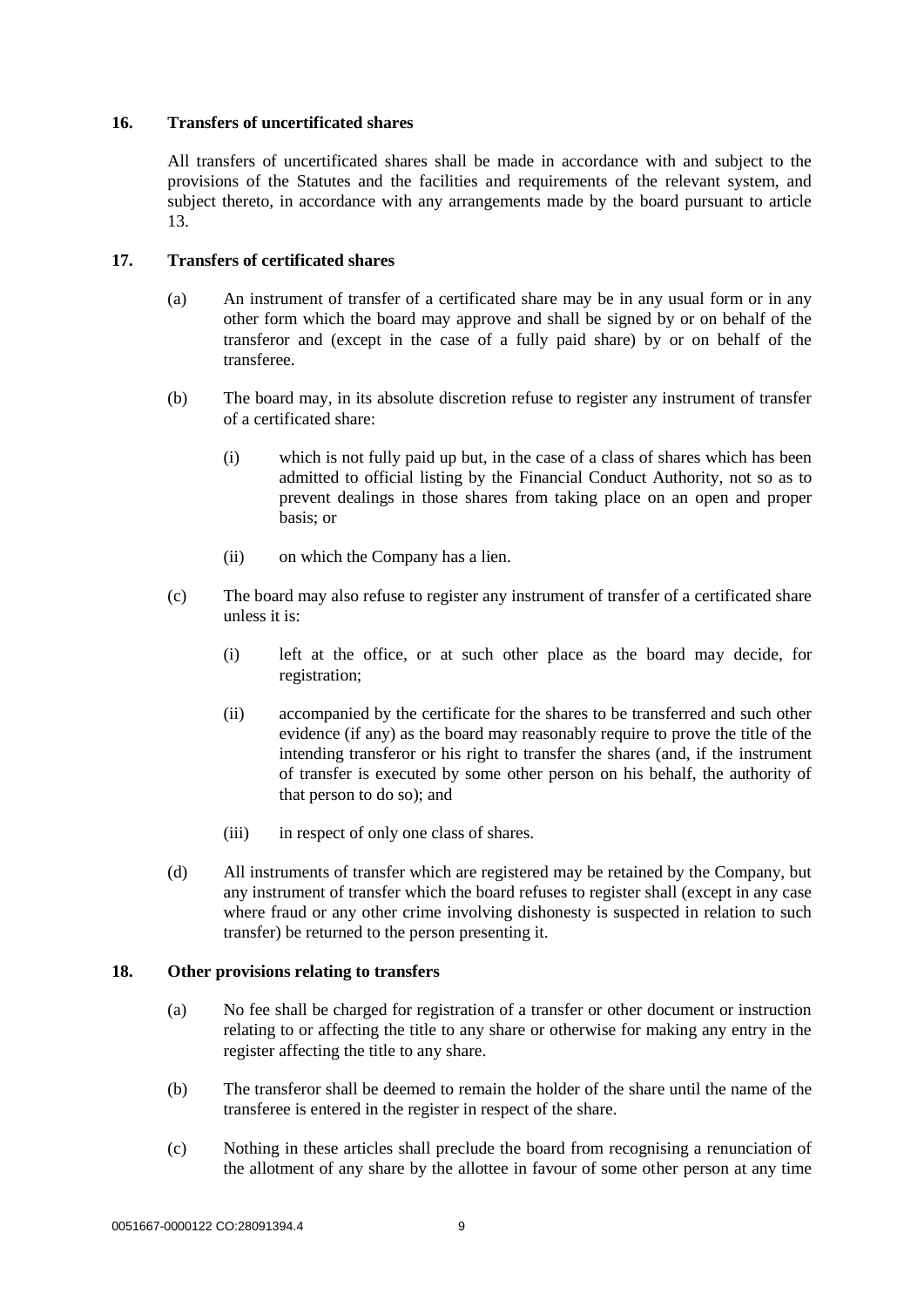after the allotment of that share but before any person has been entered in the register as the holder.

(d) Unless otherwise agreed by the board in any particular case, the maximum number of persons who may be entered on the register as joint holders of a share is four.

#### <span id="page-14-0"></span>**19. Notice of refusal**

If the board refuses to register a transfer of a certificated share it shall, as soon as practicable and in any event within two months after the date on which the instrument of transfer was lodged, give to the transferee notice of the refusal together with its reasons for refusal. The board shall provide the transferee with such further information about the reasons for the refusal as the transferee may reasonably request.

# **TRANSMISSION OF SHARES**

#### <span id="page-14-2"></span><span id="page-14-1"></span>**20. Transmission on death**

If a member dies, the survivor, where the deceased was a joint holder, and his personal representatives where he was a sole or the only surviving holder, shall be the only person or persons recognised by the Company as having any title to his shares; but nothing in these articles shall release the estate of a deceased holder from any liability in respect of any share held by him solely or jointly.

#### <span id="page-14-3"></span>**21. Election of person entitled by transmission**

- (a) A person becoming entitled to a share in consequence of the death or bankruptcy of a member or of any other event giving rise to a transmission by operation of law may, on producing such evidence as the board may require and subject as provided in this article, elect either to be registered himself as the holder of the share or to have some person nominated by him registered as the holder of the share.
- (b) If he elects to be registered himself, he shall give notice to the Company to that effect. If he elects to have another person registered, he shall execute a transfer of the share to that person or shall execute such other document or take such other action as the board may require to enable that person to be registered.
- (c) The provisions of these articles relating to the transfer and registration of transfers of shares shall apply to the notice or instrument of transfer or other document or action as if it were a transfer effected by the person from whom the title by transmission is derived and the event giving rise to such transmission had not occurred.

#### <span id="page-14-4"></span>**22. Rights of person entitled by transmission**

(a) A person becoming entitled to a share in consequence of a death or bankruptcy or of any other event giving rise to a transmission by operation of law shall, upon supplying to the Company such evidence as the board may reasonably require to show his title to the share, have the right to receive and give a discharge for any dividends or other moneys payable in respect of the share and shall have the same rights in relation to the share as he would have if he were the holder except that, until he becomes the holder, he shall not be entitled to attend or vote at any general meeting of the Company (including meetings of the holders of any class of shares in the Company).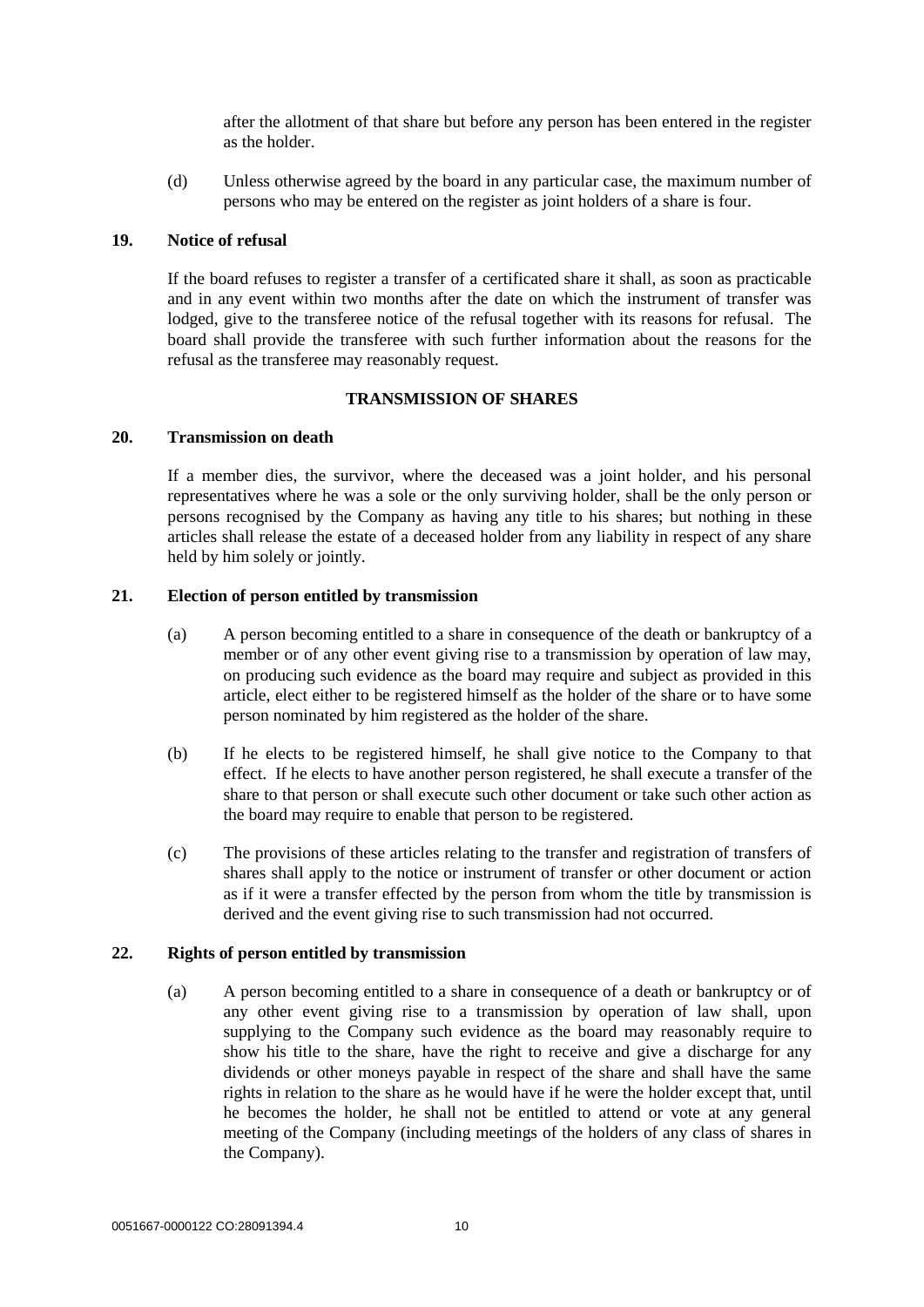(b) The board may at any time give notice requiring any such person to elect either to be registered himself or to transfer the share and, if within 60 days the notice has not been complied with, the board may withhold payment of all dividends or other moneys payable in respect of the share until the requirements of the notice have been complied with.

## **DISCLOSURE OF INTERESTS IN SHARES**

#### <span id="page-15-1"></span><span id="page-15-0"></span>**23. Disclosure of interests in shares**

- (a) This article applies where the Company gives to the holder of a share or to any person appearing to be interested in a share a notice requiring any of the information mentioned in section 793 of the CA 2006 (a **section 793 notice**).
- (b) If a section 793 notice is given by the Company to a person appearing to be interested in any share, a copy shall at the same time be given to the holder, but the accidental omission to do so or the non-receipt of the copy by the holder shall not prejudice the operation of the following provisions of this article.
- (c) If the holder of, or any person appearing to be interested in, any share has been given a section 793 notice and, in respect of that share (a **default share**), has been in default for a period of 14 days after the section 793 notice has been given in supplying to the Company the information required by the section 793 notice, the restrictions referred to below shall apply. Those restrictions shall continue for the period specified by the board, being not more than seven days after the earlier of:
	- (i) the Company being notified that the default shares have been sold pursuant to an exempt transfer; or
	- (ii) due compliance, to the satisfaction of the board, with the section 793 notice.

The board may waive these restrictions, in whole or in part, at any time.

- <span id="page-15-4"></span><span id="page-15-3"></span><span id="page-15-2"></span>(d) The restrictions referred to above are as follows:
	- (i) if the default shares in which any one person is interested or appears to the Company to be interested represent less than 0.25 per cent. of the issued shares of the class, the holders of the default shares shall not be entitled, in respect of those shares, to attend or to vote, either personally or by proxy, at any general meeting of the Company; or
	- (ii) if the default shares in which any one person is interested or appears to the Company to be interested represent at least 0.25 per cent. of the issued shares of the class, the holders of the default shares shall not be entitled, in respect of those shares:
		- (A) to attend or to vote, either personally or by proxy, at any general meeting of the Company ;or
		- (B) to receive any dividend or other distribution; or
		- (C) to transfer or agree to transfer any of those shares or any rights in them.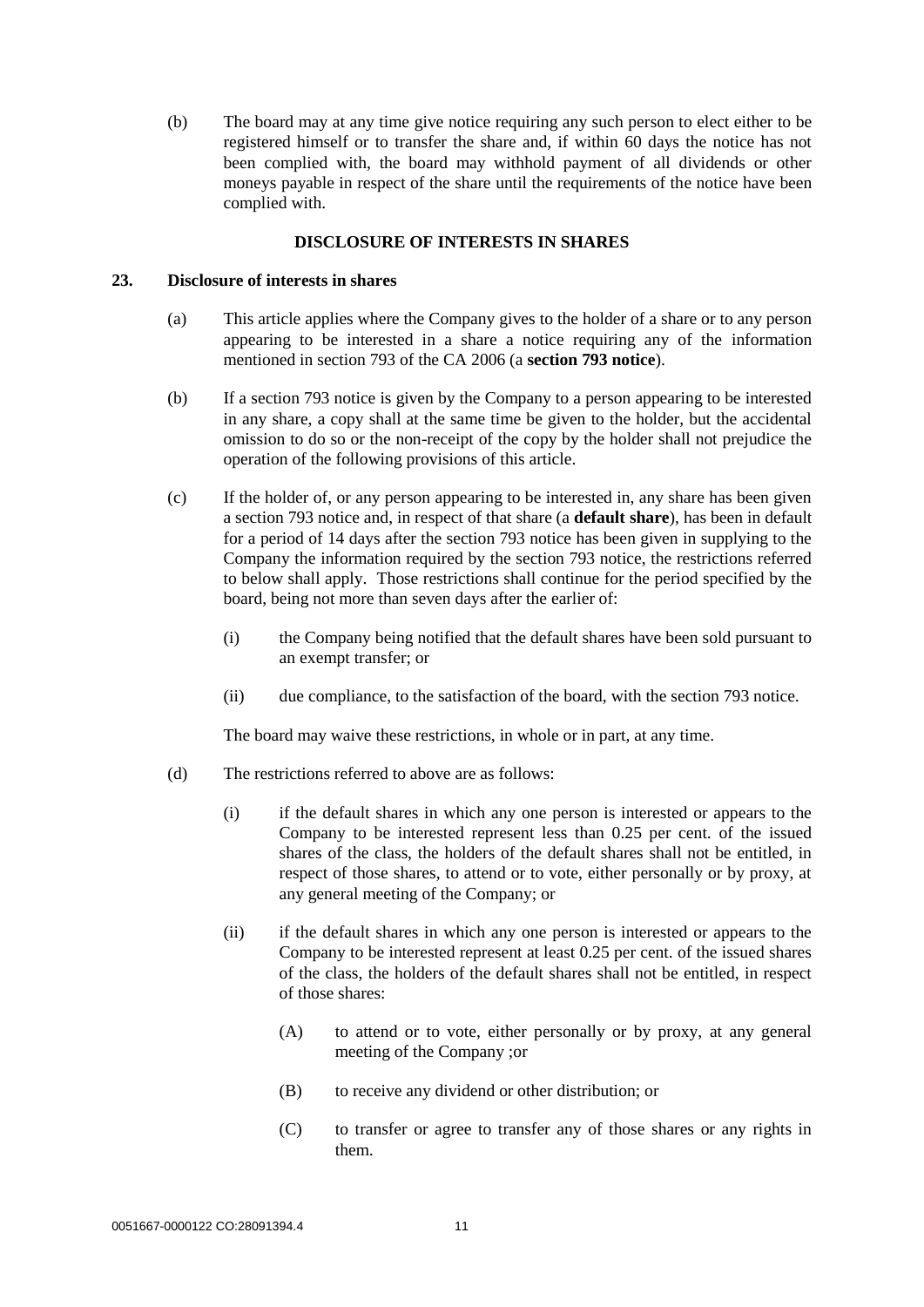The restrictions in paragraphs [\(i\)](#page-15-2) and [\(ii\) above](#page-15-3) shall not prejudice the right of either the member holding the default shares or, if different, any person having a power of sale over those shares to sell or agree to sell those shares under an exempt transfer.

- (e) If any dividend or other distribution is withheld under paragraph  $(d)(ii)$  above, the member shall be entitled to receive it as soon as practicable after the restriction ceases to apply.
- (f) If, while any of the restrictions referred to above apply to a share, another share is allotted in right of it (or in right of any share to which this paragraph applies), the same restrictions shall apply to that other share as if it were a default share. For this purpose, shares which the Company allots, or procures to be offered, *pro rata* (disregarding fractional entitlements and shares not offered to certain members by reason of legal or practical problems associated with issuing or offering shares outside the United Kingdom) to holders of shares of the same class as the default share shall be treated as shares allotted in right of existing shares from the date on which the allotment is unconditional or, in the case of shares so offered, the date of the acceptance of the offer.
- (g) For the purposes of this article:
	- (i) an **exempt transfer** in relation to any share is a transfer pursuant to:
		- (A) a sale of the share on a recognised investment exchange in the United Kingdom or on any stock exchange outside the United Kingdom on which shares of that class are listed or normally traded; or
		- (B) a sale of the whole beneficial interest in the share to a person whom the board is satisfied is unconnected with the existing holder or with any other person appearing to be interested in the share; or
		- (C) acceptance of a takeover offer (as defined for the purposes of Part 28 of the CA 2006);
	- (ii) the percentage of the issued shares of a class represented by a particular holding shall be calculated by reference to the shares in issue at the time when the section 793 notice is given; and
	- (iii) a person shall be treated as appearing to be interested in any share if the Company has given to the member holding such share a section 793 notice and either (i) the member has named the person as being interested in the share or (ii) (after taking into account any response to any section 793 notice and any other relevant information) the Company knows or has reasonable cause to believe that the person in question is or may be interested in the share.
- (h) The Company may exercise any of its powers under article [13](#page-11-4) in respect of any default shares in uncertificated form.
- (i) The provisions of this article are without prejudice to the provisions of section 794 of the CA 2006 and, in particular, the Company may apply to the court under section 794(1) of the CA 2006 whether or not these provisions apply or have been applied.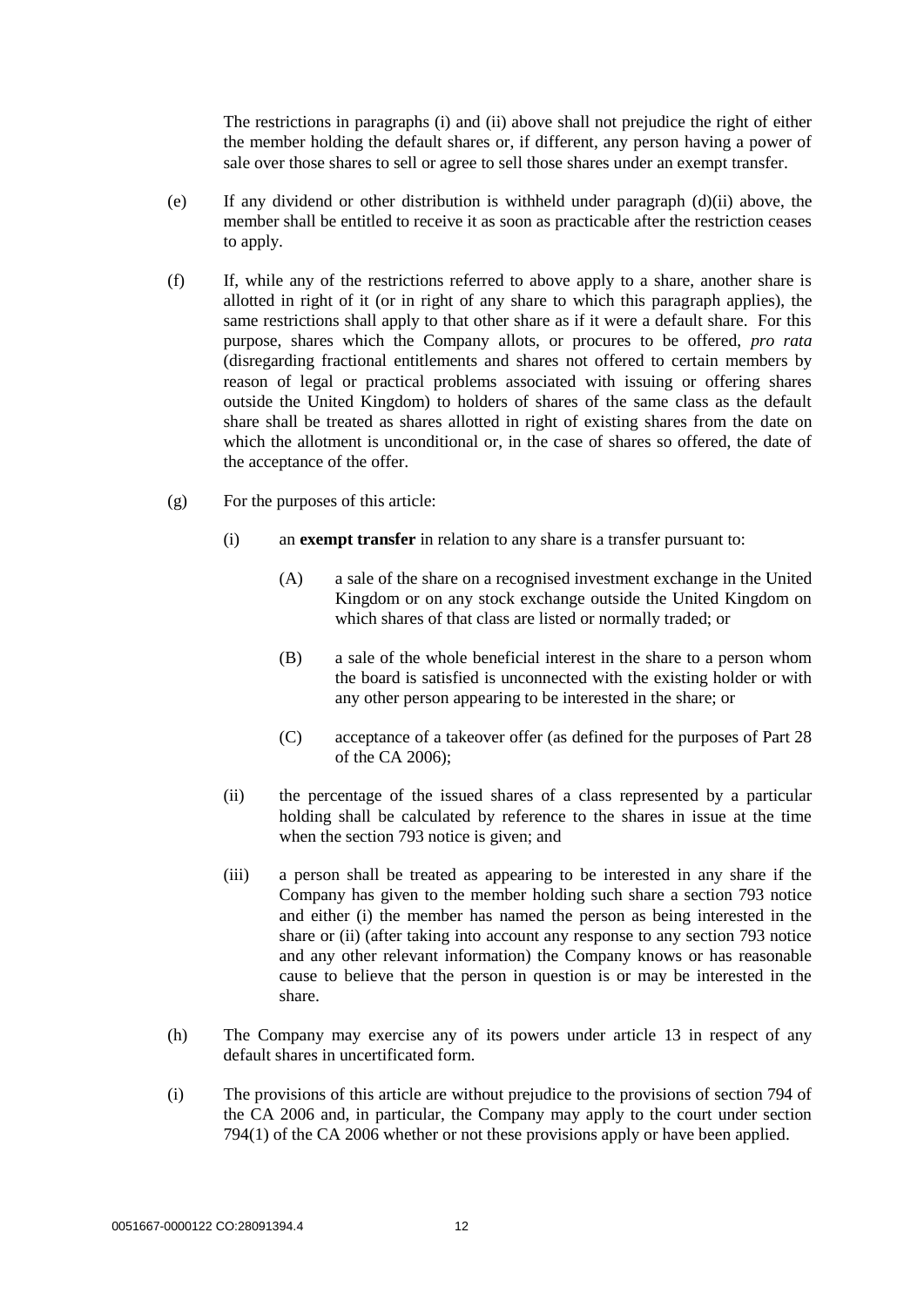# **GENERAL MEETINGS**

#### <span id="page-17-1"></span><span id="page-17-0"></span>**24. Annual general meetings**

The board shall convene and the Company shall hold annual general meetings in accordance with the Statutes.

# <span id="page-17-2"></span>**25. Convening of general meetings other than annual general meetings**

- (a) The board may convene a general meeting other than an annual general meeting whenever it thinks fit.
- (b) The board shall determine whether a general meeting is to be held as a physical general meeting or an electronic general meeting.
- (c) A general meeting may also be convened in accordance with article [63.](#page-32-3)
- (d) A general meeting shall also be convened by the board on the requisition of members under the Statutes or, in default, may be convened by such requisitionists, as provided by the Statutes.
- (e) The board shall comply with the Statutes regarding the giving and the circulation, on the requisition of members, of notices of resolutions and of statements with respect to matters relating to any resolution to be proposed or business to be dealt with at any general meeting of the Company.

## <span id="page-17-3"></span>**26. Separate general meetings**

Subject to these articles and to any rights for the time being attached to any class of shares in the Company, the provisions of these articles relating to general meetings of the Company (including, for the avoidance of doubt, provisions relating to the proceedings at general meetings or to the rights of any person to attend or vote or be represented at general meetings or to any restrictions on these rights) shall apply, *mutatis mutandis*, in relation to every separate general meeting of the holders of any class of shares in the Company.

## **NOTICE OF GENERAL MEETINGS**

## <span id="page-17-7"></span><span id="page-17-6"></span><span id="page-17-5"></span><span id="page-17-4"></span>**27. Length and form of notice**

- (a) Subject to the Statutes, an annual general meeting shall be called by not less than 21 clear days' notice and all other general meetings shall be called by not less than 14 clear days' notice or by not less than such minimum notice period as is permitted by the Statutes.
- (b) The notice (including any notice given by means of a website) shall comply with all applicable requirements in the Statutes (including as to informing members of their right to appoint proxies) and shall specify whether the meeting will be an annual general meeting.
- (c) Subject to the Statutes, the notice shall specify whether the meeting shall be a physical meeting or electronic meeting. Where such meeting shall be an electronic meeting, the notice shall specify the time, date and electronic platform for the meeting, which electronic platform may vary from time to time and from meeting to meeting as the board, in its sole discretion, sees fit.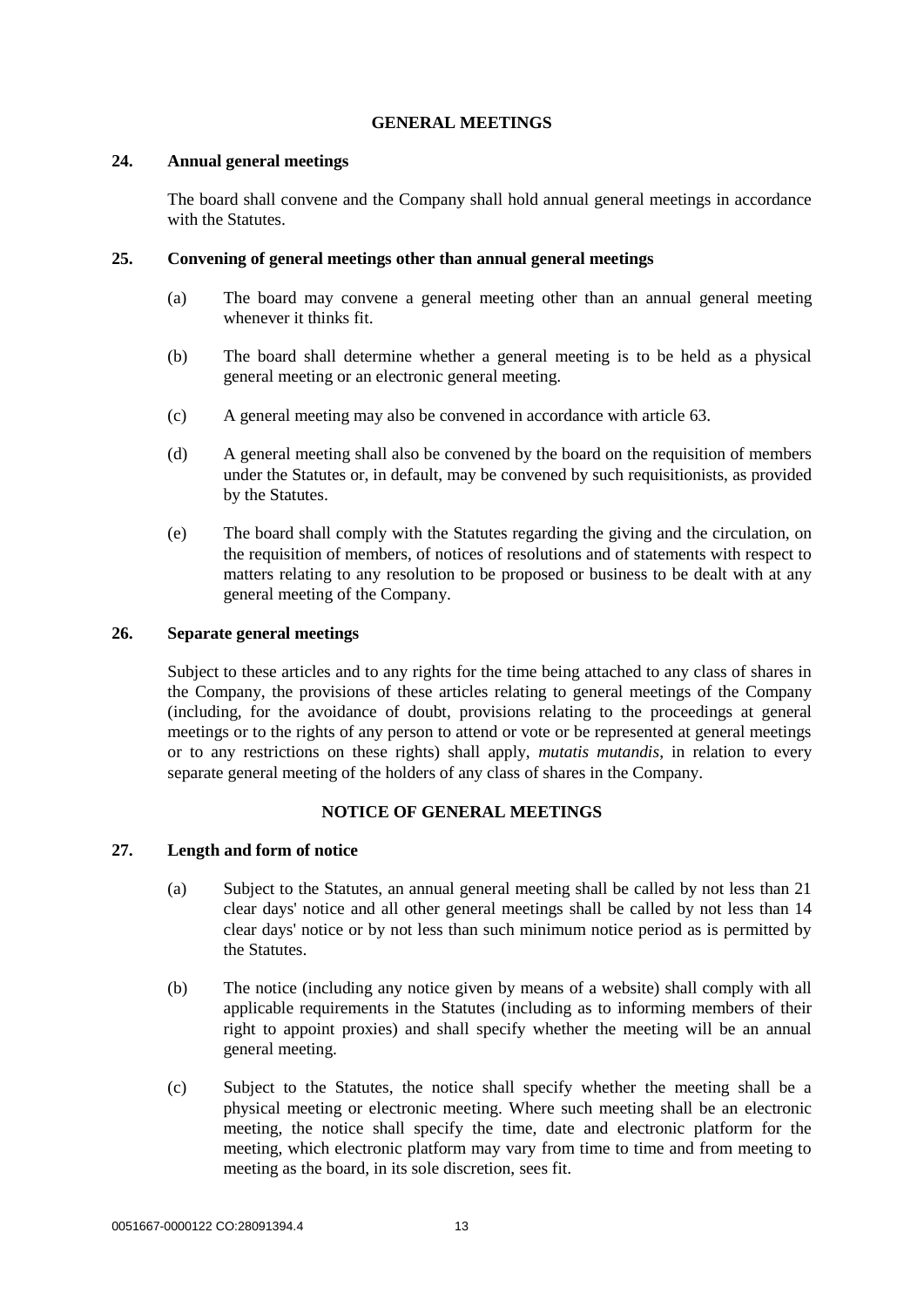(d) Notice of every general meeting shall be given to all members other than any who, under these articles or the terms of issue of the shares they hold, are not entitled to receive such notices from the Company, and also to the auditors (or, if more than one, each of them) and to each director.

#### <span id="page-18-0"></span>**28. Omission or non-receipt of notice**

- (a) The accidental omission to give notice of a general meeting to, or the non-receipt of notice by, any person entitled to receive the notice shall not invalidate the proceedings of that meeting.
- (b) Paragraph [\(a\) above](#page-17-6) applies to confirmatory copies of notices (and confirmatory notifications of website notices) of meetings sent pursuant to article [120\(b\)\(ii\)](#page-54-3) in the same way as it applies to notices of meetings.

# **PROCEEDINGS AT GENERAL MEETINGS**

#### <span id="page-18-4"></span><span id="page-18-2"></span><span id="page-18-1"></span>**29. Quorum**

- (a) No business shall be transacted at any general meeting unless the requisite quorum is present when the meeting proceeds to business.
- (b) Except as otherwise provided by these articles two qualifying persons entitled to vote shall be a quorum, unless:
	- (i) each is a qualifying person only because he is authorised to act as the representative of a corporation in relation to the meeting, and they are representatives of the same corporation; or
	- (ii) each is a qualifying person only because he is appointed as proxy of a member in relation to the meeting, and they are proxies of the same member.
- (c) For the purposes of this article, a **qualifying person** means:
	- (i) an individual who is a member of the Company;
	- (ii) a person authorised to act as the representative of a corporation in relation to the meeting; or
	- (iii) a person appointed as proxy of a member in relation to the meeting.
- (d) If within five minutes (or such longer time as the chairman of the meeting may decide) from the time fixed for holding a general meeting a quorum is not present, the meeting, if convened on the requisition of members, shall be dissolved. In any other case, it shall stand adjourned for ten clear days (or, if that day is a Saturday, a Sunday or a holiday, to the next working day) and at the same time and place (or electronic platform) as the original meeting, or, subject to article [34\(d\)](#page-20-2) and the Statutes, to such other day, and at such other time and place, as the board may decide.
- (e) If at an adjourned meeting a quorum is not present within five minutes from the time fixed for holding the meeting, the meeting shall be dissolved.

#### <span id="page-18-3"></span>**30. Security**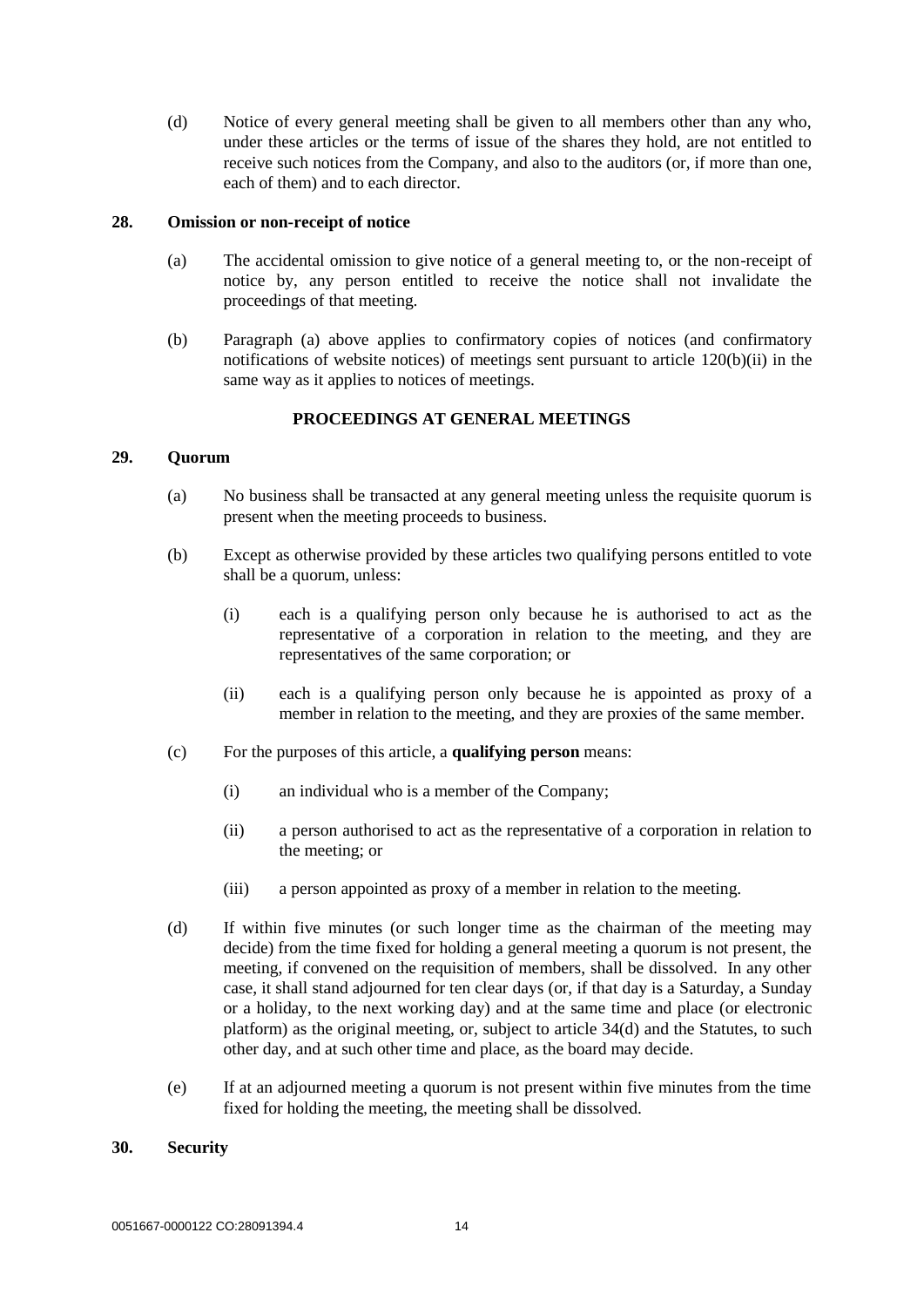- (a) The board may make any security arrangements which it considers appropriate relating to the holding of a general meeting of the Company. In particular, the board or the chairman of the meeting or any person authorised by the board may direct that any person attending a meeting should submit to such searches or other security arrangements or restrictions (including, without limitation, restrictions on items of personal property which may be taken into the meeting as the board or the chairman of the meeting or such person authorised by the board may consider appropriate in the circumstances. Such persons shall be entitled in their absolute discretion to:
	- (i) refuse entry to a meeting to any person who fails to submit to such searches or otherwise to comply with such security arrangements or restrictions; and
	- (ii) eject from a meeting any person who causes the proceedings to become disorderly or who fails to submit to such searches or otherwise to comply with such security arrangements or restrictions.
- (b) The board or the chairman of the meeting or any person authorised by the board may, at any meeting, take such action as is thought fit to secure the safety of the people attending the meeting and to promote the orderly conduct of the business of the meeting as laid down in the notice of the meeting and the chairman of the meeting's decision on matters of procedure or matters arising incidentally from the business of the meeting shall be final, as shall be his determination as to whether any matter is of such a nature.
- (c) The board and, at any electronic general meeting, the chairman may make any arrangement and impose any requirement or restriction as is:
	- (i) necessary to ensure the identification of those taking part and the security of the electronic communication, and
	- (ii) proportionate to those objectives.

In this respect, the board is able to authorise any voting application, system or facility for electronic general meetings as it sees fit.

# <span id="page-19-0"></span>**31. Chairman**

At each general meeting, the chairman of the board (if any) or, if he is absent or unwilling, the deputy chairman (if any) of the board or (if more than one deputy chairman is present and willing) the deputy chairman who has been longest in such office, shall preside as chairman of the meeting. If neither the chairman nor deputy chairman is present and willing, one of the other directors selected for the purpose by the directors present or, if only one director is present and willing, that director, shall preside as chairman of the meeting. If no director is present within 15 minutes after the time fixed for holding the meeting or if none of the directors present is willing to preside as chairman of the meeting, the members present and entitled to vote shall choose one of their number to preside as chairman of the meeting.

# <span id="page-19-1"></span>**32. Right to attend and speak**

(a) A director shall be entitled to attend and speak at any general meeting of the Company and at any separate general meeting of the holders of any class of shares in the Company whether or not he is a member.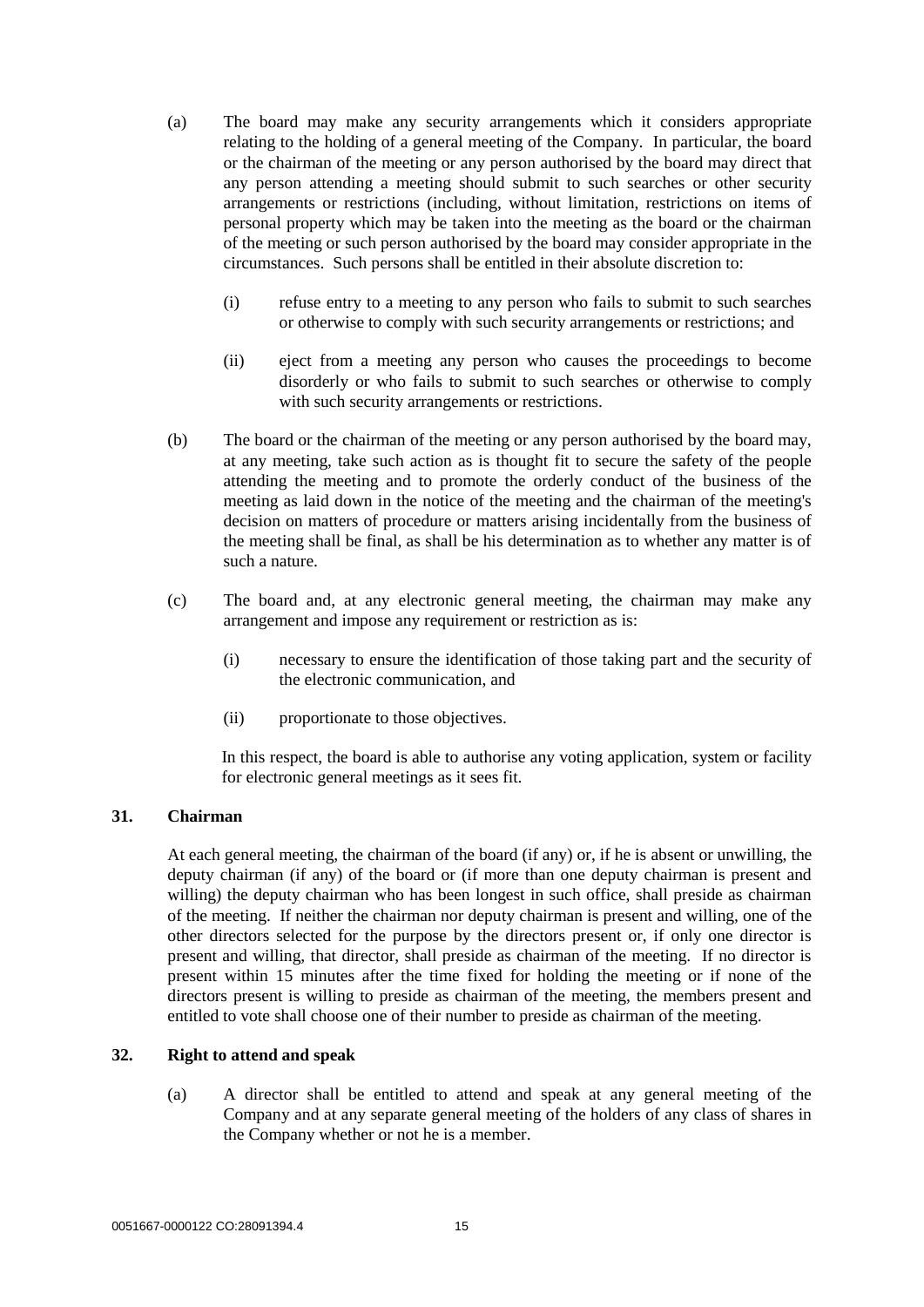- (b) The chairman may invite any person to attend and speak at any general meeting of the Company if he considers that such person has the appropriate knowledge or experience of the Company's business to assist in the deliberations of the meeting.
- (c) A proxy shall be entitled to speak at any general meeting of the Company.

# <span id="page-20-0"></span>**33. Resolutions and amendments**

- (a) Subject to the Statutes, a resolution may only be put to the vote at a general meeting if the chairman of the meeting in his absolute discretion decides that the resolution may properly be regarded as within the scope of the meeting.
- (b) In the case of a resolution to be proposed as a special resolution no amendment may be made, at or before the time at which the resolution is put to the vote, to the form of the resolution as set out in the notice of meeting, except to correct a patent error or as may otherwise be permitted by law.
- <span id="page-20-3"></span>(c) In the case of a resolution to be proposed as an ordinary resolution no amendment may be made, at or before the time at which the resolution is put to the vote, unless:
	- (i) in the case of an amendment to the form of the resolution as set out in the notice of meeting, notice of the intention to move the amendment is received at the office at least 48 hours before the time fixed for the holding of the relevant meeting or adjourned meeting; or
	- (ii) in any case, the chairman of the meeting in his absolute discretion otherwise decides that the amendment or amended resolution may properly be put to the vote.

The giving of notice under paragraph [\(i\) above](#page-20-3) shall not prejudice the power of the chairman of the meeting to rule the amendment out of order.

- (d) With the consent of the chairman of the meeting, a person who proposes an amendment to a resolution may withdraw it before it is put to the vote.
- (e) If the chairman of the meeting rules a resolution or an amendment to a resolution admissible or out of order (as the case may be), the proceedings of the meeting or the resolution in question shall not be invalidated by any error in his ruling. Any ruling by the chairman of the meeting in relation to a resolution or an amendment to a resolution shall be final and conclusive.

## <span id="page-20-2"></span><span id="page-20-1"></span>**34. Adjournment**

- (a) With the consent of any general meeting at which a quorum is present the chairman of the meeting may (and shall if so directed by the meeting) adjourn the meeting from time to time and from place to place (which place may include electronic platforms).
- (b) In addition, the chairman of the meeting may at any time without the consent of the meeting adjourn the meeting (whether or not it has commenced or a quorum is present) to another time and/or place (which place may include electronic platforms) if, in his opinion, it would facilitate the conduct of the business of the meeting to do so.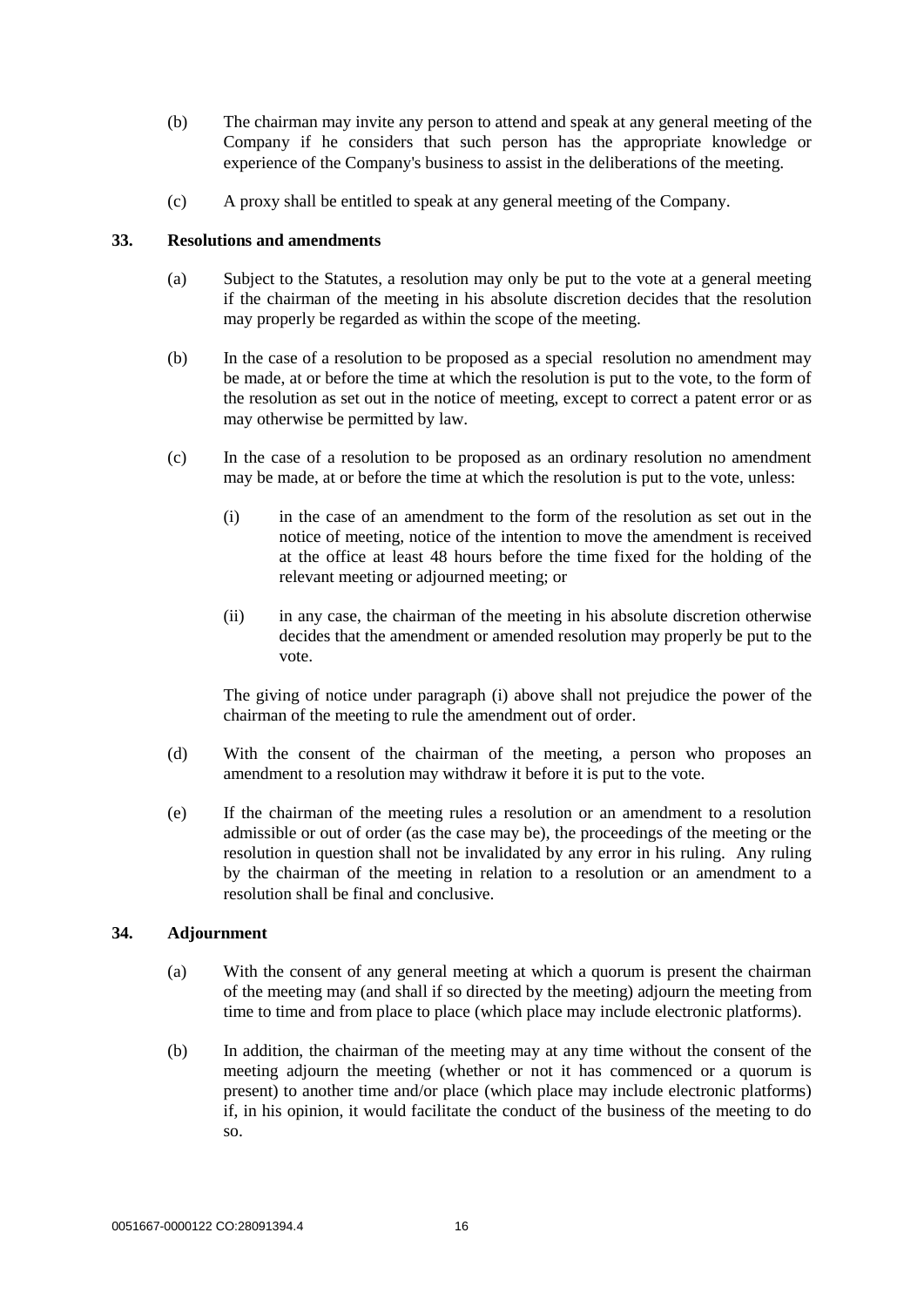- (c) Nothing in this article shall limit any other power vested in the chairman of the meeting to adjourn the meeting.
- (d) Whenever a meeting is adjourned for 30 days or more or *sine die*, at least 14 clear days' notice of the adjourned meeting shall be given in the same manner as in the case of the original meeting but otherwise no person shall be entitled to any notice of an adjourned meeting or of the business to be transacted at an adjourned meeting.
- (e) No business shall be transacted at any adjourned meeting other than the business which might have been transacted at the meeting from which the adjournment took place.
- (f) If the board, in its absolute discretion, considers that it is impractical or unreasonable for any reason to hold a general meeting on the date or at the time or place specified in the notice calling the general meeting, they may postpone the general meeting to another date, time and/or place. When a meeting is so postponed, notice of the date, time and place (which place may include electronic platforms) of the postponed meeting shall be given in such manner as the board may in its absolute discretion decide. Notice of the business to be transacted at such postponed meeting shall not be required.

## <span id="page-21-0"></span>**35. Meeting at more than one place**

- (a) Without prejudice to Article 35A, a general meeting may be held at more than one place if:
	- (i) the notice convening the meeting specifies that it shall be held at more than one place; or
	- (ii) the board resolves, after the notice convening the meeting has been given, that the meeting shall be held at more than one place; or
	- (iii) it appears to the chairman of the meeting that the place of the meeting specified in the notice convening the meeting is inadequate to accommodate all persons entitled and wishing to attend.
- (b) A general meeting held at more than one place is duly constituted and its proceedings are valid if (in addition to the other provisions of these articles relating to general meetings being satisfied) the chairman of the meeting is satisfied that facilities (whether electronic or otherwise) are available to enable each person present at each place to participate in the business of the meeting.
- (c) Each person present at each place who would be entitled to count towards the quorum in accordance with the provisions of article [29](#page-18-4) shall be counted in the quorum for, and shall be entitled to vote at, the meeting. The meeting is deemed to take place at the place at which the chairman of the meeting is present (the **"Principal Place"**).
- (d) The board may, for the purpose of facilitating the organisation and administration of any general meeting to which such arrangements apply, from time to time make arrangements, whether involving the issue of tickets (on a basis intended to afford to all members and proxies and others entitled to attend the meeting an equal opportunity of being admitted to the Principal Place) or the imposition of some random means of selection or otherwise as they shall in their absolute discretion consider to be appropriate, and may from time to time vary any such arrangements or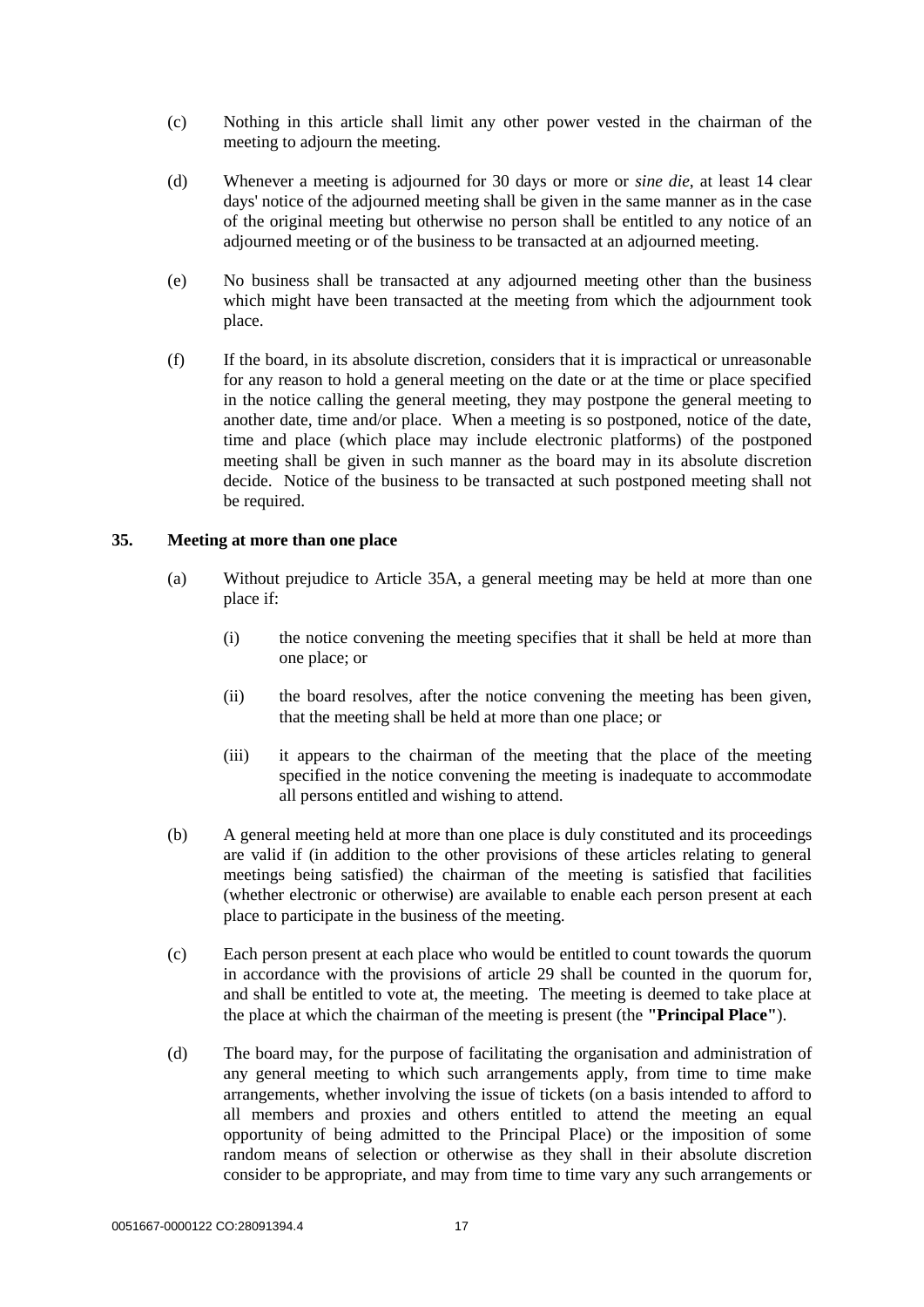make new arrangements in their place. The entitlement of any member or proxy or other person entitled to attend a general meeting at the Principal Place shall be subject to such arrangements as may for the time being be in force whether stated in the notice of the general meeting to apply to that meeting or notified to the members concerned subsequent to the provision of the notice of the general meeting.

# <span id="page-22-0"></span>**35A. Electronic meetings**

(a) Without prejudice to Article 35, the board may resolve to enable persons entitled to attend a general meeting hosted on an electronic platform (such meeting being an **electronic general meeting**) to do so by simultaneous attendance by electronic means with no member necessarily in physical attendance at the electronic general meeting. The members or their proxies present shall be counted in the quorum for, and entitled to vote at, the general meeting in question, and that meeting shall be duly constituted and its proceedings valid if the chairman of the general meeting is satisfied that adequate facilities are available throughout the electronic general meeting to ensure that members attending the electronic general meeting who are not present together at the same place may, by electronic means, attend, speak and vote at it.

Nothing in these articles prevents a general meeting being held both physically and electronically.

- (b) If it appears to the chairman of the general meeting that:
	- (i) the electronic platform facilities at the principal meeting place or any satellite meeting place, or
	- (ii) the electronic platform, facilities or security at the electronic general meeting,

have become inadequate for the purposes referred to in Article 35 or paragraph (a) above, then the chairman may, without the consent of the meeting, interrupt or adjourn the general meeting. All business conducted at that general meeting up to the time of that adjournment shall be valid. The provisions of Articles 34 shall apply to that adjournment.

(c) If, after the sending of notice of an electronic general meeting but before the electronic meeting is held, or after the adjournment of an electronic general meeting but before the adjourned meeting is held (whether or not notice of the adjourned meeting is required), the board decides that it is impracticable or unreasonable, for a reason beyond its control, to hold the electronic general meeting on the electronic platform and/or at the time specified in the notice, it may change the electronic platform and/or postpone the time at which the meeting is to be held. If such decision is made, the board may then change the electronic platform and/or postpone the time again if it decides that it is reasonable to do so. In such a case, the provisions of Article 34 shall apply to that adjournment, and in addition the board shall, if practicable, make arrangements for notice of the change of electronic platform and/or postponement to appear on the original electronic platform and/or at the original time.

## <span id="page-22-1"></span>**36. Method of voting and demand for poll**

(a) Subject to Article 38(d), at a physical general meeting a resolution put to the vote of the meeting shall be decided on a show of hands, unless (before, or immediately after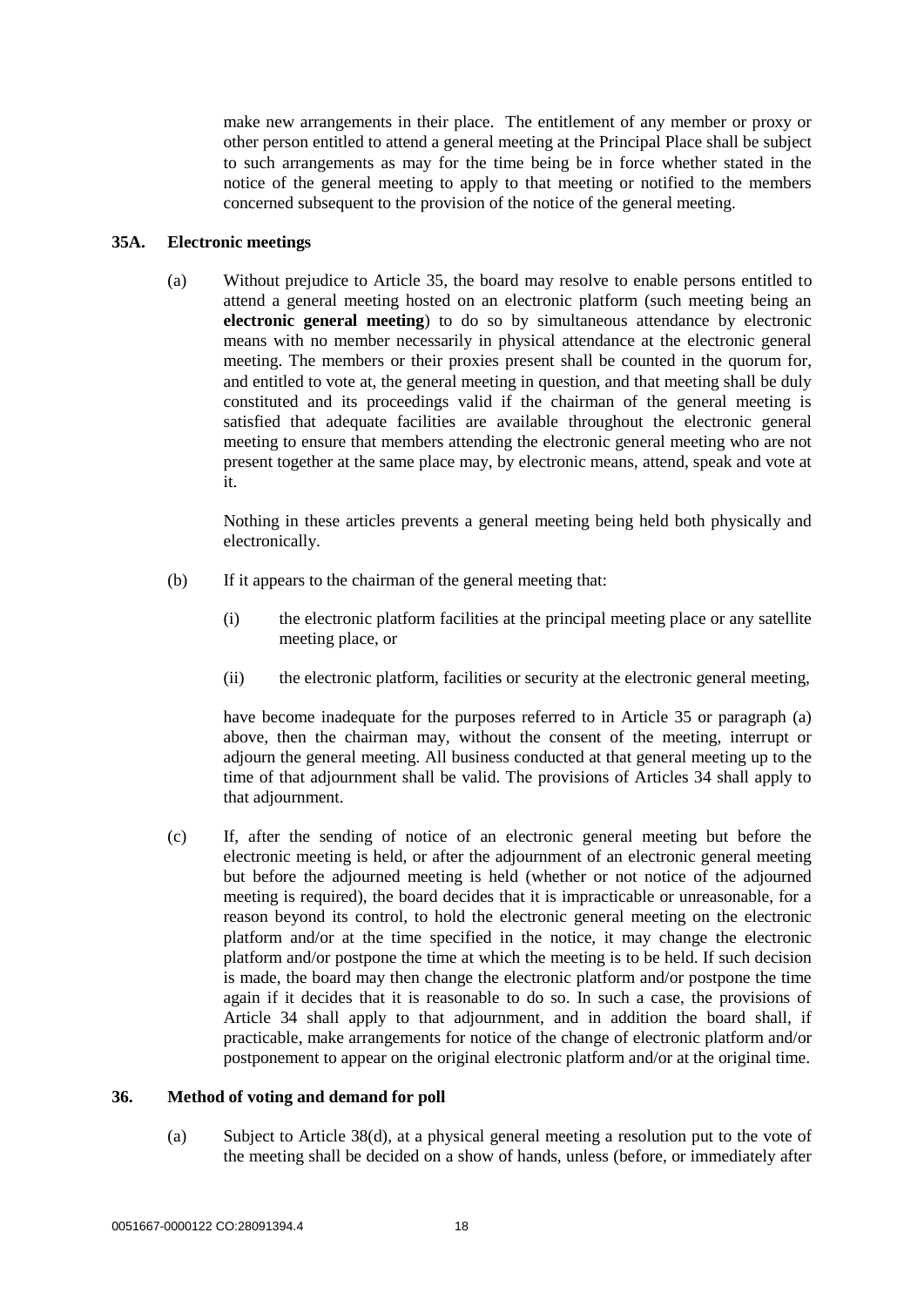the declaration of the result of, the show of hands or on the withdrawal of any other demand for a poll) a poll is demanded by:

- (i) the chairman of the meeting; or
- (ii) at least five members present in person or by proxy having the right to vote on the resolution; or
- (iii) a member or members present in person or by proxy representing in aggregate not less than 10 per cent. of the total voting rights of all the members having the right to vote on the resolution (excluding any voting rights attached to any shares in the Company held as treasury shares); or
- (iv) a member or members present in person or by proxy holding shares conferring the right to vote on the resolution on which an aggregate sum has been paid up equal to not less than 10 per cent. of the total sum paid up on all the shares conferring that right (excluding shares in the Company conferring a right to vote on the resolution which are held as treasury shares);

and a demand for a poll by a person as proxy for a member shall be as valid as if the demand were made by the member himself.

- (b) A demand for a poll may, before the poll is taken, be withdrawn but only with the consent of the chairman of the meeting and the demand so withdrawn shall not be taken to have invalidated the result of a show of hands declared before the demand was made. If a poll is demanded before the declaration of the result of a show of hands and the demand is duly withdrawn, the meeting shall continue as if the demand had not been made.
- (c) Unless a poll is demanded (and the demand is not withdrawn), a declaration by the chairman of the meeting that a resolution has been carried, or carried unanimously, or has been carried by a particular majority, or lost, or not carried by a particular majority, shall be conclusive, and an entry to that effect in the minutes of the meeting shall be conclusive evidence of that fact, without proof of the number or proportion of the votes recorded in favour of or against the resolution.
- (d) The demand for a poll shall not prevent the continuance of a meeting for the transaction of any business other than the question on which a poll has been demanded.

#### <span id="page-23-0"></span>**37. How poll is to be taken**

- (a) If a poll is demanded (and the demand is not withdrawn), it shall be taken at such time (either at the meeting at which the poll is demanded or not more than 30 clear days after the meeting), at such place and in such manner (including electronically) as the chairman of the meeting shall direct and he may appoint scrutineers (who need not be members).
- (b) A poll demanded on the election of a chairman or on a question of adjournment shall be taken at the meeting without adjournment.
- (c) It shall not be necessary (unless the chairman of the meeting otherwise directs) for notice to be given of a poll whether taken at or after the meeting at which it was demanded.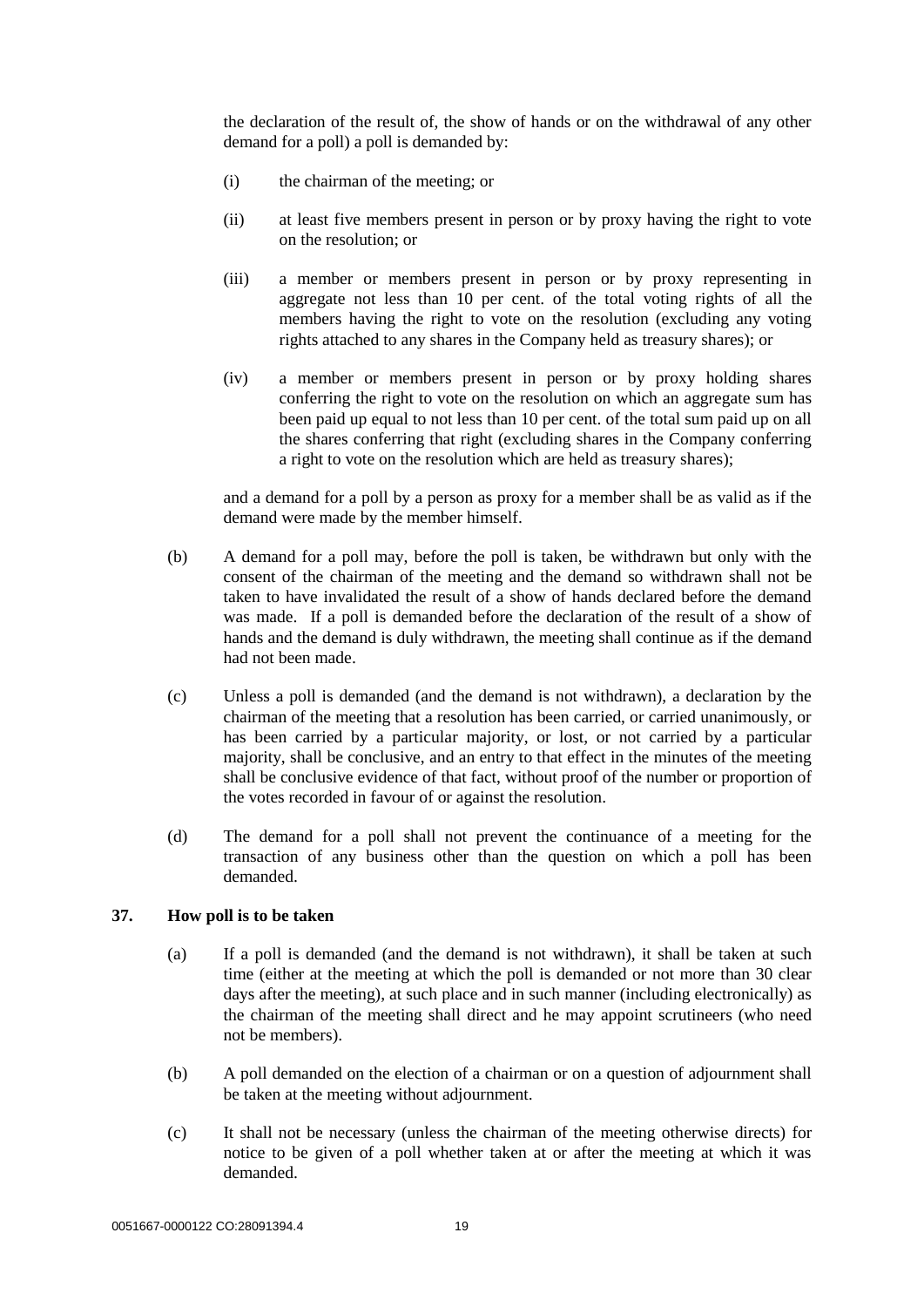- (d) On a poll, votes may be given either personally or by proxy and a member entitled to more than one vote need not use all his votes or cast all the votes he uses in the same way.
- (e) The result of the poll shall be deemed to be a resolution of the meeting at which the poll was demanded.

#### **VOTES OF MEMBERS**

#### <span id="page-24-1"></span><span id="page-24-0"></span>**38. Voting rights**

- (a) Subject to these articles and to any special rights or restrictions as to voting for the time being attached to any class of shares in the Company, the provisions of the CA 2006 shall apply in relation to voting rights.
- (b) Subject to paragraph [\(c\) below,](#page-24-4) on a vote on a resolution on a show of hands at a physical general meeting, every proxy present who has been duly appointed by one or more members entitled to vote on the resolution has one vote.
- <span id="page-24-4"></span>(c) On a vote on a resolution on a show of hands at a physical general meeting, a proxy has one vote for and one vote against the resolution if:
	- (i) the proxy has been duly appointed by more than one member entitled to vote on the resolution; and
	- (ii) the proxy has been instructed by, or exercises his discretion given by, one or more of those members to vote for the resolution and has been instructed by, or exercises his discretion given by, one or more other of those members to vote against it.
- (d) All resolutions put to the members at electronic general meetings shall be voted by poll, which poll votes may be cast by such electronic means as the board in its sole discretion deems appropriate for the purposes of the meeting.
- (e) For the purposes of determining which persons are entitled to attend or vote at any general meeting, and how many votes such persons may cast, the Company must specify in the notice of the meeting a time, not more than 48 hours before the time fixed for the meeting, by which a person must be entered on the register in order to have the right to attend or vote at the meeting. In calculating the period mentioned, no account shall be taken of any part of a day that is not a working day. Changes to entries on the register after the time so specified shall be disregarded in determining the rights of any person to attend or vote at the meeting, notwithstanding any provisions in the Statutes or these articles to the contrary.

#### <span id="page-24-2"></span>**39. Representation of corporations**

- (a) Any corporation which is a member of the Company may, by resolution of its board or other governing body, authorise any person or persons to act as its representative or representatives at any general meeting of the Company.
- (b) The board or any director or the secretary may (but shall not be bound to) require evidence of the authority of any such representative.

# <span id="page-24-3"></span>**40. Voting rights of joint holders**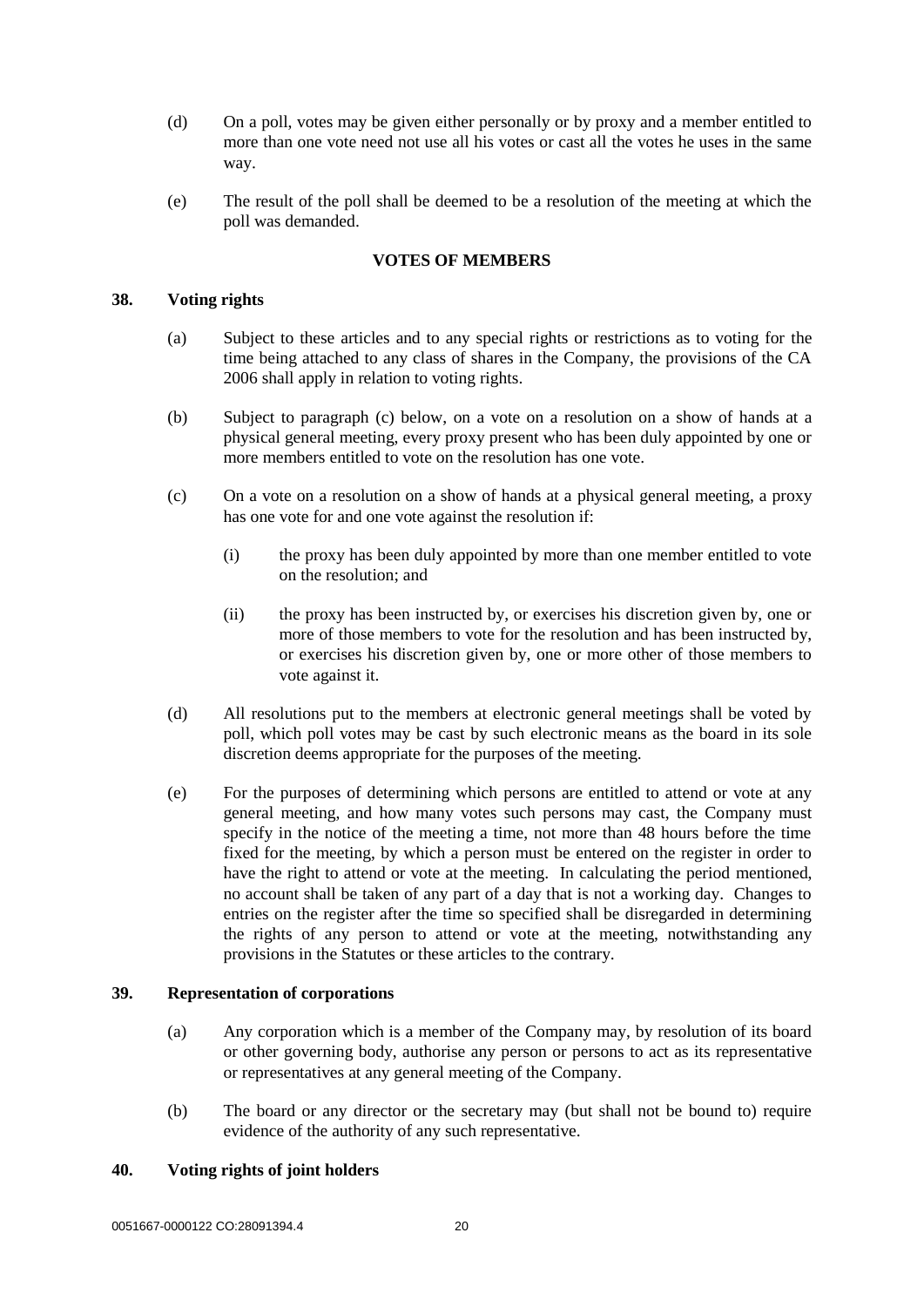If more than one of the joint holders of a share tenders a vote on the same resolution, whether in person or by proxy, the vote of the senior who tenders a vote shall be accepted to the exclusion of the vote(s) of the other joint holder(s); and for this purpose seniority shall be determined by the order in which the names stand in the register in respect of the relevant share.

#### <span id="page-25-0"></span>**41. Voting rights of members incapable of managing their affairs**

A member in respect of whom an order has been made by any court having jurisdiction (whether in the United Kingdom or elsewhere) in matters concerning mental disorder may vote, whether on a show of hands or on a poll, by his receiver, *curator bonis* or other person in the nature of a receiver or *curator bonis* appointed by that court, and the receiver, *curator bonis* or other person may, on a poll, vote by proxy. Evidence to the satisfaction of the board of the authority of the person claiming the right to vote must be received at the office (or at such other address as may be specified for the receipt of proxy appointments) not later than the last time by which a proxy appointment must be received in order to be valid for use at the meeting or adjourned meeting or on the holding of the poll at or on which that person proposes to vote and, in default, the right to vote shall not be exercisable.

#### <span id="page-25-1"></span>**42. Voting rights suspended where sums overdue**

Unless the board otherwise decides, a member shall not be entitled to vote, either in person or by proxy, at any general meeting of the Company in respect of any share held by him unless all calls and other sums presently payable by him in respect of that share have been paid.

#### <span id="page-25-2"></span>**43. Objections to admissibility of votes**

No objection shall be raised as to the admissibility of any vote or to the counting of, or failure to count, a vote except at the meeting or adjourned meeting or poll at which the vote objected to is or may be given or tendered, and every vote not disallowed at such meeting or poll shall be valid for all purposes. Any such objection made in due time shall be referred to the chairman of the meeting, whose decision shall be final and conclusive.

## **PROXIES**

## <span id="page-25-4"></span><span id="page-25-3"></span>**44. Proxies**

- (a) A proxy need not be a member of the Company and a member may appoint more than one proxy in relation to a meeting, provided that each proxy is appointed to exercise the rights attached to a different share or shares held by him.
- (b) The appointment of a proxy shall not preclude a member from attending and voting in person at the meeting or on the poll concerned.
- (c) The appointment of a proxy shall be deemed to confer authority on the proxy to demand or join in demanding a poll.
- (d) The appointment of a proxy shall, unless the contrary is stated thereon, only be valid for the meeting mentioned in it and any adjournment of that meeting (including on any poll demanded at the meeting or any adjourned meeting). No appointment of a proxy shall be valid after the expiration of 12 months from the date of its receipt in accordance with article [46\(a\)](#page-26-2) except at an adjourned meeting, or on a poll demanded at a meeting or adjourned meeting, in cases where the meeting was originally held within 12 months from that date.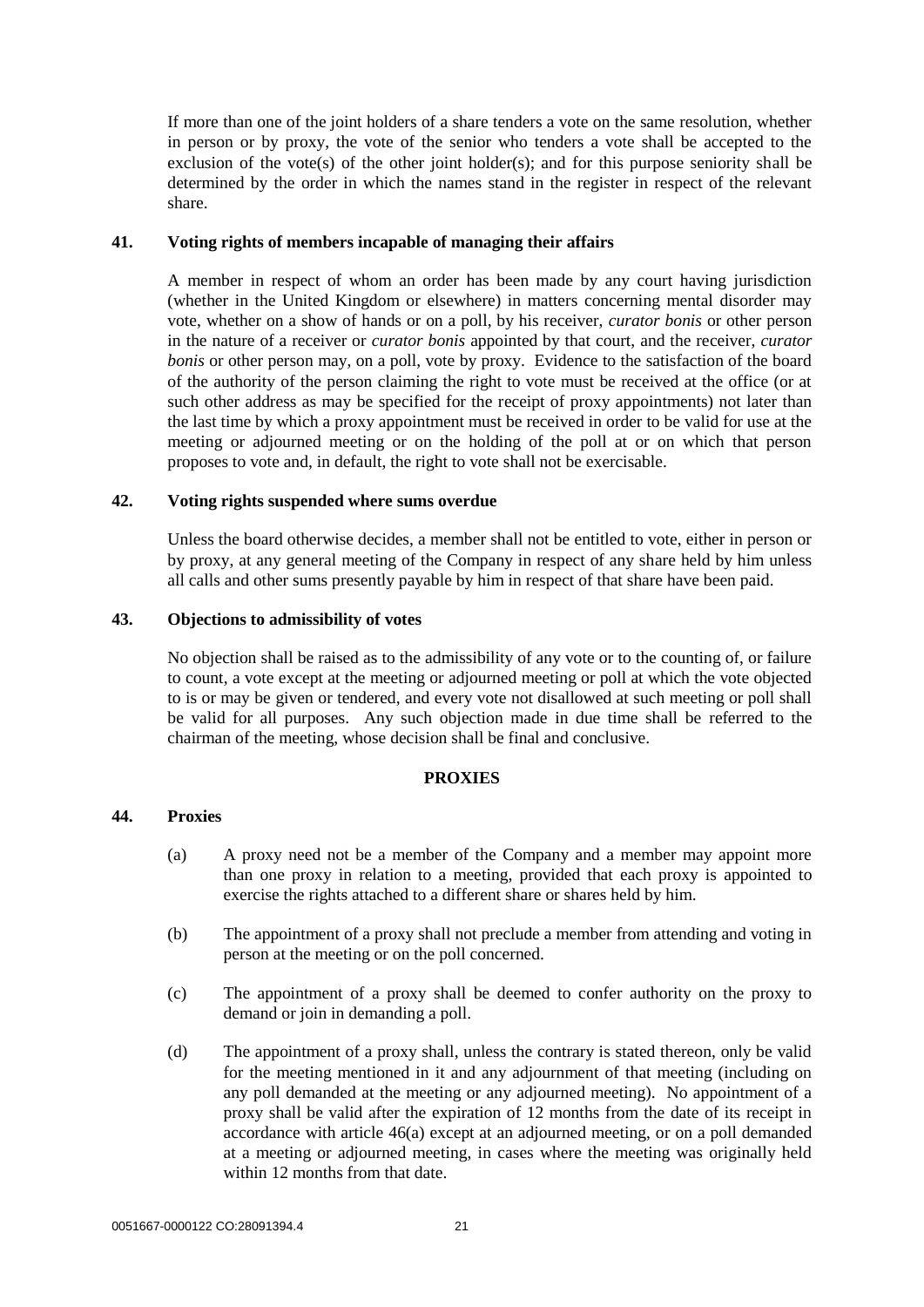## <span id="page-26-0"></span>**45. Appointment of proxy**

- (a) Subject to the Statutes, the appointment of a proxy may be in such form as is usual or common or in such other form as the board may from time to time approve and shall be signed by the appointor, or his duly authorised agent, or, if the appointor is a corporation, shall either be executed under its common seal or be signed by an agent or officer authorised for that purpose. The signature need not be witnessed.
- (b) Without limiting the provisions of these articles, the board may from time to time in relation to uncertificated shares: (i) approve the appointment of a proxy by means of a communication sent in electronic form in the form of an "uncertificated proxy instruction" (a properly authenticated dematerialised instruction and/or other instruction or notification, which is sent by means of the relevant system and received by such participant in that system acting on behalf of the Company as the board may prescribe, in such form and subject to such terms and conditions as the board may from time to time prescribe (subject always to the facilities and requirements of the relevant system)); and (ii) approve supplements to, or amendments or revocations of, any such uncertificated proxy instruction by the same means. In addition, the board may prescribe the method of determining the time at which any such uncertificated proxy instruction is to be treated as received by the Company or such participant and may treat any such uncertificated proxy instruction which purports to be or is expressed to be sent on behalf of a holder of a share as sufficient evidence of the authority of the person sending that instruction to send it on behalf of that holder.

## <span id="page-26-2"></span><span id="page-26-1"></span>**46. Receipt of proxy**

- (a) A proxy appointment:
	- (i) must be received at a proxy notification address not less than 48 hours before the time fixed for holding the meeting at which the appointee proposes to vote; or
	- (ii) in the case of a poll taken more than 48 hours after it is demanded or in the case of an adjourned meeting to be held more than 48 hours after the time fixed for holding the original meeting, must be received at a proxy notification address not less than 24 hours before the time fixed for the taking of the poll or, as the case may be, the time fixed for holding the adjourned meeting; or
	- (iii) in the case of a poll which is not taken at the meeting at which it is demanded but is taken 48 hours or less after it is demanded, or in the case of an adjourned meeting to be held 48 hours or less after the time fixed for holding the original meeting, must be received:
		- (A) at a proxy notification address in accordance with (i) above;
		- (B) by the chairman of the meeting or the secretary or any director at the meeting at which the poll is demanded or, as the case may be, at the original meeting; or
		- (C) at a proxy notification address by such time as the chairman of the meeting may direct at the meeting at which the poll is demanded.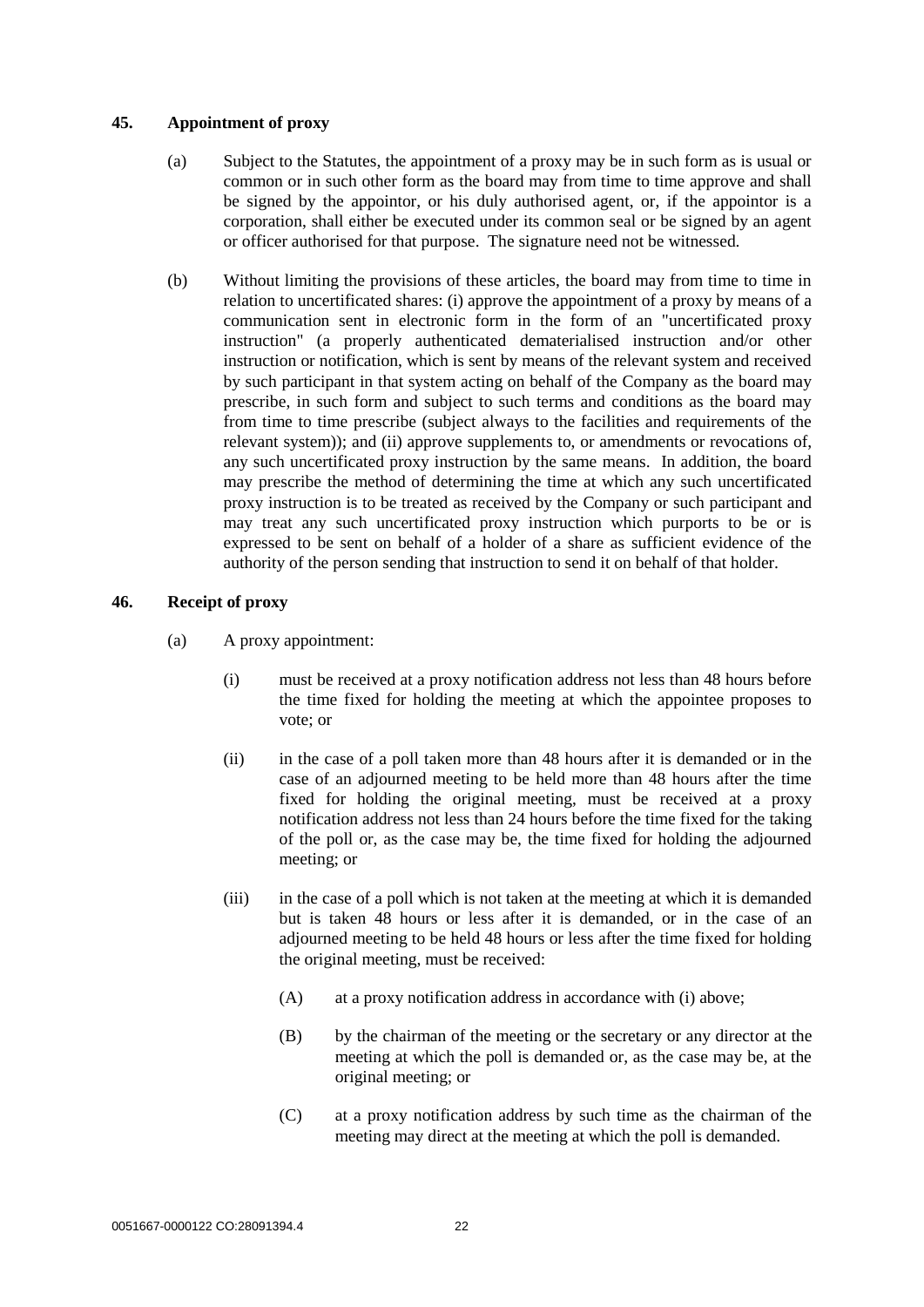In calculating the periods mentioned, no account shall be taken of any part of a day that is not a working day.

- <span id="page-27-2"></span>(b) The board may, but shall not be bound to, require reasonable evidence of the identity of the member and of the proxy, the member's instructions (if any) as to how the proxy is to vote and, where the proxy is appointed by a person acting on behalf of the member, authority of that person to make the appointment.
- <span id="page-27-3"></span>(c) The board may decide, either generally or in any particular case, to treat a proxy appointment as valid notwithstanding that the appointment or any of the information required under paragraph [\(b\),](#page-27-2) above has not been received in accordance with the requirements of this article.
- (d) Subject to paragraph [\(c\) above,](#page-27-3) if the proxy appointment and any of the information required under paragraph (b) [above,](#page-27-2) is not received in the manner set out in paragraph [\(a\) above,](#page-26-2) the appointee shall not be entitled to vote in respect of the shares in question.
- (e) An appointment of a proxy shall be deemed to have been validly deposited or received in accordance with article [46\(a\)](#page-26-2) if the appointment is received at the proxy notification address within the period of time specified by article [46\(a\)](#page-26-2) provided that the original appointment in the same form as the appointment received by facsimile transmission is deposited at the place at which the facsimile transmission was received not less than 24 hours before the time appointed for the meeting or adjourned meeting or the holding of a poll subsequently at which the vote is to be used.
- (f) If two or more valid but differing proxy appointments are received in respect of the same share for use at the same meeting or on the same poll, the one which is last received (regardless of its date or of the date of its execution) shall be treated as replacing and revoking the others as regards that share and if the Company is unable to determine which was last received, none of them shall be treated as valid in respect of that share.

## <span id="page-27-0"></span>**47. Notice of revocation of authority etc.**

- (a) A vote given or poll demanded by proxy or by a representative of a corporation in accordance with the terms of appointment shall be valid notwithstanding the previous death or insanity of the principal or revocation of the proxy or determination of the authority of the person voting or demanding a poll or (until entered in the register) the transfer of the share in respect of which the appointment of the relevant person was made, provided that no intimation in writing of such death, insanity, revocation or determination shall have been received by the Company at the proxy notification address not less than six hours before the time fixed for holding the relevant meeting or adjourned meeting or, in the case of a poll taken more than 48 hours after it is demanded, before the time fixed for taking the poll.
- <span id="page-27-1"></span>(b) A vote given by a proxy or by a representative of a corporation shall be valid notwithstanding that he has not voted in accordance with any instructions given by the member by whom he is appointed. The Company shall not be obliged to check whether the proxy or representative of a corporation has in fact voted in accordance with any such member's instructions.

## **DIRECTORS**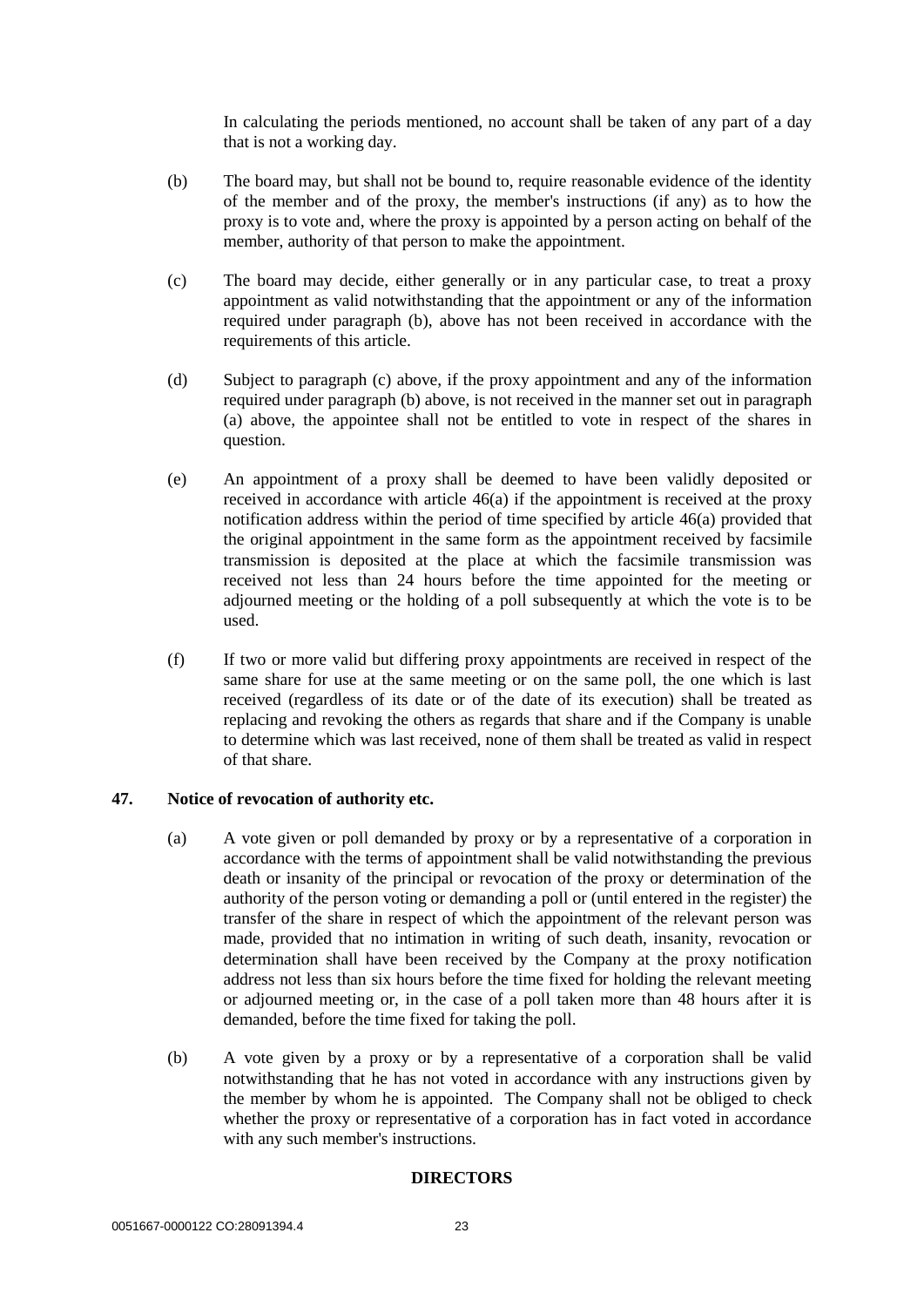#### <span id="page-28-0"></span>**48. Number of directors**

The directors (other than alternate directors) shall not, unless otherwise determined by an ordinary resolution of the Company, be less than two nor more than 16 in number.

#### <span id="page-28-1"></span>**49. Directors need not be members**

Neither a director nor an alternate director, need be a member of the Company. A director who is not a member shall nevertheless be entitled to receive notice of and attend and speak at all general meetings of the Company and all separate general meetings of the holders of any class of shares in the capital of the Company.

# **ELECTION, RETIREMENT AND REMOVAL OF DIRECTORS**

#### <span id="page-28-3"></span><span id="page-28-2"></span>**50. Election of directors by the Company**

- (a) Subject to these articles, the Company may by ordinary resolution elect any person who is willing to act to be a director, either to fill a vacancy or as an additional director and may also determine when any such elected director is to retire, but so that the total number of directors shall not exceed any maximum number fixed by or in accordance with these articles.
- <span id="page-28-7"></span>(b) No person (other than a director retiring in accordance with these articles) shall be elected or re-elected a director at any general meeting unless:
	- (i) he is recommended by the board; or
	- (ii) not less than seven nor more than 42 days before the date appointed for the meeting there has been given to the Company, by a member (other than the person to be proposed) entitled to attend and vote at the meeting, notice of his intention to propose a resolution for the election of that person, stating the particulars which would, if he were so elected, be required to be included in the Company's register of directors and a notice executed by that person of his willingness to be elected.

## <span id="page-28-4"></span>**51. Separate resolutions for election of each director**

Every resolution of a general meeting for the election of a director shall relate to one named person and a single resolution for the election of two or more persons shall be void, unless a resolution that it shall be so proposed has been first agreed to by the meeting without any vote being cast against it.

## <span id="page-28-5"></span>**52. The board's power to appoint directors**

The board may appoint any person who is willing to act to be a director, either to fill a vacancy or by way of addition to their number, but so that the total number of directors shall not exceed any maximum number fixed by or in accordance with these articles.

# <span id="page-28-6"></span>**53. Retirement of directors**

(a) At each annual general meeting every director shall retire from office. A retiring director shall be eligible for re-election, and a director who is re-elected will be treated as continuing in office without a break.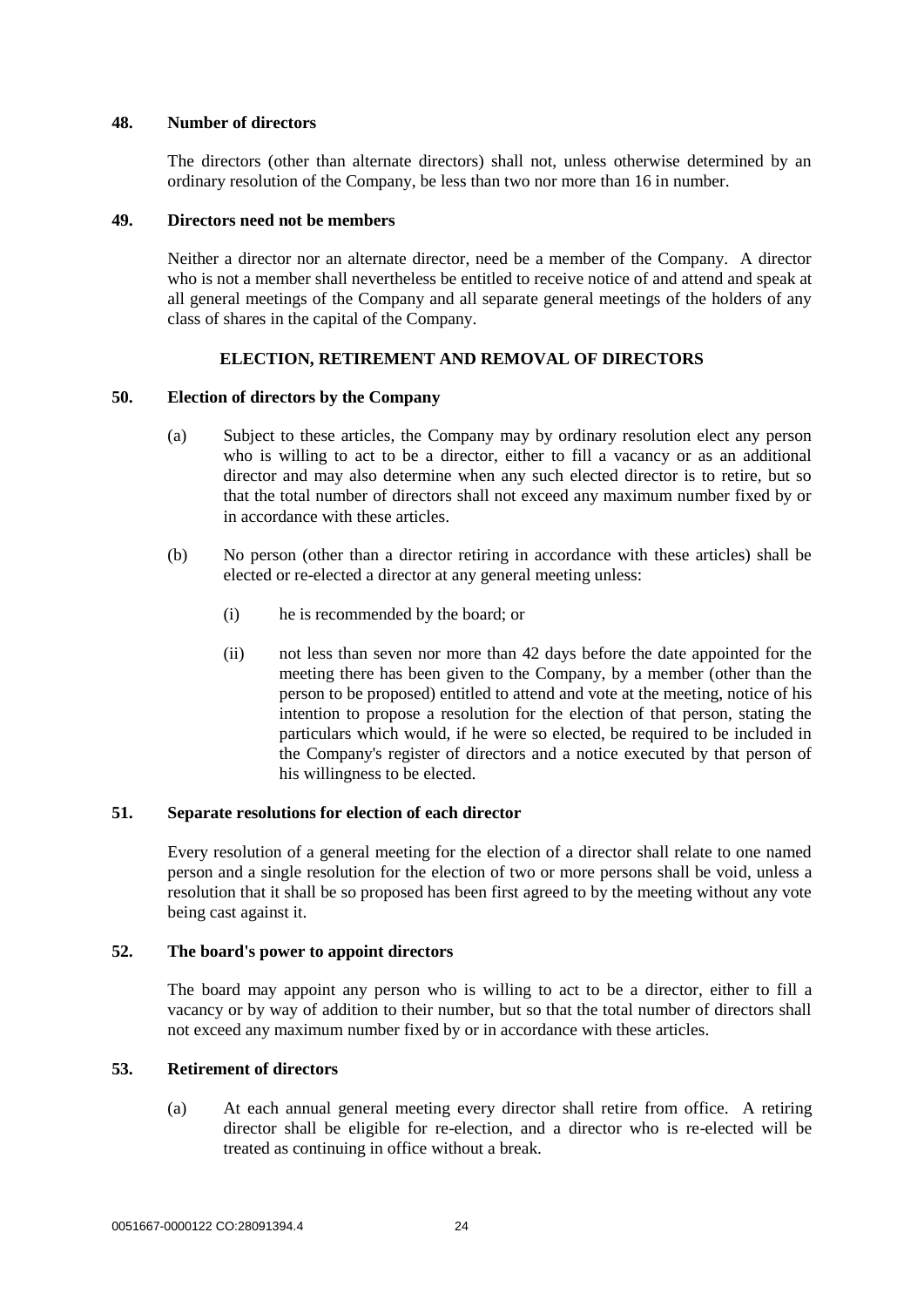- (b) A retiring director who is not re-elected shall retain office until the close of the meeting at which he retires.
- (c) If the Company, at any meeting at which a director retires in accordance with these articles, does not fill the office vacated by such director, the retiring director, if willing to act, shall be deemed to be re-elected, unless at the meeting a resolution is passed not to fill the vacancy or to elect another person in his place or unless the resolution to re-elect him is put to the meeting and lost.

## <span id="page-29-2"></span><span id="page-29-0"></span>**54. Removal of directors**

- (a) The Company may by special resolution, or by ordinary resolution of which special notice has been given in accordance with the Statutes, remove any director before his period of office has expired notwithstanding anything in these articles or in any agreement between him and the Company. Subject to article [50\(b\)\(ii\),](#page-28-7) the Company may by ordinary resolution elect another person in place of a director removed from office under this article [54\(a\).](#page-29-2) A person elected in place of a director so removed shall be treated (for the purpose of determining the time at which he is to retire) as if he had become a director on the day on which the director in whose place he is elected was last elected or re-elected a director.
- (b) A director may also be removed from office by giving him notice to that effect signed by or on behalf of not less than three quarters of the other directors (or their alternates) with such removal to take effect from the date stipulated in the notice.
- (c) Any removal of a director under this article shall be without prejudice to any claim which such director may have for damages for breach of any agreement between him and the Company.

## <span id="page-29-1"></span>**55. Vacation of office of director**

Without prejudice to the provisions of these articles for retirement or removal, the office of a director shall be vacated if:

- (a) he is prohibited by law from being a director; or
- (b) he becomes bankrupt or he makes any arrangement or composition with his creditors generally; or
- (c) a registered medical practitioner who has examined him gives a written opinion to the Company stating that he has become physically or mentally incapable of acting as a director and may remain so for more than three months and the board resolves that his office be vacated; or
- (d) if for more than six months both he and any alternate director appointed by him are absent, without special leave of absence from the board, from board meetings held during that period, unless prevented by illness, unavoidable accident or other cause which may seem to the board to be sufficient, and the board resolves that his office be vacated; or
- (e) he gives to the Company notice of his wish to resign, in which event he shall vacate that office on the receipt of that notice by the Company or at such later time as is specified in the notice or he offers to resign and the board resolves to accept such offer.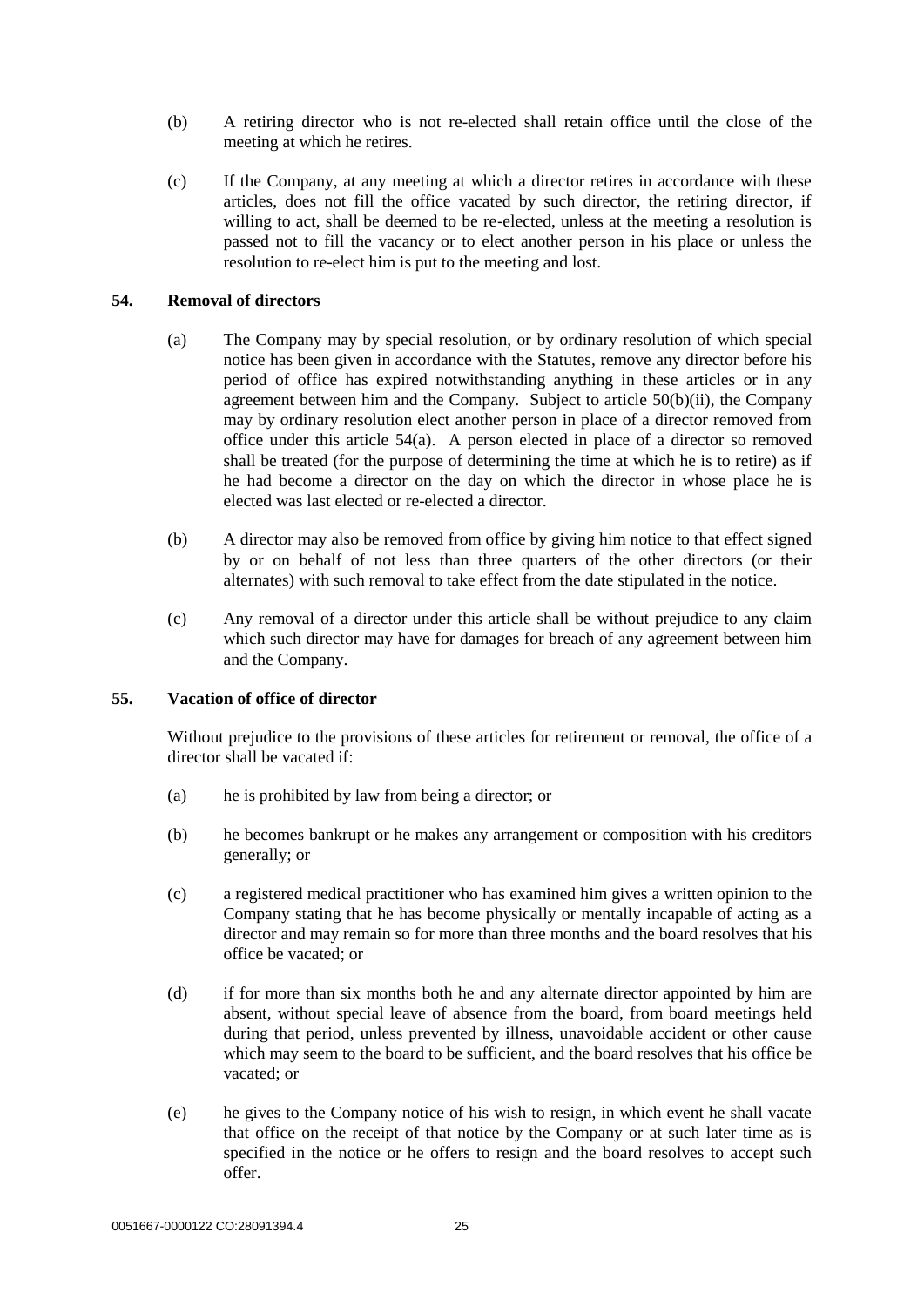## <span id="page-30-0"></span>**56. Executive directors**

- (a) The board may appoint one or more directors to hold any executive office under the Company (including that of chairman, chief executive or managing director) for such period (subject to the Statutes) and on such terms as it may decide and may revoke or terminate any appointment so made without prejudice to any claim for damages for breach of any contract of service between the director and the Company.
- (b) The remuneration of a director appointed to any executive office shall be fixed by the board and may be by way of salary, commission, participation in profits or otherwise and either in addition to or inclusive of his remuneration as a director.
- (c) A director appointed as executive chairman, chief executive or managing director shall automatically cease to hold that office if he ceases to be a director but without prejudice to any claim for damages for breach of any contract of service between him and the Company. A director appointed to any other executive office shall not automatically cease to hold that office if he ceases to be a director unless the contract or any resolution under which he holds office expressly states that he shall, in which case that cessation shall be without prejudice to any claim for damages for breach of any contract of service between him and the Company.

## **ALTERNATE DIRECTORS**

## <span id="page-30-2"></span><span id="page-30-1"></span>**57. Power to appoint alternate directors**

- (a) Each director may appoint another director or any other person who is willing to act as his alternate and may remove him from that office. The appointment as an alternate director of any person who is not himself a director shall be subject to the approval of a majority of the directors or a resolution of the board.
- (b) An alternate director shall be entitled (subject to his giving to the Company either an address within the United Kingdom or an address (which shall include any number or address) for the purpose of electronic communications at which notices may be served upon him) to receive notice of all board meetings and of all meetings of committees of which the director appointing him is a member, to attend and vote at any such meeting at which the director appointing him is not personally present and at the meeting to exercise and discharge all the functions, powers and duties of his appointor as a director and for the purposes of the proceedings at the meeting these articles shall apply as if he were a director.
- (c) Every person acting as an alternate director shall (except as regards the power to appoint an alternate and remuneration) be subject in all respects to these articles relating to directors and shall alone be responsible to the Company for his acts and defaults and shall not be deemed to be the agent of the director appointing him. An alternate director may be paid expenses and shall be entitled to be indemnified by the Company to the same extent as if he were a director but shall not be entitled to receive from the Company any fee in his capacity as an alternate director other than such part (if any) of the remuneration otherwise payable to his appointor as such appointor may by notice in writing to the Company from time to time direct.
- (d) Every person acting as an alternate director shall have one vote for each director for whom he acts as alternate, in addition to his own vote if he is also a director, but he shall count as only one for the purpose of determining whether a quorum is present.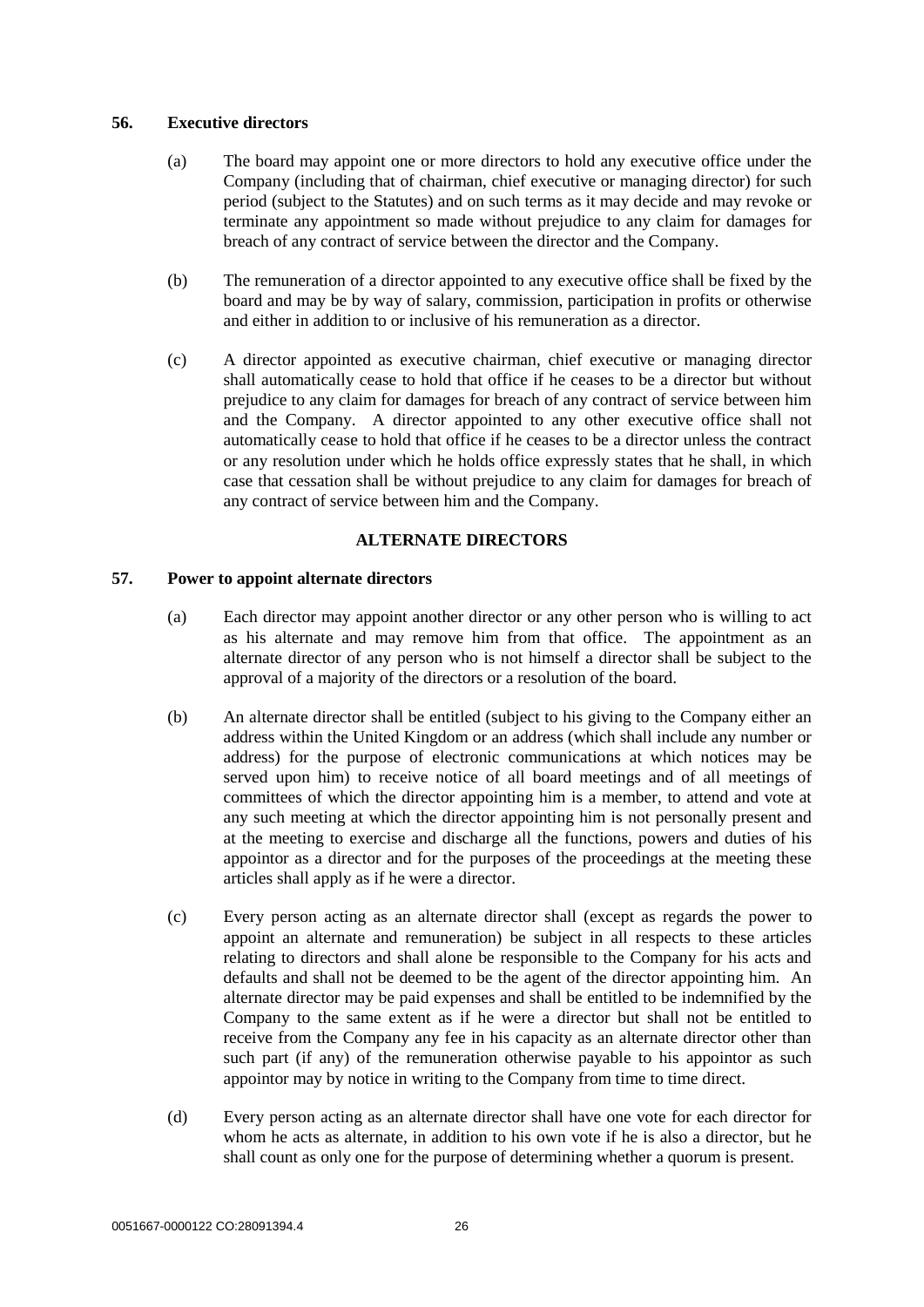- (e) Any person appointed as an alternate director shall vacate his office as alternate director if the director by whom he has been appointed vacates his office as director (otherwise than by retirement at a general meeting of the Company at which he is reappointed) or removes him by notice to the Company or on the happening of any event which, if he is or were a director, causes or would cause him to vacate that office.
- (f) Subject to paragraph (a) above, every appointment or removal of an alternate director shall be made by notice signed by the appointor and shall (unless the board agrees otherwise) only take effect upon receipt of such notice of removal at the office or at a meeting of the board or at some other address specified for the purpose of electronic communications.

# **REMUNERATION, EXPENSES, PENSIONS AND OTHER BENEFITS**

## <span id="page-31-1"></span><span id="page-31-0"></span>**58. Directors' fees**

The directors shall be paid out of the funds of the Company such fees not exceeding in aggregate £2,000,000 per annum (or such larger sum as the Company may, by ordinary resolution, determine) as the board may decide, to be divided among them in such proportion and manner as they may agree or, failing agreement, equally. Any fee payable under this article shall be distinct from any remuneration or other amounts payable to a director under other provisions of these articles and shall accrue from day to day.

## <span id="page-31-2"></span>**59. Special remuneration**

- (a) The board may grant special remuneration to any director who is appointed to any executive office or who serves on any committee, or who devotes special attention to the business of the Company, or who otherwise performs services to or at the request of the Company which in the opinion of the board are outside the scope of the ordinary duties of a director.
- (b) Such special remuneration may be paid by way of lump sum, salary, commission, participation in profits or otherwise as the board may decide in addition to any remuneration payable under or pursuant to any other of these articles.

## <span id="page-31-3"></span>**60. Expenses**

A director shall be paid out of the funds of the Company all reasonable travelling, hotel and other expenses properly incurred by him in and about the discharge of his duties, including his expenses of travelling to and from board meetings, committee meetings and general meetings of the Company and of the holders of any class of shares or debentures of the Company or otherwise in connection with the business of the Company. Subject to any guidelines and procedures established from time to time by the board, a director may also be paid out of the funds of the Company all expenses incurred by him in obtaining professional advice in connection with the affairs of the Company or the discharge of his duties as a director.

## <span id="page-31-4"></span>**61. Pensions and other benefits**

The board may exercise all the powers of the Company to:

(a) pay, provide, arrange or procure the grant of pensions or other retirement benefits, death, disability or sickness benefits, health, accident and other insurances or other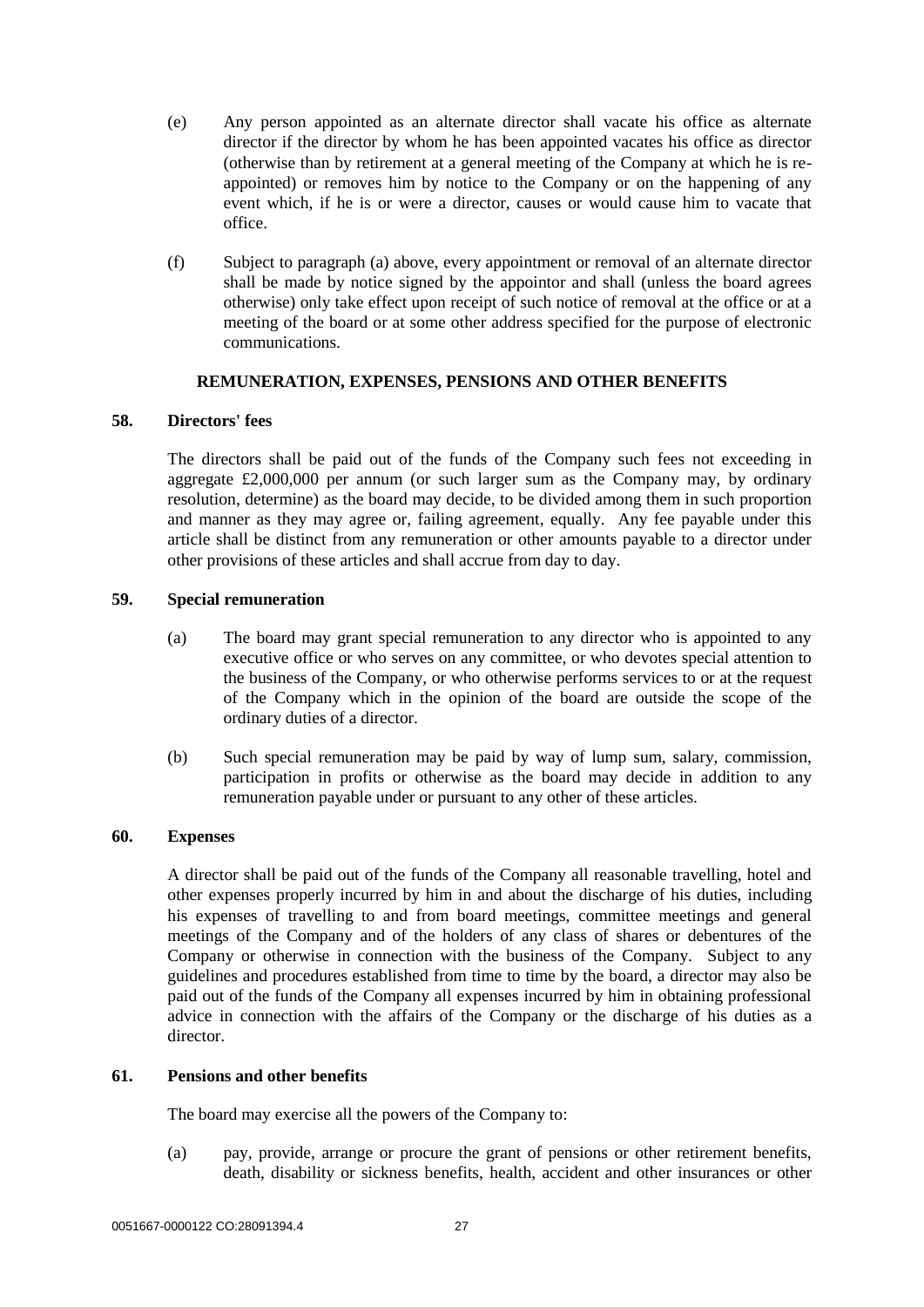such benefits, allowances, gratuities or insurances, including in relation to the termination of employment, to or for the benefit of any person who is or has been at any time a director of the Company or in the employment or service of the Company or of any body corporate which is or was associated with the Company or of the predecessors in business of the Company or any such associated body corporate, or the relatives or dependants of any such person. For that purpose the board may procure the establishment and maintenance of, or participation in, or contribution to, any pension fund, scheme, trust or arrangement and the payment of any insurance premiums;

- (b) establish, maintain, adopt and enable participation in any profit sharing or incentive scheme including shares, share options or cash or any similar schemes for the benefit of any director or employee of the Company or of any associated body corporate, and to lend money to any such director or employee or to trustees on their behalf to enable any such schemes to be established, maintained or adopted; and
- (c) support and subscribe to any institution or association which may be for the benefit of the Company or of any associated body corporate or any directors or employees of the Company or associated body corporate or their relatives or dependants or connected with any town or place where the Company or an associated body corporate carries on business, and to support and subscribe to any charitable or public object whatsoever.

#### **POWERS OF THE BOARD**

#### <span id="page-32-1"></span><span id="page-32-0"></span>**62. General powers of the board to manage the Company's business**

- (a) The business of the Company shall be managed by the board which may exercise all the powers of the Company, subject to the Statutes, these articles and any special resolution of the Company. No special resolution or alteration of these articles shall invalidate any prior act of the board which would have been valid if the resolution had not been passed or the alteration had not been made.
- (b) The powers given by this article shall not be limited by any special authority or power given to the board by any other article or any resolution of the Company.

#### <span id="page-32-3"></span><span id="page-32-2"></span>**63. Power to act notwithstanding vacancy**

The continuing directors or the sole continuing director at any time may act notwithstanding any vacancy in their number; but, if the number of directors is less than the minimum number of directors fixed by or in accordance with these articles, they or he may act for the purpose of filling up vacancies or calling a general meeting of the Company, but not for any other purpose. If no director is able or willing to act, then any two members may summon a general meeting for the purpose of appointing directors.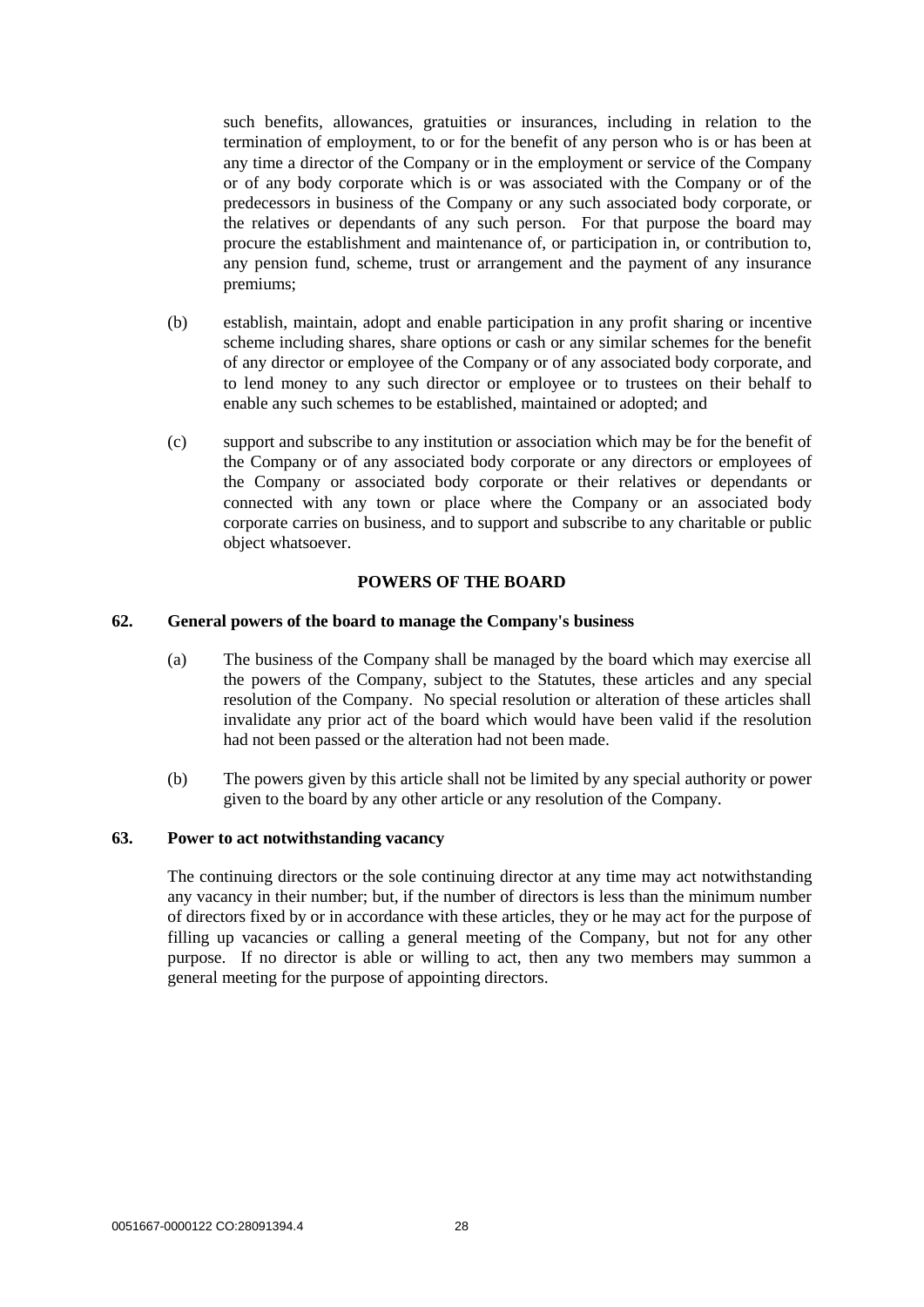#### <span id="page-33-0"></span>**64. Provisions for employees**

The board may exercise any of the powers conferred by the Statutes to make provision for the benefit of any persons employed or formerly employed by the Company or any of its subsidiaries (other than a director or former director or shadow director) in connection with the cessation or the transfer to any person of the whole or part of the undertaking of the Company or any of its subsidiaries.

## <span id="page-33-1"></span>**65. Power to borrow money**

The board may exercise all the powers of the Company to borrow money and to mortgage or charge all or any part of its undertaking, property and assets (both present and future) and uncalled capital and, subject to the provisions of the Statutes, to issue debentures, debenture stock and other securities, whether outright or as collateral security for any debt, liability or obligation of the Company or of any third party.

#### <span id="page-33-2"></span>**66. Power to change the name of the Company**

The board may change the name of the Company.

#### <span id="page-33-3"></span>**67. Signing of cheques etc.**

All cheques, promissory notes, drafts, bills of exchange and other negotiable instruments, and all receipts for monies paid to the Company, shall be signed, drawn, accepted, endorsed, or otherwise executed, as the case may be, in such manner as the board shall from time to time determine.

# **DELEGATION OF BOARD'S POWERS**

## <span id="page-33-5"></span><span id="page-33-4"></span>**68. Delegation to individual directors**

The board may entrust to and confer upon any director any of its powers, authorities and discretions (with power to sub-delegate) on such terms and conditions as it thinks fit and either collaterally with or to the exclusion of their own powers and discretions and may revoke or vary all or any of them, but no person dealing in good faith shall be affected by any revocation or variation.

## <span id="page-33-6"></span>**69. Committees**

(a) The board may delegate any of its powers, authorities and discretions (with power to sub-delegate) (including, without prejudice to the generality of the foregoing, all powers and discretions whose exercise involves or may involve any payment to or the conferring of any other benefit on all or any of the directors) to any committee consisting of such person or persons (whether directors or not) as it thinks fit, provided that the majority of the members of the committee are directors and that no meeting of the committee shall be quorate for the purpose of exercising any of its powers, authorities or discretions unless a majority of those present are directors. The board may make any such delegation on such terms and conditions as it thinks fit and may revoke or vary any such delegation and discharge any committee wholly or in part, but no person dealing in good faith shall be affected by any revocation or variation. Any committee so formed shall, in the exercise of the powers, authorities and discretions so delegated, conform to any regulations that may be imposed on it by the board.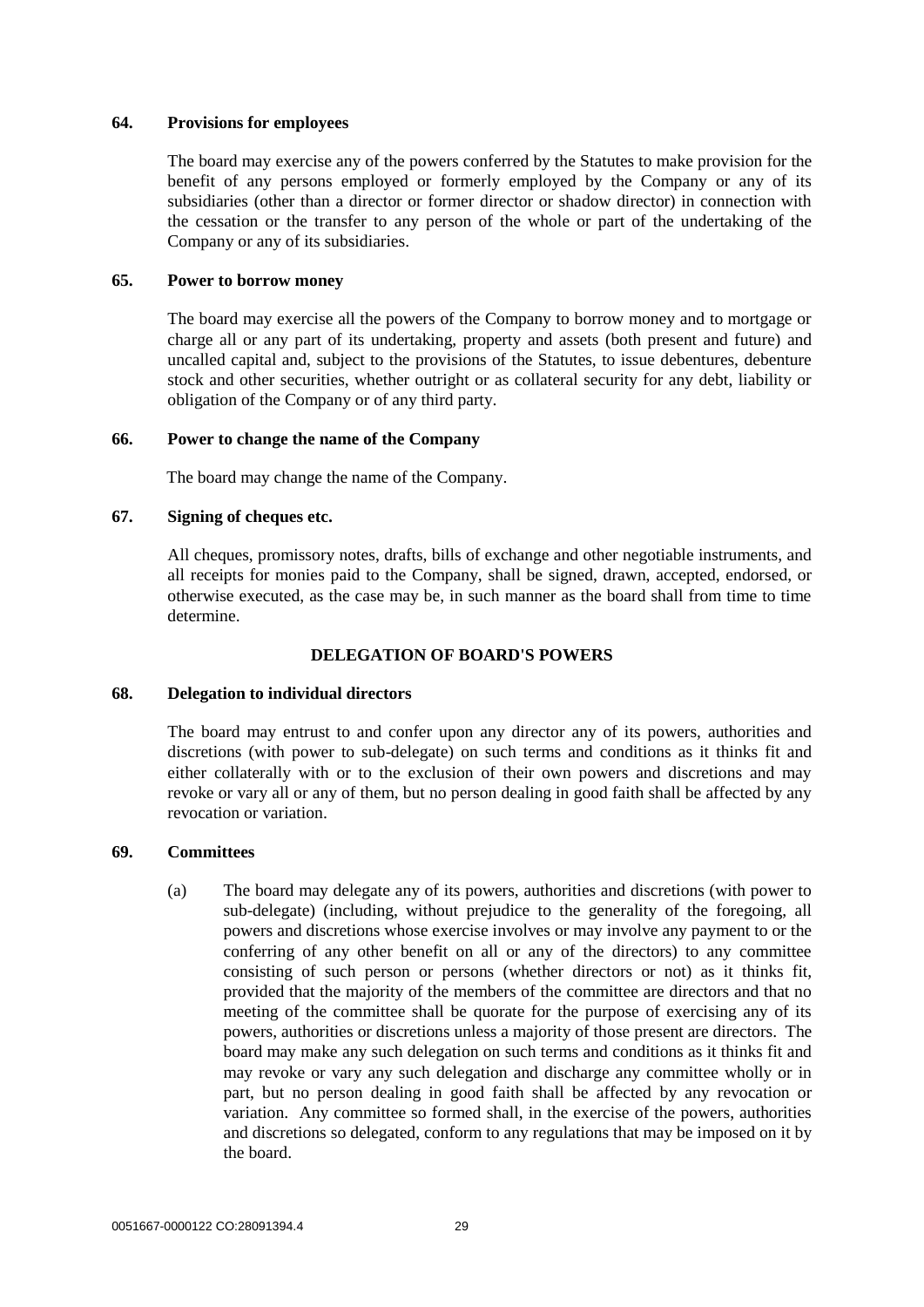(b) The proceedings of a committee with two or more members shall be governed by any regulations imposed on it by the board and (subject to such regulations) by these articles regulating the proceedings of the board so far as they are capable of applying. Any such regulations may provide for or authorise the co-opting to the committee of persons other than directors and for such co-opted members to have voting rights as members of the committee.

#### <span id="page-34-0"></span>**70. Local boards**

- (a) The board may establish any local or divisional board or agency for managing any of the affairs of the Company whether in the United Kingdom or elsewhere and may appoint any persons to be members of a local or divisional board, or to be managers or agents, and may fix their remuneration.
- (b) The board may delegate to any local or divisional board, manager or agent any of its powers, authorities and discretions, other than the powers of borrowing and making calls, (with power to sub-delegate) and may authorise the members of any local or divisional board or any of them to fill any vacancies and to act notwithstanding vacancies.
- (c) Any appointment or delegation under this article may be made on such terms and subject to such conditions as the board thinks fit and the board may remove any person so appointed, and may revoke or vary any delegation, but no person dealing in good faith shall be affected by the revocation or variation.

## <span id="page-34-1"></span>**71. Powers of attorney**

The board may by power of attorney or otherwise appoint any person, whether nominated directly or indirectly by the board, to be the agent of the Company on such terms (including terms as to remuneration) as it may decide and may delegate to any person so appointed any of its powers, authorities and discretions (with power to sub-delegate). The board may remove any person appointed under this article and may revoke or vary the delegation, but no person dealing in good faith shall be affected by the revocation or variation.

## **DIRECTORS' INTERESTS**

# <span id="page-34-5"></span><span id="page-34-3"></span><span id="page-34-2"></span>**72. Directors' interests other than in relation to transactions or arrangements with the Company**

- <span id="page-34-4"></span>(a) If a situation (a **Relevant Situation**) arises in which a director has, or can have, a direct or indirect interest that conflicts, or possibly may conflict, with the interests of the Company (including, without limitation, in relation to the exploitation of any property, information or opportunity, whether or not the Company could take advantage of it but excluding any situation which cannot reasonably be regarded as likely to give rise to a conflict of interest) the following provisions shall apply if the conflict of interest does not arise in relation to a transaction or arrangement with the Company:
	- (i) if the Relevant Situation arises from the appointment or proposed appointment of a person as a director of the Company, the directors (other than the director, and any other director with a similar interest, who shall not be counted in the quorum at the meeting and shall not vote on the resolution) may resolve to authorise the appointment of the director and the Relevant Situation on such terms as they may determine; or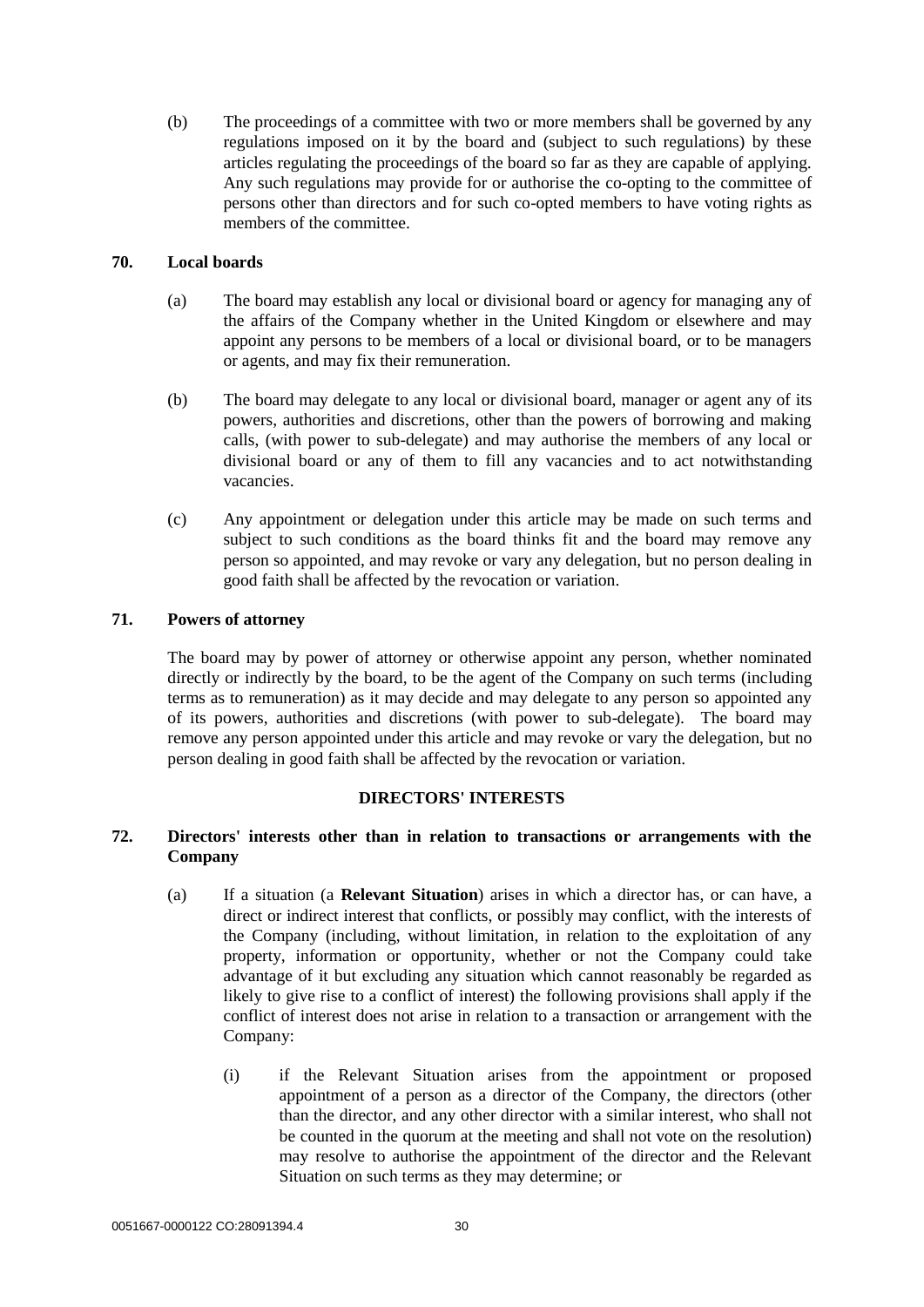- <span id="page-35-2"></span>(ii) if the Relevant Situation arises in circumstances other than in paragraph [\(i\)](#page-34-4)  [above,](#page-34-4) the directors (other than the director and any other director with a similar interest who shall not be counted in the quorum at the meeting and shall not vote on the resolution) may resolve to authorise the Relevant Situation and the continuing performance by the director of his duties on such terms as they may determine.
- (b) Any reference in paragraph [\(a\) above](#page-34-5) to a conflict of interest includes a conflict of interest and duty and a conflict of duties.
- (c) Any terms determined by directors under paragraphs [\(a\)\(i\)](#page-34-4) or [\(a\)\(ii\) above](#page-35-2) may be imposed at the time of the authorisation or may be imposed or varied subsequently and may include (without limitation):
	- (i) whether the interested directors may vote (or be counted in the quorum at a meeting) in relation to any resolution relating to the Relevant Situation;
	- (ii) the exclusion of the interested directors from all information and discussion by the Company of the Relevant Situation; and
	- (iii) (without prejudice to the general obligations of confidentiality) the application to the interested directors of a strict duty of confidentiality to the Company for any confidential information of the Company in relation to the Relevant Situation.
- (d) An interested director must act in accordance with any terms determined by the directors under paragraphs [\(a\)\(i\)](#page-34-4) or [\(a\)\(ii\) above.](#page-35-2)
- (e) Except as specified in paragraph [\(a\) above,](#page-34-5) any proposal made to the directors and any authorisation by the directors in relation to a Relevant Situation shall be dealt with in the same way as any other matter may be proposed to and resolved upon by the directors in accordance with the provisions of these articles.
- (f) Any authorisation of a Relevant Situation given by the directors under paragraph [\(a\)](#page-34-5)  [above](#page-34-5) may provide that, where the interested director obtains (other than through his position as a director of the Company) information that is confidential to a third party, he will not be obliged to disclose it to the Company or to use it in relation to the Company's affairs in circumstances where to do so would amount to a breach of that confidence.

# <span id="page-35-4"></span><span id="page-35-0"></span>**73. Declaration of interests other than in relation to transactions or arrangements with the Company**

A director shall declare the nature and extent of his interest in a Relevant Situation within article  $72(a)(i)$  or  $72(a)(ii)$  to the other directors.

## <span id="page-35-3"></span><span id="page-35-1"></span>**74. Declaration of interests in a proposed transaction or arrangement with the Company**

If a director is in any way, directly or indirectly, interested in a proposed transaction or arrangement with the Company, he must declare the nature and extent of that interest to the other directors.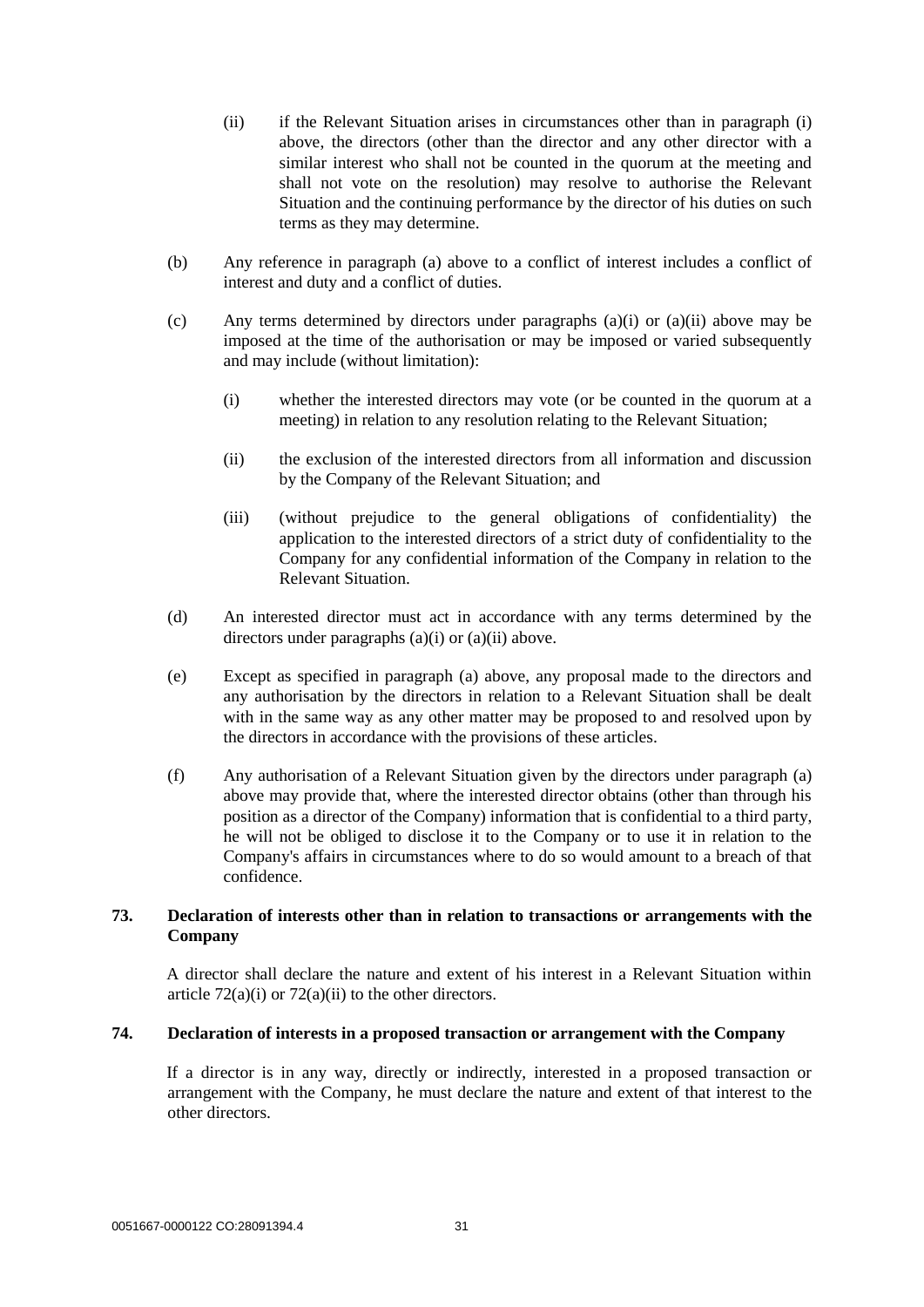#### <span id="page-36-2"></span><span id="page-36-0"></span>**75. Declaration of interest in an existing transaction or arrangement with the Company**

Where a director is in any way, directly or indirectly, interested in a transaction or arrangement that has been entered into by the Company, he must declare the nature and extent of his interest to the other directors, unless the interest has already been declared under article [74](#page-35-3) above.

#### <span id="page-36-1"></span>**76. Provisions applicable to declarations of interest**

- (a) The declaration of interest must (in the case of article [75\)](#page-36-2) and may, but need not (in the case of article [73](#page-35-4) o[r 74\)](#page-35-3) be made:
	- (i) at a meeting of the directors; or
	- (ii) by notice to the directors in accordance with:
		- (A) section 184 of the CA 2006 (notice in writing); or
		- (B) section 185 of the CA 2006 (general notice).
- (b) If a declaration of interest proves to be, or becomes, inaccurate or incomplete, a further declaration must be made.
- (c) Any declaration of interest required by article [73](#page-35-4) above must be made as soon as is reasonably practicable.

Failure to comply with this requirement does not affect the underlying duty to make the declaration of interest.

- (d) Any declaration of interest required by article [74](#page-35-3) above must be made before the Company enters into the transaction or arrangement.
- (e) Any declaration of interest required by article [75](#page-36-2) above must be made as soon as is reasonably practicable.

Failure to comply with this requirement does not affect the underlying duty to make the declaration of interest.

(f) A declaration in relation to an interest of which the director is not aware, or where the director is not aware of the transaction or arrangement in question, is not required.

For this purpose, a director is treated as being aware of matters of which he ought reasonably to be aware.

- (g) A director need not declare an interest:
	- (i) if it cannot reasonably be regarded as likely to give rise to a conflict of interest;
	- (ii) if, or to the extent that, the other directors are already aware of it (and for this purpose the other directors are treated as aware of anything of which they ought reasonably to be aware); or
	- (iii) if, or to the extent that, it concerns terms of his service contract that have been or are to be considered: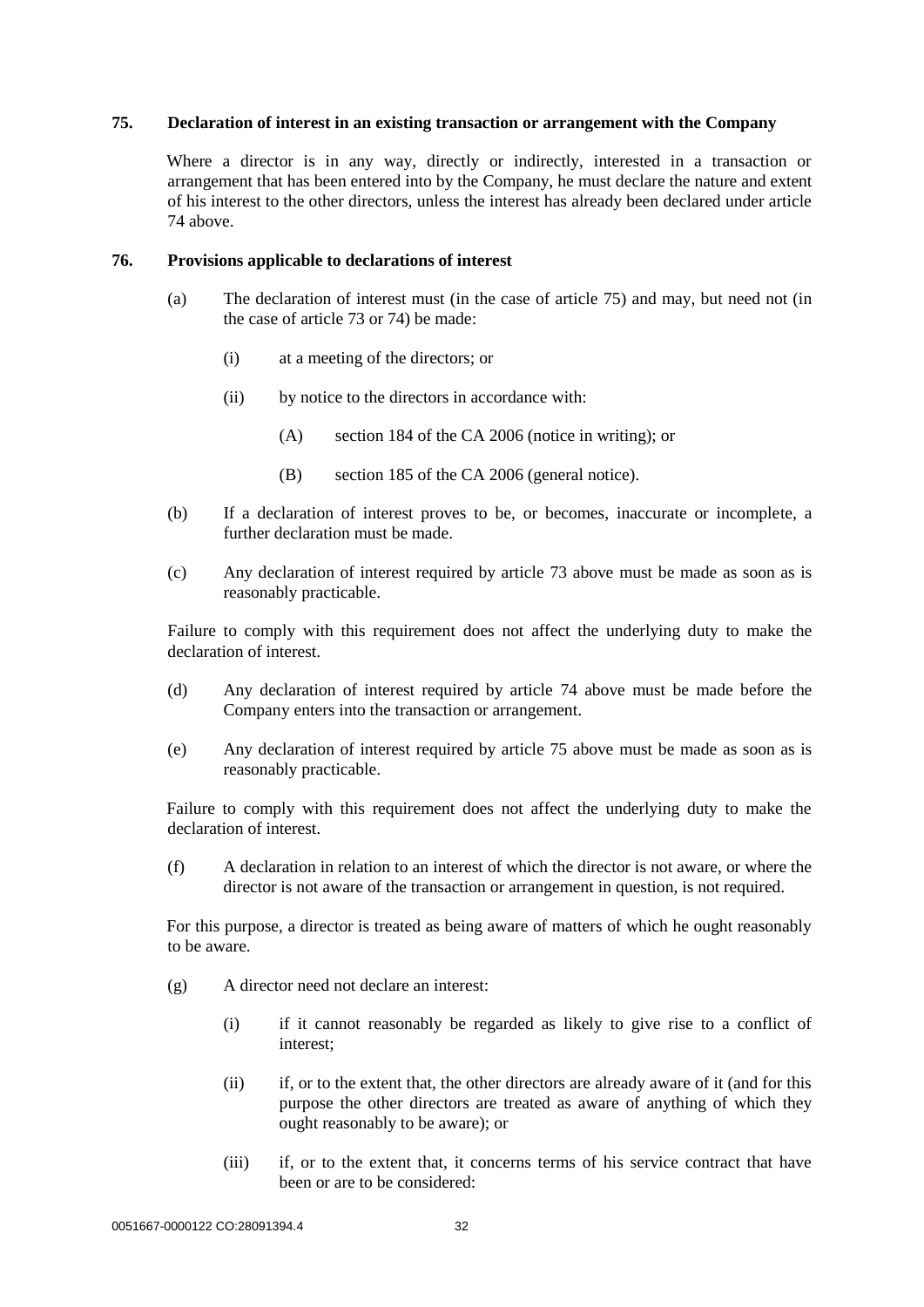- (A) by a meeting of the directors; or
- (B) by a committee of the directors appointed for the purpose under the articles.

## <span id="page-37-1"></span><span id="page-37-0"></span>**77. Directors' interests and voting**

- (a) Subject to the Statutes and to declaring his interest in accordance with article [73,](#page-35-4) [74](#page-35-3) or [75](#page-36-2) above, a director may:
	- (i) enter into or be interested in any transaction or arrangement with the Company, either with regard to his tenure of any office or position in the management, administration or conduct of the business of the Company or as vendor, purchaser or otherwise;
	- (ii) hold any other office or place of profit with the Company (except that of auditor) in conjunction with his office of director for such period (subject to the Statutes) and upon such terms as the board may decide and be paid such extra remuneration for so doing (whether by way of salary, commission, participation in profits or otherwise) as the board may decide, either in addition to or in lieu of any remuneration under any other provision of these articles;
	- (iii) act by himself or through his firm in a professional capacity for the Company (except as auditor) and be entitled to remuneration for professional services as if he were not a director;
	- (iv) be or become a member or director of, or hold any other office or place of profit under, or otherwise be interested in, any holding company or subsidiary undertaking of that holding company or any other company in which the Company may be interested (except that of auditor) in conjunction with his office of director for such period (subject to the Statutes) and upon such terms as the board may decide and may be paid such extra remuneration for so doing (whether by way of salary, commission, participation in profits or otherwise) as the board may decide, either in addition to or in lieu of any remuneration under any other provision of these articles. The board may cause the voting rights conferred by the shares in any other company held or owned by the Company, or any power of appointment in relation to any other body corporate, or exercisable by them as directors of that other company to be exercised in such manner in all respects as it thinks fit (including the exercise of voting rights in favour of any resolution appointing the directors or any of them as directors or officers of the other company or voting or providing for the payment of any benefit to the directors, officers or servants of the other company); and
	- (v) be or become a director of any other company in which the Company does not have an interest if that cannot reasonably be regarded as likely to give rise to a conflict of interest at the time of his appointment as a director of that other company.
- (b) A director shall not, by reason of his holding office as director (or of the fiduciary relationship established by holding that office), be liable to account to the Company for any remuneration, profit or other benefit resulting from: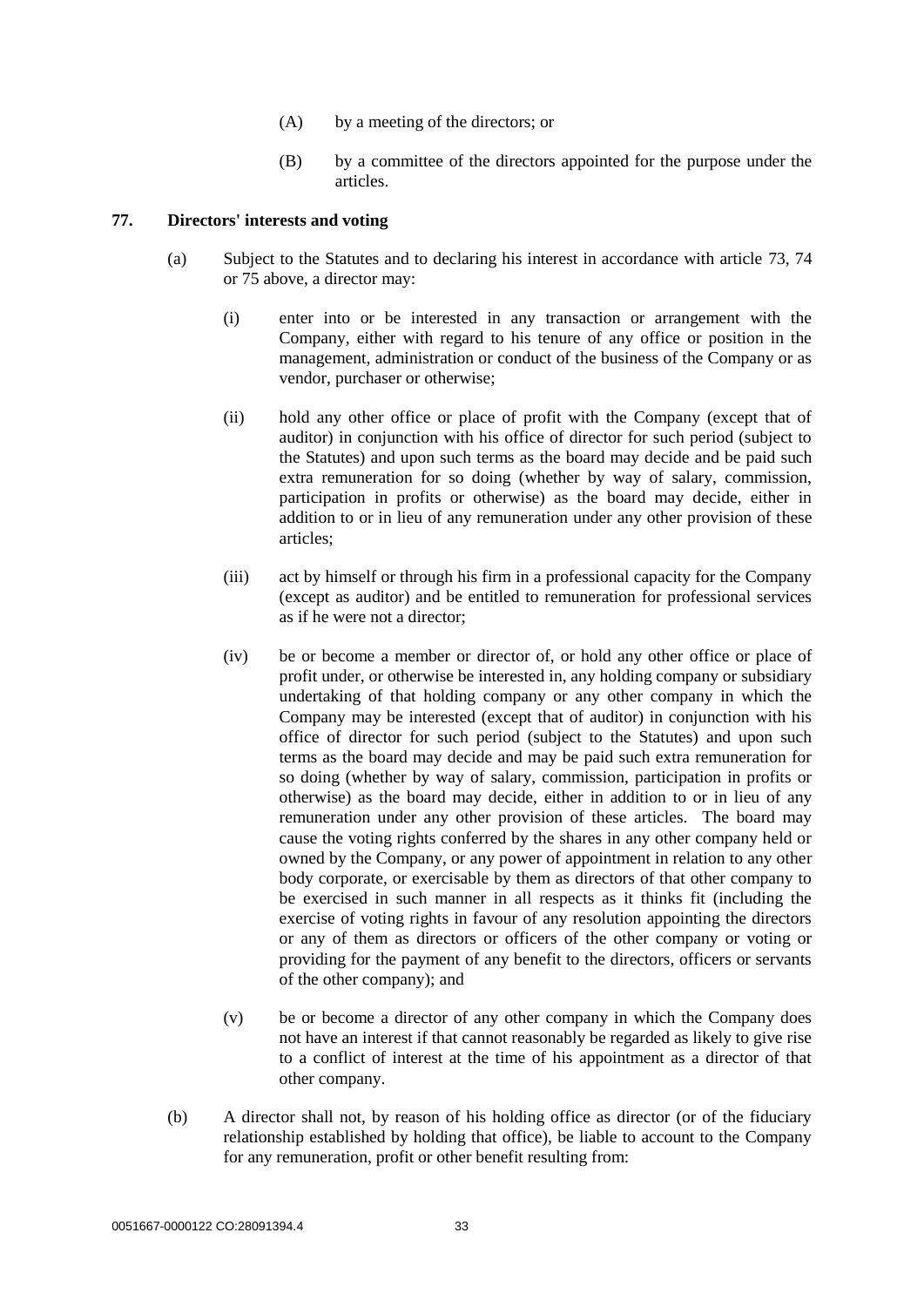- (i) any Relevant Situation authorised under article [72\(a\);](#page-34-5) or
- (ii) any interest permitted under paragraph [\(a\)](#page-37-1) above,

and no contract shall be liable to be avoided on the grounds of any director having any type of interest authorised under article [72\(a\)](#page-34-5) or permitted under paragraph [\(a\)](#page-37-1) above.

- (c) A director shall not vote (or be counted in the quorum at a meeting) in respect of any resolution concerning his own appointment (including fixing or varying its terms), or the termination of his own appointment, as the holder of any office or place of profit with the Company or any other company in which the Company is interested but, where proposals are under consideration concerning the appointment (including fixing or varying its terms), or the termination of the appointment, of two or more directors to offices or places of profit with the Company or any other company in which the Company is interested, those proposals may be divided and a separate resolution may be put in relation to each director and in that case each of the directors concerned (if not otherwise debarred from voting under this article) shall be entitled to vote (and be counted in the quorum) in respect of each resolution unless it concerns his own appointment or the termination of his own appointment.
- (d) A director shall also not vote (or be counted in the quorum at a meeting) in relation to any resolution relating to any transaction or arrangement with the Company in which he has an interest which may reasonably be regarded as likely to give rise to a conflict of interest and, if he purports to do so, his vote shall not be counted, but this prohibition shall not apply and a director may vote (and be counted in the quorum) in respect of any resolution concerning any one or more of the following matters:
	- (i) any transaction or arrangement in which he is interested by virtue of an interest in shares, debentures or other securities of the Company or otherwise in or through the Company;
	- (ii) the giving of any guarantee, security or indemnity in respect of:
		- (A) money lent or obligations incurred by him or by any other person at the request of, or for the benefit of, the Company or any of its subsidiary undertakings; or
		- (B) a debt or obligation of the Company or any of its subsidiary undertakings for which he himself has assumed responsibility in whole or in part (either alone or jointly with others) under a guarantee or indemnity or by the giving of security;
	- (iii) indemnification (including loans made in connection with it) by the Company in relation to the performance of his duties on behalf of the Company or of any of its subsidiary undertakings;
	- (iv) any issue or offer of shares, debentures or other securities of the Company or any of its subsidiary undertakings in respect of which he is or may be entitled to participate in his capacity as a holder of any such securities or as an underwriter or sub-underwriter;
	- (v) any transaction or arrangement concerning any other company in which he does not hold, directly or indirectly as shareholder, or through his direct or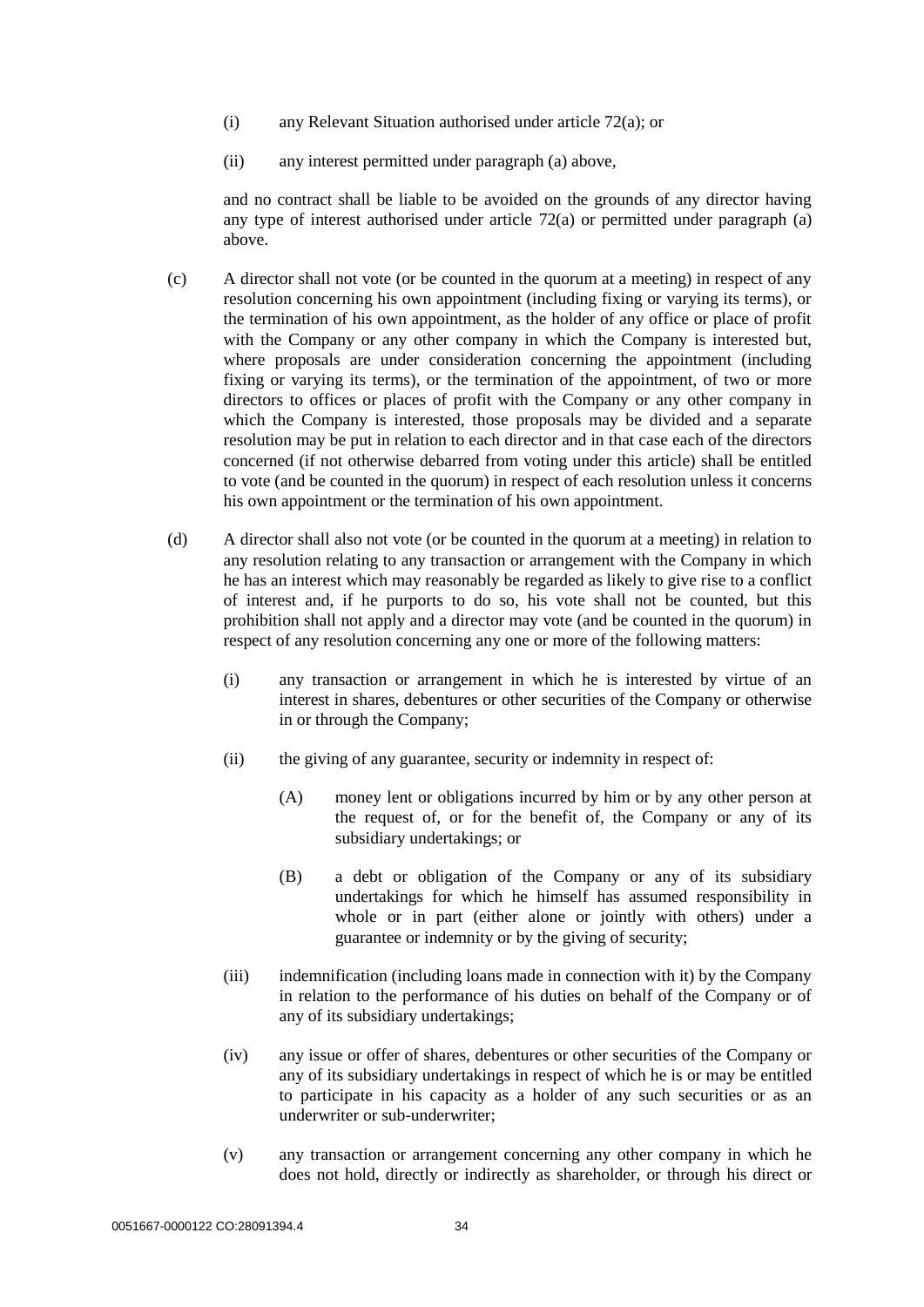indirect holdings of financial instruments (within the meaning of Chapter 5 of the Disclosure Guidance and Transparency Rules) voting rights representing 1 per cent. or more of any class of shares in the capital of that company;

- (vi) any arrangement for the benefit of employees of the Company or any of its subsidiary undertakings which does not accord to him any privilege or benefit not generally accorded to the employees to whom the arrangement relates; and
- (vii) the purchase or maintenance of insurance for the benefit of directors or for the benefit of persons including directors.
- (e) In the case of an alternate director, an interest of his appointor shall be treated as an interest of the alternate in addition to any interest which the alternate otherwise has.
- (f) If any question arises at any meeting as to whether an interest of a director (other than the chairman of the meeting) may reasonably be regarded as likely to give rise to a conflict of interest or as to the entitlement of any director (other than the chairman of the meeting) to vote in relation to a transaction or arrangement with the Company and the question is not resolved by his voluntarily agreeing to abstain from voting, the question shall be referred to the chairman of the meeting and his ruling in relation to the director concerned shall be final and conclusive except in a case where the nature or extent of the interest of the director concerned, so far as known to him, has not been fairly disclosed. If any question shall arise in respect of the chairman of the meeting and is not resolved by his voluntarily agreeing to abstain from voting, the question shall be decided by a resolution of the board (for which purpose the chairman shall be counted in the quorum but shall not vote on the matter) and the resolution shall be final and conclusive except in a case where the nature or extent of the interest of the chairman of the meeting, so far as known to him, has not been fairly disclosed.
- (g) The Company shall in accordance with the provisions of the Statutes duly keep a register showing, as respects each director, interests of his in shares in, or debentures of, the Company or associated companies.
- (h) Subject to the Statutes, the Company may by ordinary resolution suspend or relax the provisions of this article to any extent or ratify any transaction or arrangement not duly authorised by reason of a contravention of this article provided that nothing in this article shall permit the Company to cease to comply with the Listing Rules of the UKLA.

#### **PROCEEDINGS OF THE BOARD**

#### <span id="page-39-1"></span><span id="page-39-0"></span>**78. Board meetings**

The board may meet for the despatch of business, adjourn and otherwise regulate its meetings as it thinks fit. A director at any time may, and the secretary at the request of a director at any time shall, summon a board meeting.

#### <span id="page-39-2"></span>**79. Notice of board meetings**

Notice of a board meeting may be given to a director personally or by word of mouth or given in hard copy form or in electronic form to him at such address as he may from time to time specify for this purpose (or if he does not specify an address, at his last known address). A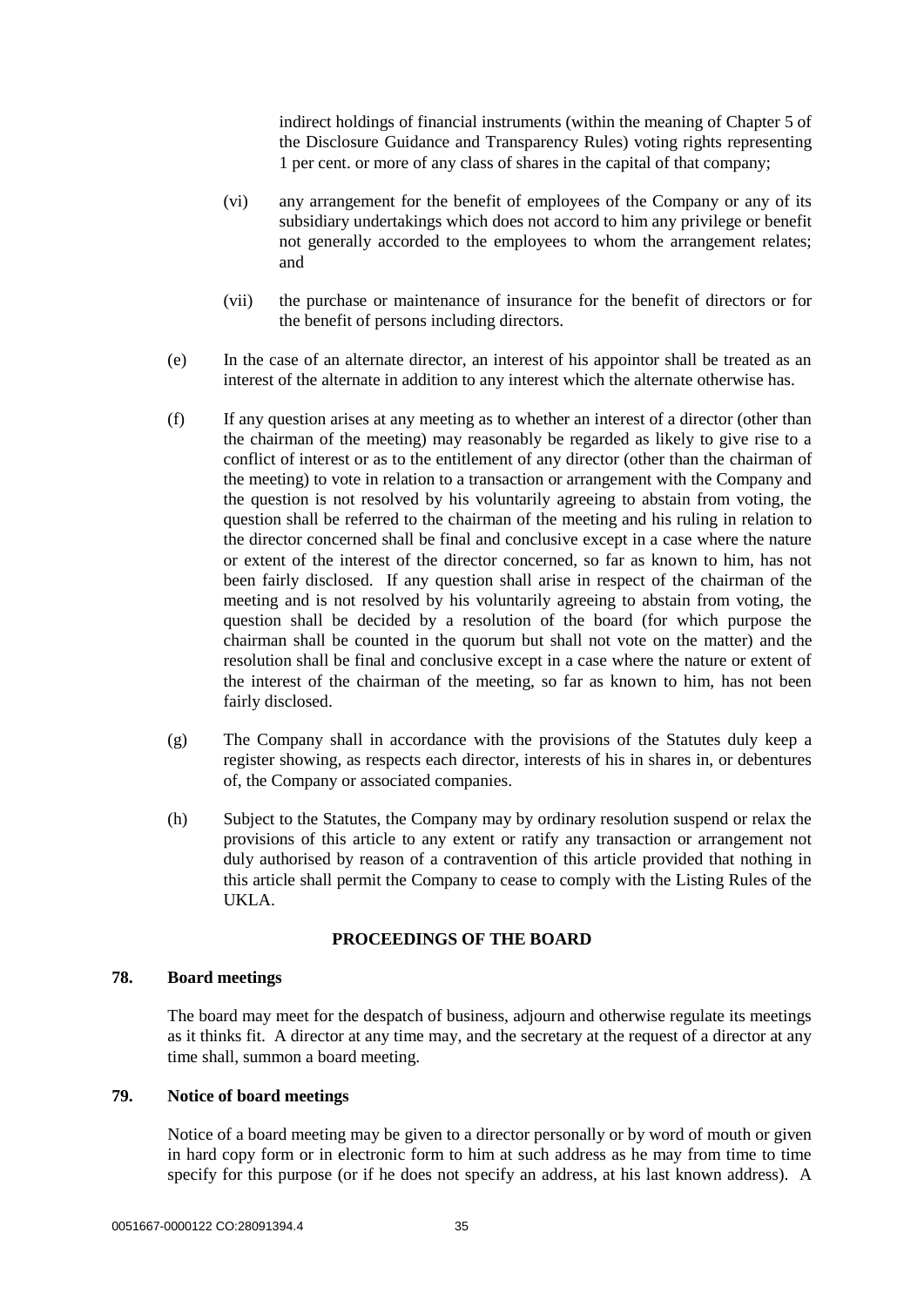director absent or intending to be absent from the United Kingdom may request the board that notices of meetings of the directors shall during his absence be sent to him in hard copy form or in electronic form at his last known address or any other address given by him to the Company for this purpose, whether or not out of the United Kingdom. A director may waive notice of any meeting either prospectively or retrospectively. A director will be treated as having waived his entitlement to notice unless he has supplied the Company with the information necessary to ensure that he receives notice of a meeting before it takes place.

#### <span id="page-40-0"></span>**80. Quorum**

The quorum necessary for the transaction of the business of the board may be fixed by the board and, unless so fixed at any other number, shall be two. Subject to these articles, any director who ceases to be a director at a board meeting may continue to be present and to act as a director and be counted in the quorum until the end of the board meeting if no other director objects and if otherwise a quorum of directors would not be present.

#### <span id="page-40-1"></span>**81. Chairman or deputy chairman to preside**

- (a) The board may appoint a chairman and one or more deputy chairman or chairmen and may at any time revoke any such appointment.
- (b) The chairman, or failing him any deputy chairman (the longest in office taking precedence, if more than one is present), shall, if present and willing, preside at all board meetings but, if no chairman or deputy chairman has been appointed, or if he is not present within five minutes after the time fixed for holding the meeting or is unwilling to act as chairman of the meeting, the directors present shall choose one of their number to act as chairman of the meeting.

#### <span id="page-40-2"></span>**82. Competence of board meetings**

A board meeting at which a quorum is present shall be competent to exercise all the powers, authorities and discretions for the time being vested in or exercisable by the board.

#### <span id="page-40-3"></span>**83. Voting**

Questions arising at any board meeting shall be determined by a majority of votes. In the case of an equality of votes the chairman of the meeting shall have a second or casting vote.

#### <span id="page-40-4"></span>**84. Telephone/electronic board meetings**

- (a) A board meeting may consist of a conference between directors some or all of whom are in different places provided that each director may participate in the business of the meeting whether directly, by telephone or by any other means (whether electronically or otherwise) which enables him:
	- (i) to hear (or otherwise receive real time communications made by) each of the other participating directors addressing the meeting; and
	- (ii) if he so wishes, to address all of the other participating directors simultaneously (or otherwise communicate in real time with them).
- (b) A quorum is deemed to be present if at least the number of directors required to form a quorum, subject to the provisions of article [63,](#page-32-3) may participate in the manner specified above in the business of the meeting.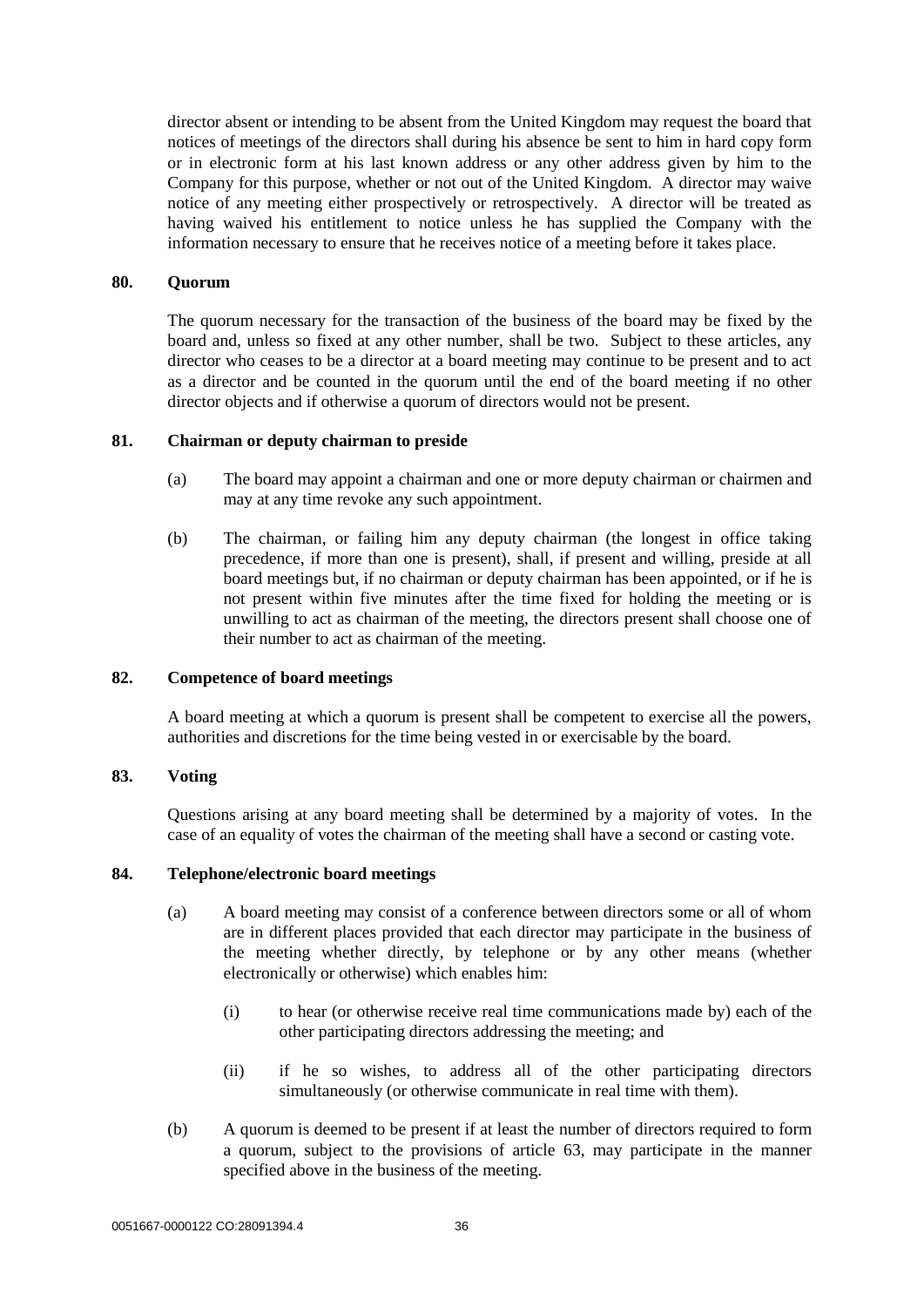(c) A board meeting held in this way is deemed to take place at the place where the largest group of participating directors is assembled or, if no such group is readily identifiable, at the place from where the chairman of the meeting participates.

## <span id="page-41-0"></span>**85. Resolutions without meetings**

A resolution which is signed or approved by all the directors entitled to vote on that resolution (and whose vote would have been counted) shall be as valid and effectual as if it had been passed at a board meeting duly called and constituted. The resolution may be contained in one document or communication in electronic form or in several documents or communications in electronic form (in like form), each signed or approved by one or more of the directors concerned. For the purpose of this article:

- (a) the signature or approval of an alternate director (if any) shall suffice in place of the signature of the director appointing him; and
- (b) the approval of a director or alternate director shall be given in hard copy form or in electronic form.

#### <span id="page-41-1"></span>**86. Validity of acts of directors in spite of formal defect**

All acts *bona fide* done by a meeting of the board, or of a committee, or by any person acting as a director or a member of a committee, shall, notwithstanding that it is afterwards discovered that there was some defect in the appointment or continuance in office of any member of the board or committee or of the person so acting, or that they or any of them were disqualified or had vacated office or were not entitled to vote, be as valid as if every such person had been duly appointed or had duly continued in office and was qualified to be a director and had continued to be a director or member of the committee and had been entitled to vote.

#### <span id="page-41-2"></span>**87. Minutes**

The board shall cause minutes to be made in books kept for the purpose:

- (a) of all appointments of officers made by the board;
- (b) of the names of all the directors present at each meeting of the board and of any committee; and
- (c) of all resolutions and proceedings of all meetings of the Company and of any class of members, and of the board and of any committee.

#### **SECRETARY**

#### <span id="page-41-4"></span><span id="page-41-3"></span>**88. Secretary**

The secretary shall be appointed by the board for such term, at such remuneration and on such conditions as it thinks fit, and the board may remove from office any person so appointed (without prejudice to any claim for damages for breach of any contract between him and the Company).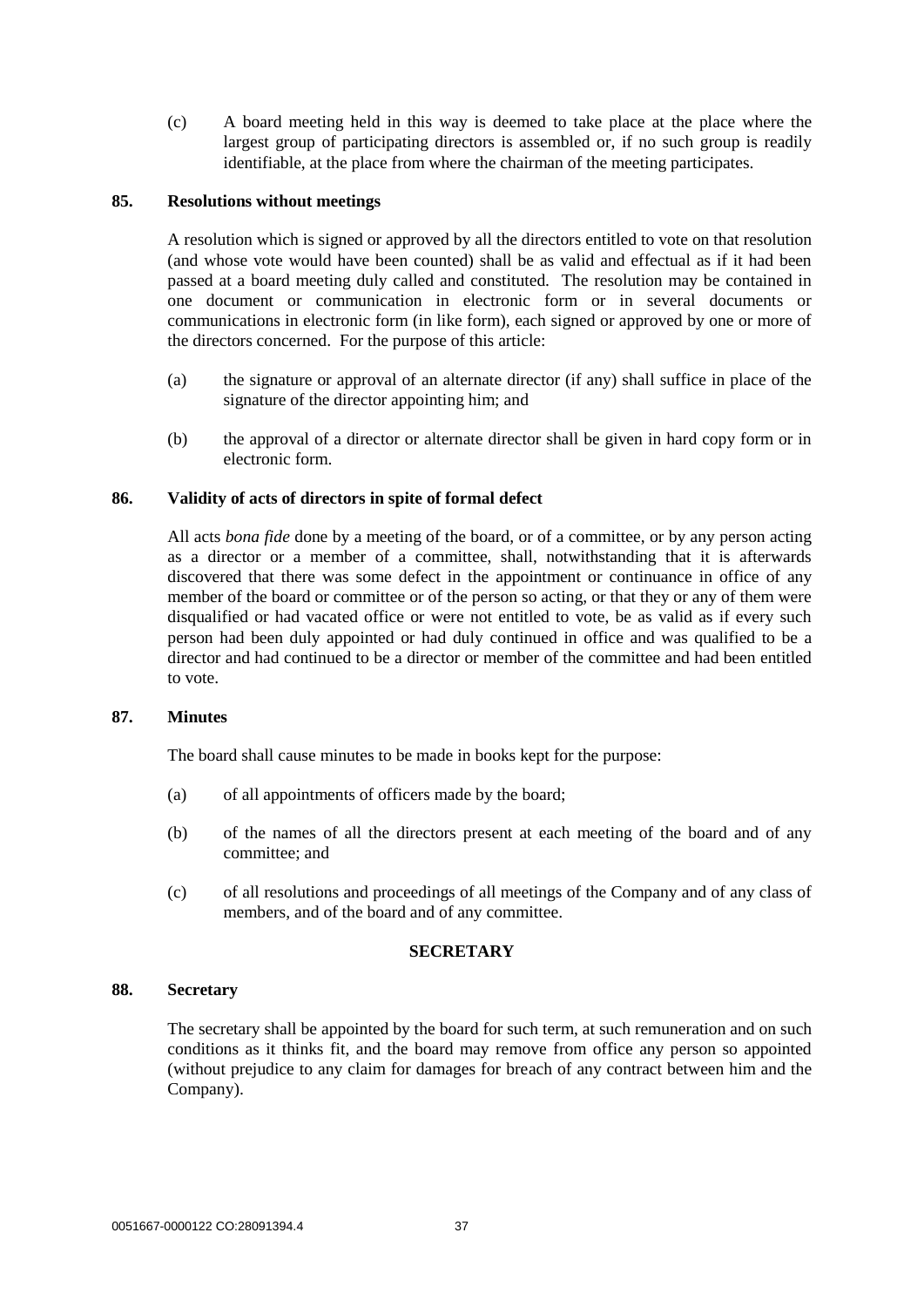#### **SHARE CERTIFICATES**

#### <span id="page-42-1"></span><span id="page-42-0"></span>**89. Issue of share certificates**

- (a) A person whose name is entered in the register as the holder of any certificated shares shall be entitled (unless the conditions of issue otherwise provide) to receive within two months after allotment or lodgement of transfer (or within such other period as the conditions of issue shall provide) one certificate for those shares, or one certificate for each class of those shares and, if he transfers part of the shares represented by a certificate in his name, or elects to hold part in uncertificated form, to receive a new certificate for the balance of those shares.
- (b) In the case of joint holders, the Company shall not be bound to issue more than one certificate for all the shares in any particular class registered in their joint names, and delivery of a certificate for a share to any one of the joint holders shall be sufficient delivery to all.
- (c) A share certificate shall be issued under seal or signed by at least one director and the secretary or by at least two directors (which may include any signature being applied mechanically or electronically) or by any one director in the presence of a witness who attests the signature, or made effective in such other way as the directors decide. A share certificate shall specify the number, class and the distinguishing number (if any) of the shares to which it relates and the amount or respective amounts paid up on the shares. Any certificate so issued shall, as against the Company, be prima facie evidence of title of the person named in that certificate to the shares comprised in it. No certificate shall be issued relating to shares of more than one class.
- (d) A share certificate may be given to a member in accordance with the provisions of these articles on notices.

## <span id="page-42-2"></span>**90. Charges for and replacement of certificates**

- (a) Except as expressly provided to the contrary in these articles, no fee shall be charged for the issue of a share certificate.
- (b) Any two or more certificates representing shares of any one class held by any member may at his request be cancelled and a single new certificate issued.
- (c) If any member surrenders for cancellation a certificate representing shares held by him and requests the Company to issue two or more certificates representing those shares in such proportions as he may specify, the board may, if it thinks fit, comply with the request on payment of such fee (if any) as the board may decide.
- (d) If a certificate is damaged or defaced or alleged to have been lost, stolen or destroyed, a new certificate representing the same shares may be issued on compliance with such conditions as to evidence, indemnity and security for such indemnity as the board may think fit and on payment of any exceptional expenses of the Company incidental to its investigation of the evidence and preparation of the indemnity and security and, if damaged or defaced, on delivery up of the old certificate.
- (e) In the case of joint holders of a share a request for a new certificate under any of the preceding paragraphs of this article may be made by any one of the joint holders unless the certificate is alleged to have been lost, stolen or destroyed.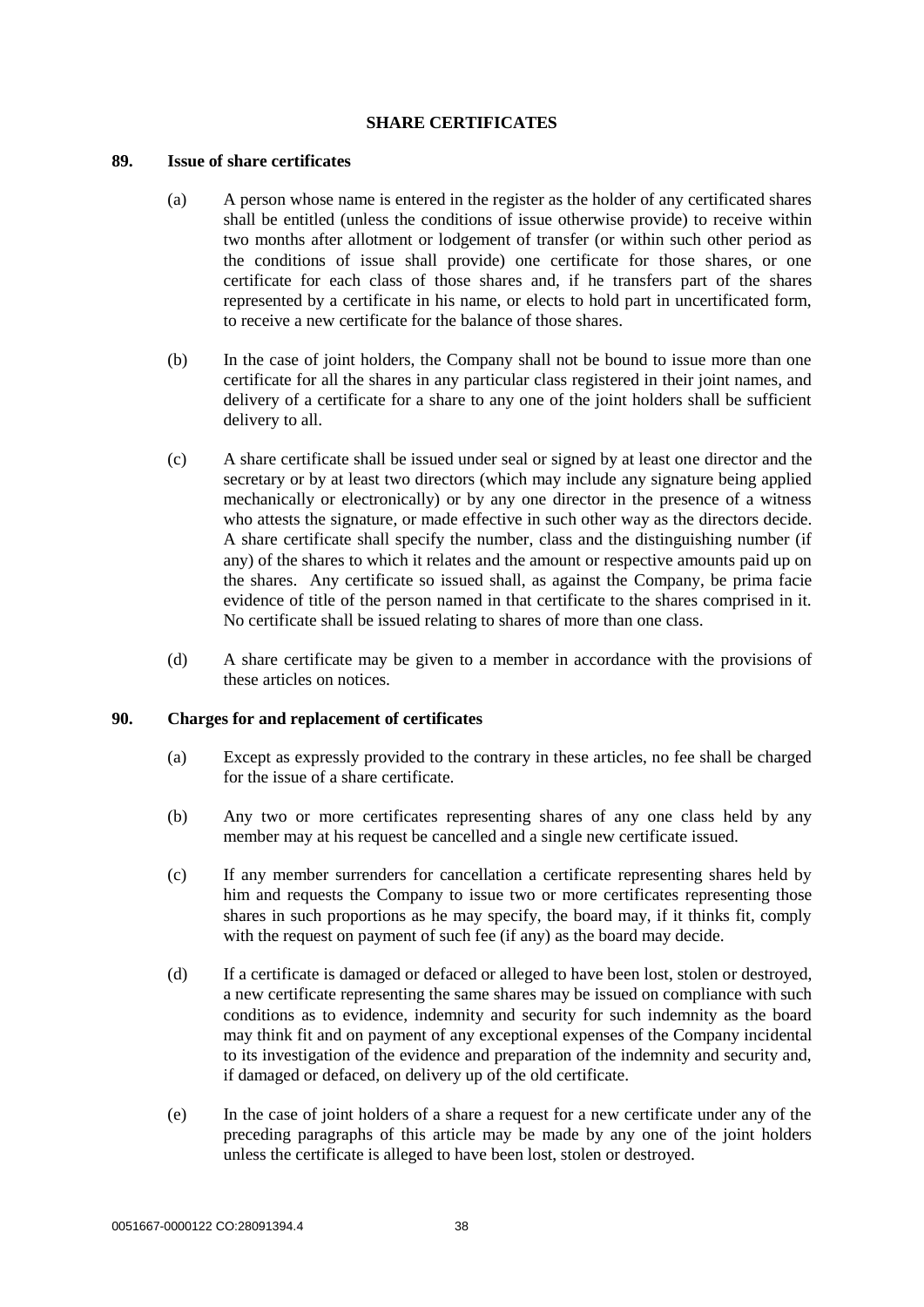## **LIEN ON SHARES**

## <span id="page-43-1"></span><span id="page-43-0"></span>**91. Lien on partly paid shares**

- (a) The Company shall have a first and paramount lien on every share (not being a fully paid share) for all amounts payable (whether or not due) in respect of that share. The lien shall extend to every amount payable in respect of that share.
- (b) The board may at any time either generally or in any particular case declare any share to be wholly or partly exempt from this article. Unless otherwise agreed, the registration of a transfer of a share shall operate as a waiver of the Company's lien (if any) on that share.

# <span id="page-43-2"></span>**92. Enforcement of lien**

- (a) The Company may sell any share subject to a lien in such manner as the board may decide if an amount payable on the share is due and is not paid within 14 clear days after a notice has been given to the holder or any person entitled by transmission to the share demanding payment of that amount and giving notice of intention to sell in default.
- (b) To give effect to any sale under this article, the board may authorise some person to transfer the share sold to, or as directed by, the purchaser. The purchaser shall not be bound to see to the application of the purchase money nor shall the title of the new holder to the share be affected by any irregularity in or invalidity of the proceedings relating to the sale.
- (c) The net proceeds of the sale, after payment of the costs of such sale, shall be applied in or towards satisfaction of the amount due and any residue shall (subject to a like lien for any amounts not presently due as existed on the share before the sale), on surrender, in the case of shares held in certificated form, of the certificate for the shares sold, be paid to the holder or person entitled by transmission to the share immediately before the sale.

## **CALLS ON SHARES**

# <span id="page-43-4"></span><span id="page-43-3"></span>**93. Calls**

- (a) Subject to the terms of allotment, the board may make calls on the members in respect of any moneys unpaid on their shares (whether in respect of nominal amount or premium) and each member shall (subject to his receiving at least 14 clear days' notice specifying when and where payment is to be made) pay to the Company as required by the notice the amount called on his shares. A call may be revoked or postponed, in whole or in part, as the board may decide.
- (b) Any call may be made payable in one sum or by instalments and shall be deemed to be made at the time when the resolution of the board authorising that call is passed.
- (c) A person on whom a call is made shall remain liable for it notwithstanding the subsequent transfer of the share in respect of which the call is made.
- (d) The joint holders of a share shall be jointly and severally liable for the payment of all calls in respect of that share.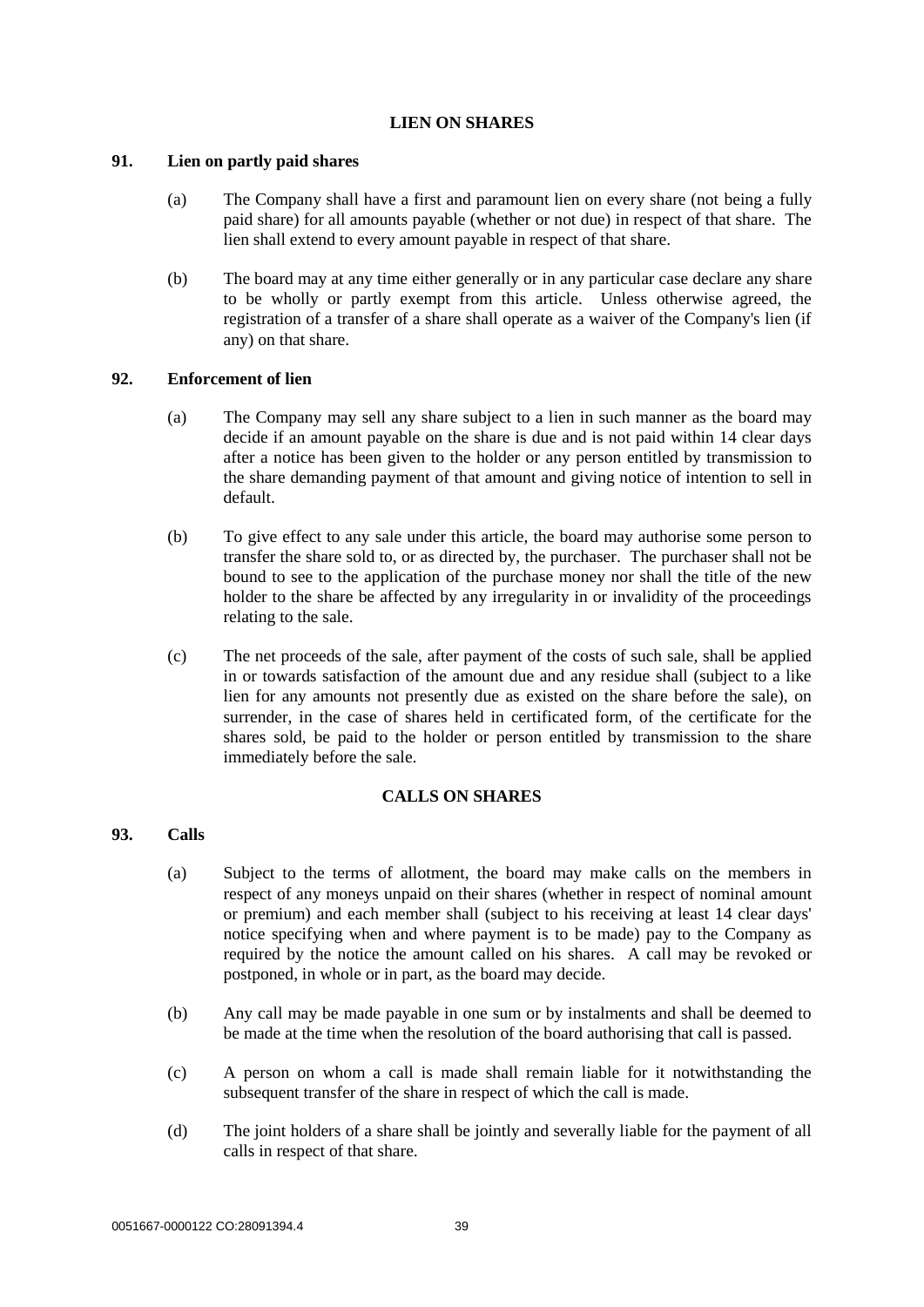#### <span id="page-44-0"></span>**94. Interest on calls**

If a call is not paid before or on the due date for payment, the person from whom it is due shall pay interest on the amount unpaid, from the due date for payment to the date of actual payment, at such rate, not exceeding 15 per cent. per annum, as the board may decide and all expenses that may have been incurred by the Company by reason of such non-payment, but the board may waive payment of the interest, wholly or in part.

#### <span id="page-44-1"></span>**95. Sums treated as calls**

A sum which by the terms of allotment of a share is payable on allotment, or at a fixed time, or by instalments at fixed times, shall for all purposes of these articles be deemed to be a call duly made and payable on the date or dates fixed for payment and, in case of non-payment, these articles shall apply as if that sum had become payable by virtue of a call.

#### <span id="page-44-2"></span>**96. Power to differentiate**

On any allotment of shares the board may make arrangements for a difference between the allottees or holders of the shares in the amounts and times of payment of calls on their shares.

#### <span id="page-44-3"></span>**97. Payment of calls in advance**

The board may, if it thinks fit, receive all or any part of the moneys payable on a share beyond the sum actually called up on it if the holder is willing to make payment in advance and, on any moneys so paid in advance, may (until they would otherwise be due) pay interest at such rate not exceeding (unless the Company in general meeting shall otherwise direct) 12 per cent. per annum, as may be agreed between the board and the member paying the sum in advance.

# **FORFEITURE OF SHARES**

## <span id="page-44-5"></span><span id="page-44-4"></span>**98. Notice of unpaid calls**

- (a) If the whole or any part of any call or instalment remains unpaid on any share after the due date for payment, the board may give a notice to the holder requiring him to pay so much of the call or instalment as remains unpaid, together with any accrued interest and any expenses incurred by the Company by reason of such non-payment.
- (b) The notice shall state a further day, being not less than 14 clear days from the date of the notice, on or before which, and the place where, payment is to be made and shall state that, in the event of non-payment on or before the day and at the place appointed, the share in respect of which the call was made or instalment is payable will be liable to be forfeited.
- (c) The board may accept a surrender of any share liable to be forfeited.

# <span id="page-44-6"></span>**99. Forfeiture on non-compliance with notice**

(a) If the requirements of a notice given under the preceding article are not complied with, any share in respect of which it was given may (before the payment required by the notice is made) be forfeited by a resolution of the board. The forfeiture shall include all dividends declared and other moneys payable in respect of the forfeited share and not actually paid before the forfeiture. Forfeiture shall be deemed to occur at the time of the passing of the resolution of the board.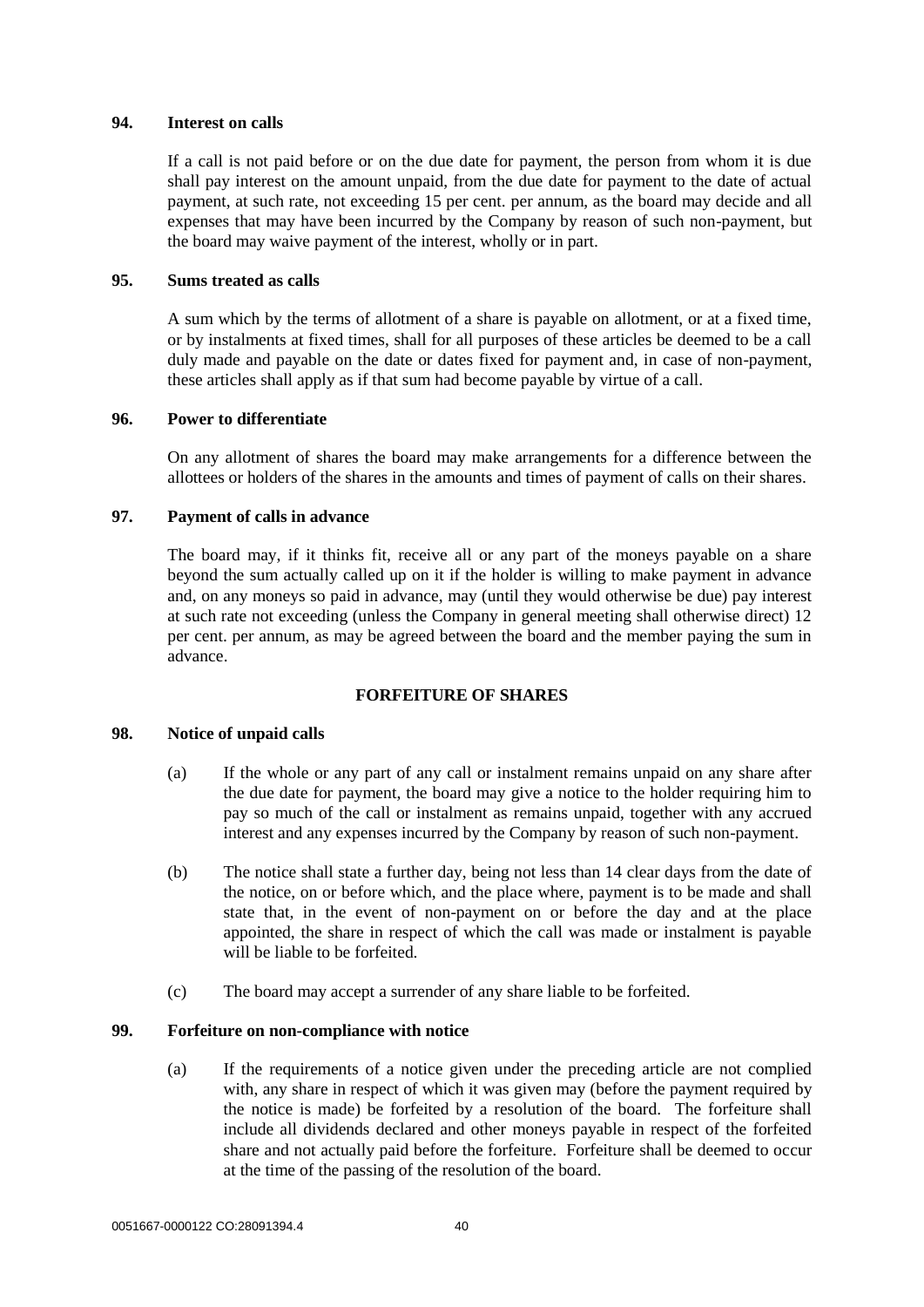(b) If a share is forfeited, notice of the forfeiture shall be given to the person who was the holder of the share or (as the case may be) the person entitled to the share by transmission, and an entry that notice of the forfeiture has been given, with the relevant date, shall be made in the register; but no forfeiture shall be invalidated by any omission to give such notice or to make such entry.

#### <span id="page-45-0"></span>**100. Power to annul forfeiture or surrender**

The board may, at any time before the forfeited or surrendered share has been sold, re-allotted or otherwise disposed of, annul the forfeiture or surrender upon payment of all calls and interest due on or incurred in respect of the share and on such further conditions (if any) as it thinks fit.

## <span id="page-45-1"></span>**101. Disposal of forfeited or surrendered shares**

- (a) Every share which is forfeited or surrendered shall become the property of the Company and (subject to the Statutes) may be sold, re-allotted or otherwise disposed of, upon such terms and in such manner as the board shall decide either to the person who was before the forfeiture the holder of the share or to any other person and whether with or without all or any part of the amount previously paid up on the share being credited as so paid up. Provided that the Company shall not exercise any voting rights in respect of such share and any such share not disposed of in accordance with the foregoing within a period of three years from the date of its forfeiture or surrender shall thereupon be cancelled in accordance with the provisions of the Statutes. The board may for the purposes of a disposal authorise some person to transfer the forfeited or surrendered share to, or in accordance with the directions of, any person to whom the same has been disposed of.
- (b) A statutory declaration by a director or the secretary that a share has been forfeited or surrendered on a specified date shall, as against all persons claiming to be entitled to the share, be conclusive evidence of the facts stated in it and shall, subject to the receipt by the Company of the consideration (if any) given for the share on the sale, re-allotment or disposal thereof, together with, in the case of certificated shares, the share certificate delivered to a purchaser or allottee thereof and, subject to the execution of any necessary transfer, constitute a good title to the share. The person to whom the share has been disposed of shall not be bound to see to the application of the consideration for the disposal (if any) nor shall his title to the share be affected by any irregularity in or invalidity of the proceedings connected with the forfeiture, surrender, sale, re-allotment or disposal of the share.

## <span id="page-45-2"></span>**102. Arrears to be paid notwithstanding forfeiture or surrender**

A person any of whose shares have been forfeited or surrendered shall cease to be a member in respect of the forfeited or surrendered share and shall, in the case of shares held in certificated form, surrender to the Company for cancellation any certificate for the share forfeited or surrendered, but shall remain liable (unless payment is waived in whole or in part by the board) to pay to the Company all moneys payable by him on or in respect of that share at the time of forfeiture or surrender, together with interest from the time of forfeiture or surrender until payment at such rate, not exceeding 15 per cent. per annum, as the board shall decide, in the same manner as if the share had not been forfeited or surrendered, provided that his liability shall cease if and when the Company shall have received payment in full of all such monies in respect of the shares, together with interest as aforesaid. The board may, if it thinks fit, waive the payment of such interest or any part thereof. He shall also be liable to satisfy all the claims and demands (if any) which the Company might have enforced in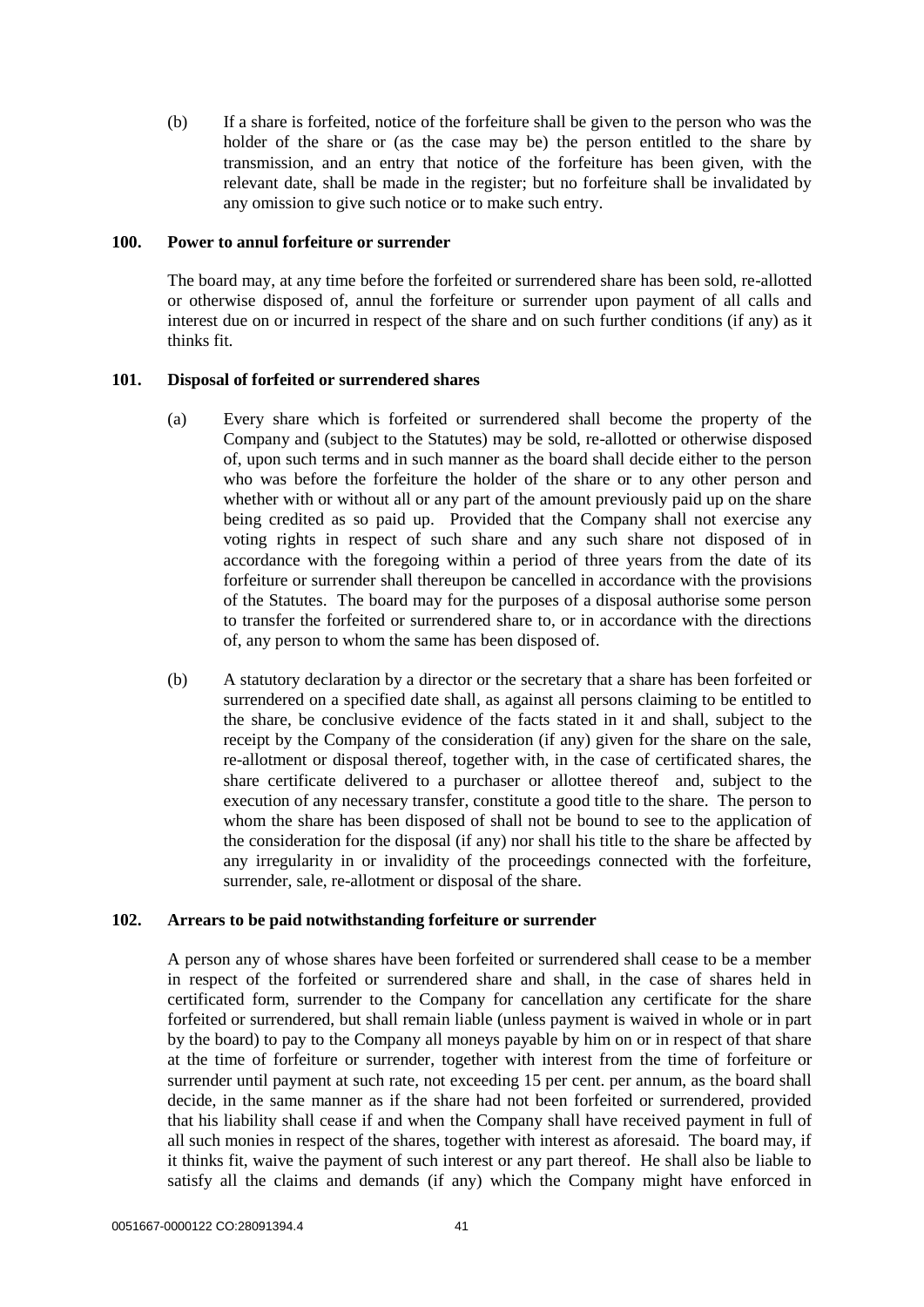respect of the share at the time of forfeiture or surrender. No deduction or allowance shall be made for the value of the share at the time of forfeiture or surrender or for any consideration received on its disposal.

#### **SEAL**

#### <span id="page-46-1"></span><span id="page-46-0"></span>**103. Seal**

- (a) The Company may exercise the powers conferred by the Statutes with regard to having official seals and those powers shall be vested in the board.
- (b) The board shall provide for the safe custody of every seal of the Company.
- (c) A seal shall be used only by the authority of the board or a duly authorised committee but that authority may consist of an instruction or approval given in hard copy form or in electronic form by a majority of the directors or of the members of a duly authorised committee.
- (d) The board may determine who shall sign any instrument to which a seal is applied, either generally or in relation to a particular instrument or type of instrument, and may also determine, either generally or in any particular case, that such signatures shall be dispensed with or affixed by some mechanical means.
- (e) Unless otherwise decided by the board:
	- (i) certificates for shares, debentures or other securities of the Company issued under seal need not be signed; and
	- (ii) every other instrument to which a seal is applied shall be signed by at least one director and the secretary or by at least two directors or by one director in the presence of a witness who attests the signature.
- (f) Where the Statutes so permit, any instrument signed by one director and the secretary or by two directors or by one director in the presence of a witness who attests the signature, and expressed to be executed by the Company, shall have the same effect as if executed under a seal, provided that no instrument shall be so signed which makes it clear on its face that it is intended by the person or persons making it to be a deed without the authority of the board or of a committee of the board authorised by the board in that regard. The board may by resolution determine that such signatures or either of them shall be affixed by some method or system of mechanical or electronic means.

#### **DIVIDENDS**

#### <span id="page-46-3"></span><span id="page-46-2"></span>**104. Declaration of dividends by the Company**

The Company may, by ordinary resolution, declare a dividend to be paid to the members, according to their respective rights and interests in the profits, and may fix the time for payment of such dividend, but no dividend shall exceed the amount recommended by the board.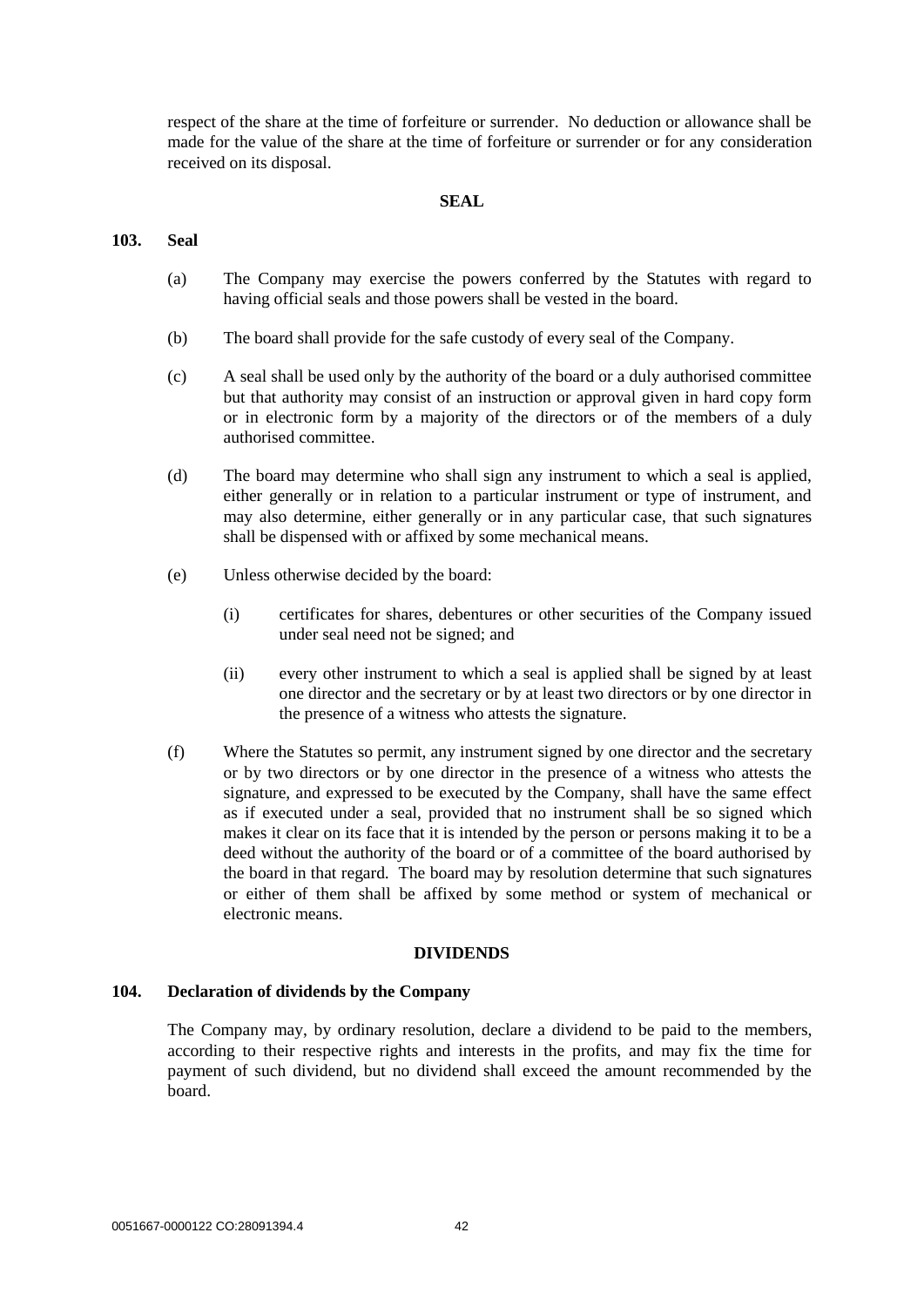#### <span id="page-47-0"></span>**105. Fixed and interim dividends**

The board may pay such interim dividends as appear to the board to be justified by the financial position of the Company and may also pay any dividend payable at a fixed rate at intervals settled by the board whenever the financial position of the Company, in the opinion of the board, justifies its payment. If the board acts in good faith, none of the directors shall incur any liability to the holders of shares conferring preferred rights for any loss such holders may suffer in consequence of the payment of an interim dividend on any shares having nonpreferred or deferred rights.

## <span id="page-47-1"></span>**106. Calculation and currency of dividends**

- (a) Except insofar as the rights attaching to, or the terms of issue of, any share otherwise provide:
	- (i) all dividends shall be declared and paid according to the amounts paid up on the shares in respect of which the dividend is paid, but no amount paid up on a share in advance of calls shall be treated for the purposes of this article as paid up on the share;
	- (ii) all dividends shall be apportioned and paid *pro rata* according to the amounts paid up on the shares during any portion or portions of the period in respect of which the dividend is paid, but if any share is issued on terms providing that it shall rank for dividend as if paid up in full or in part from a particular date, whether past or future, such share shall rank for dividend accordingly; and
	- (iii) dividends may be declared or paid in any currency.
- (b) The board may agree with any member that dividends which may at any time or from time to time be declared or become due on his shares in one currency shall be paid or satisfied in another, and may agree the basis of conversion to be applied and how and when the amount to be paid in the other currency shall be calculated and paid and for the Company or any other person to bear any costs involved.

## <span id="page-47-3"></span><span id="page-47-2"></span>**107. Method of payment**

- (a) The Company may pay any dividend or other sum payable in respect of a share (subject to any lien of the Company and subject to the provisions of paragraph [\(b\)](#page-48-0) below):
	- (i) by cheque or dividend warrant payable to the holder (or, in the case of joint holders, the holder whose name stands first in the register in respect of the relevant share) or to such other person as the holder (or, in the case of joint holders, all such joint holders) may notify to the Company for the purpose; or
	- (ii) by a bank or other funds transfer system or by such other electronic means (including, in the case of an uncertificated share, a relevant system) to such account as the holder (or, in the case of joint holders, all such joint holders) may notify to the Company for the purpose; or
	- (iii) in such other way as may be agreed between the Company and the holder (or, in the case of joint holders, all such joint holders).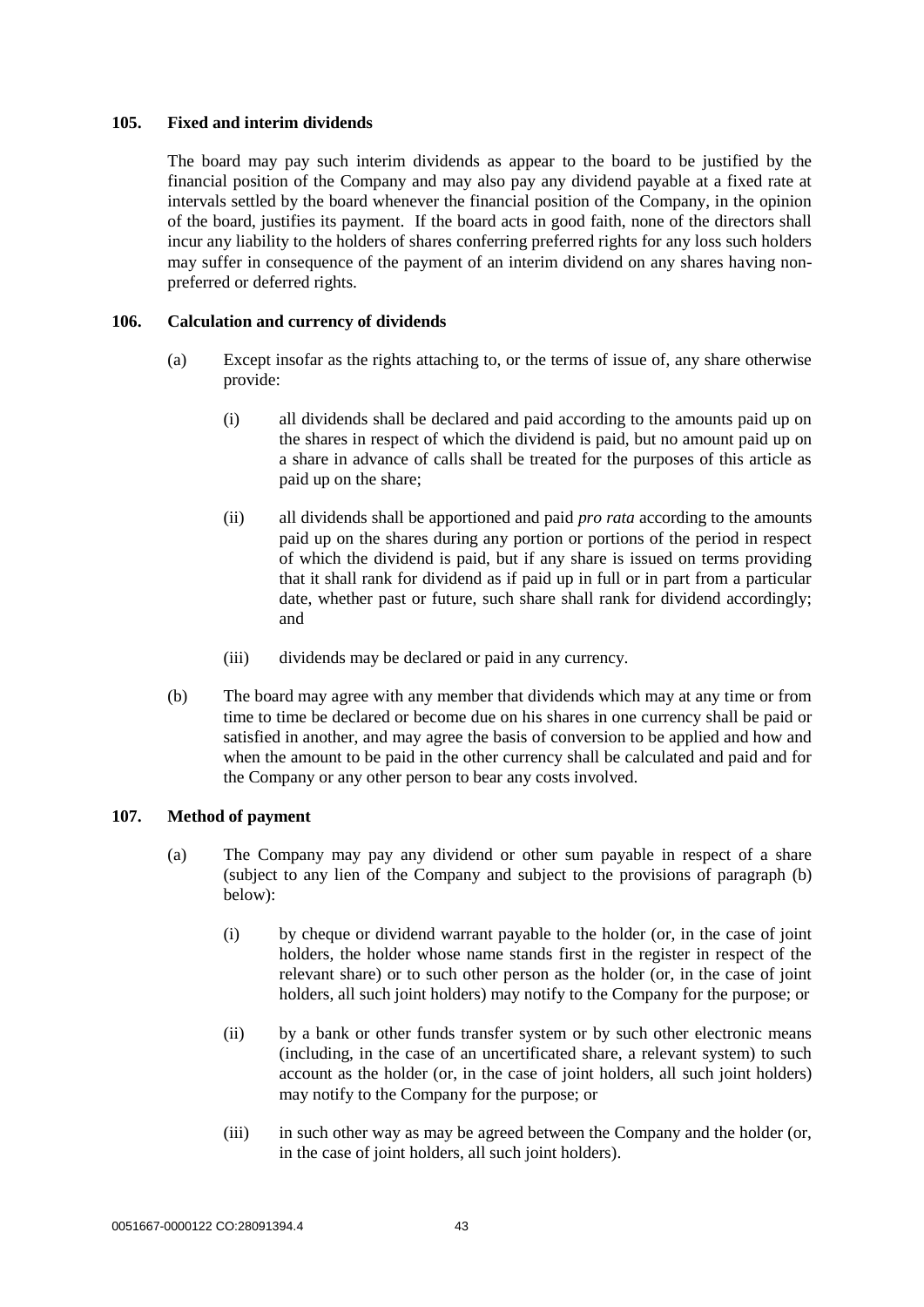- <span id="page-48-0"></span>(b) In respect of the payment of any dividend or other sum payable in respect of a share (subject to any lien of the Company), the board may decide, and notify the holder (or, in the case of joint holders, all such joint holders), that:
	- (i) one or more of the means described in paragraph [\(a\)](#page-47-3) above will be used for payment and a holder (or, in the case of joint holders, all such joint holders) may elect to receive the payment by one of the means so notified in the manner prescribed by the directors;
	- (ii) one or more of such means will be used for the payment unless a holder (or, in the case of joint holders, all such joint holders) elects otherwise in the manner prescribed by the directors; or
	- (iii) one or more of such means will be used for the payment and that holders (and joint holders) will not be able to elect otherwise.

The directors may for this purpose decide that different methods of payment may apply to different holders or groups of holders.

- (c) Any such cheque or dividend warrant may be sent by post to the registered address of the holder (or, in the case of joint holders, to the registered address of that person whose name stands first in the register in respect of the relevant share) or to such other address as the holder (or, in the case of joint holders, all the joint holders) may notify to the Company for the purpose.
- (d) Every cheque or warrant is sent, and payment in any other way is made, at the risk of the person or persons entitled to it and the Company will not be responsible for any sum lost or delayed when it has sent or transmitted the sum in accordance with these articles. Clearance of a cheque or warrant or transmission of funds through a bank or other funds transfer system or by such other electronic means as is permitted by these articles shall be a good discharge to the Company.
- (e) Any joint holder or other person jointly entitled to any share may give an effective receipt for any dividend or other sum paid in respect of the share.
- (f) Any dividend or other sum payable in respect of any share may be paid to a person or persons entitled by transmission to that share as if he or they were the holder or joint holders of that share and his address (or the address of the first named of two or more persons jointly entitled) noted in the register were the registered address.
- (g) In the event that:
	- (i) a holder (or in the case of joint holders, all such joint holders) does not specify an address, or does not specify an account of a type prescribed by the board, or other details necessary in order to make a payment of a dividend or other distribution by the means by which the board have decided in accordance with this article that a payment is to be made, or by which the holder (or in the case of joint holders, all such joint holders) has elected to receive payment, and such address or details are necessary in order for the Company to make the relevant payment in accordance with such decision or election; or
	- (ii) if payment cannot be made by the Company using the details provided by the holder (or in the case of joint holder, all such joint holders),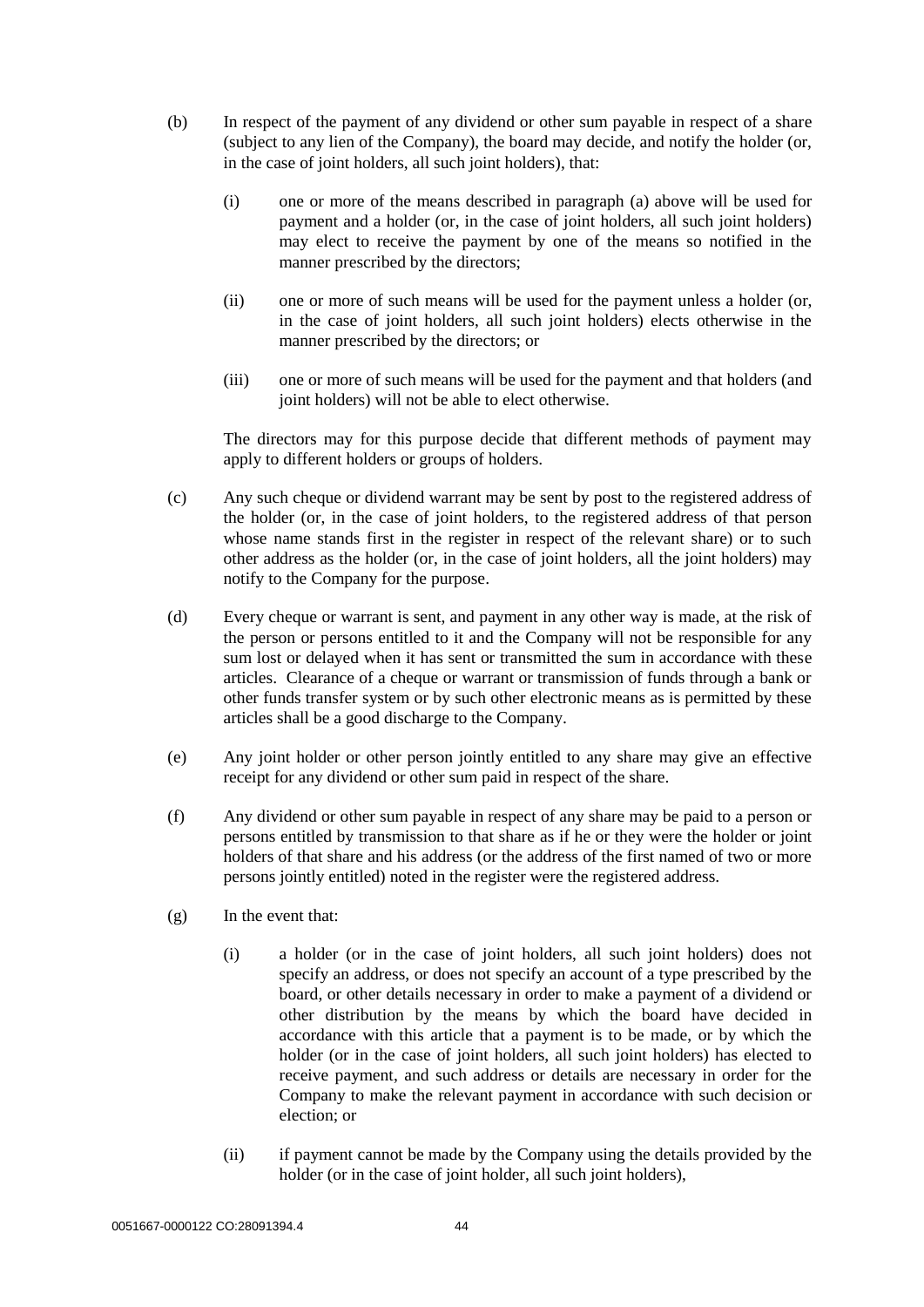then the dividend or other distribution shall be treated as unclaimed for the purposes of these articles.

# <span id="page-49-0"></span>**108. Dividends not to bear interest**

No dividend or other moneys payable by the Company on or in respect of any share shall bear interest as against the Company unless otherwise provided by the rights attached to the share.

#### <span id="page-49-1"></span>**109. Calls or debts may be deducted from dividends and waiver of dividends**

- (a) The board may deduct from any dividend or other moneys payable to any person (either alone or jointly with another) on or in respect of a share all such sums as may be due from him (either alone or jointly with another) to the Company on account of calls or otherwise in relation to shares of the Company.
- (b) The waiver in whole or in part of any dividend on any share by any document (whether or not under seal) shall be effective only if such document is signed by the shareholder (or the person entitled by transmission to the share) and delivered to the Company and if or to the extent that the same is accepted as such or acted upon by the Company.

## <span id="page-49-2"></span>**110. Unclaimed dividends etc.**

All unclaimed dividends, interest or other sums payable may be invested or otherwise made use of by the board for the benefit of the Company until claimed. All dividends unclaimed for a period of 12 years after having become due for payment shall be forfeited and cease to remain owing by the Company. The payment of any unclaimed dividend, interest or other sum payable by the Company on or in respect of any share into a separate account shall not constitute the Company a trustee in respect of it.

## <span id="page-49-3"></span>**111. Uncashed dividends**

If:

- (a) a payment for a dividend or other sum payable in respect of a share sent by the Company to the person entitled to it in accordance with these articles is left uncashed or is returned to the Company and, after reasonable enquiries, the Company is unable to establish any new address or, with respect to a payment to be made by a funds transfer system, a new account, for that person; or
- (b) such a payment is left uncashed or returned to the Company on two consecutive occasions,

the Company shall not be obliged to send any dividends or other sums payable in respect of that share to that person until he notifies the Company of an address or, where the payment is to be made by a funds transfer system, details of the account, to be used for the purpose.

# <span id="page-49-4"></span>**112. Dividends** *in specie*

(a) With the authority of an ordinary resolution of the Company and on the recommendation of the board, payment of any dividend may be satisfied wholly or in part by the distribution of specific assets and in particular of paid up shares or debentures of any other company.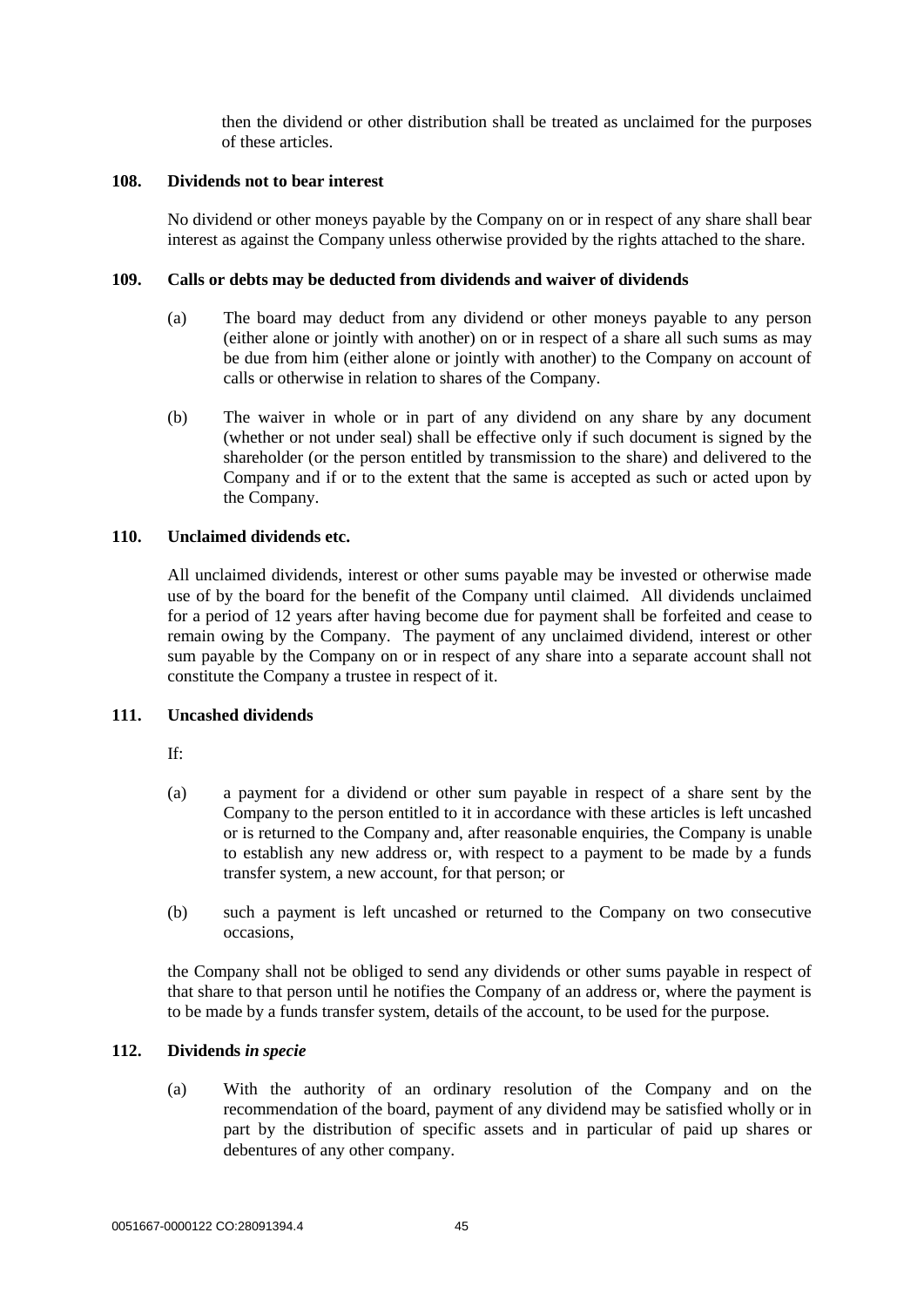(b) Where any difficulty arises with the distribution, the board may settle the difficulty as it thinks fit and, in particular, may issue fractional certificates (or ignore fractions), fix the value for distribution of the specific assets or any part of them, determine that cash payments be made to any members on the basis of the value so fixed in order to secure equality of distribution and vest any of the specific assets in trustees on such trusts for the persons entitled to the dividend as the board may think fit.

# <span id="page-50-0"></span>**113. Scrip dividends**

- (a) The board may, with the authority of an ordinary resolution of the Company, offer any holders of any particular class of shares the right to elect to receive further shares of that class, credited as fully paid, instead of cash in respect of all (or some part) of any dividend specified by the ordinary resolution (a scrip dividend) in accordance with the following provisions of this article.
- (b) The ordinary resolution may specify a particular dividend (whether or not already declared) or may specify all or any dividends declared within a specified period, but such period may not end later than five years after the date of the meeting at which the ordinary resolution is passed.
- <span id="page-50-1"></span>(c) The basis of allotment shall be decided by the board so that, as nearly as may be considered convenient, the value of the further shares, including any fractional entitlement, is equal to the amount of the cash dividend which would otherwise have been paid (disregarding the amount of any associated tax credit).
- (d) For the purposes of paragraph [\(c\) above](#page-50-1) the value of the further shares shall be:
	- (i) equal to the average middle-market quotation for a fully paid share of the relevant class, as shown in the London Stock Exchange Daily Official List for the day on which such shares are first quoted "ex" the relevant dividend and the four subsequent dealing days; or
	- (ii) calculated in such manner as may be determined by or in accordance with the ordinary resolution.
- (e) The board shall give notice to the holders of shares of their rights of election in respect of the scrip dividend and shall specify the procedure to be followed in order to make an election.
- (f) The dividend or that part of it in respect of which an election for the scrip dividend is made shall not be paid and instead further shares of the relevant class shall be allotted in accordance with elections duly made and the board shall capitalise a sum equal to the aggregate nominal amount of the shares to be allotted out of such sums available for the purpose as the board may consider appropriate.
- (g) The further shares so allotted shall rank *pari passu* in all respects with the fully paid shares of the same class then in issue except as regards participation in the relevant dividend.
- (h) The board may decide that the right to elect for any scrip dividend shall not be made available to members resident in any territory where, in the opinion of the board, compliance with local laws or regulations would be unduly onerous nor shall it be made available in respect of shares represented by depository receipts where, in the opinion of the board, it would be unduly onerous.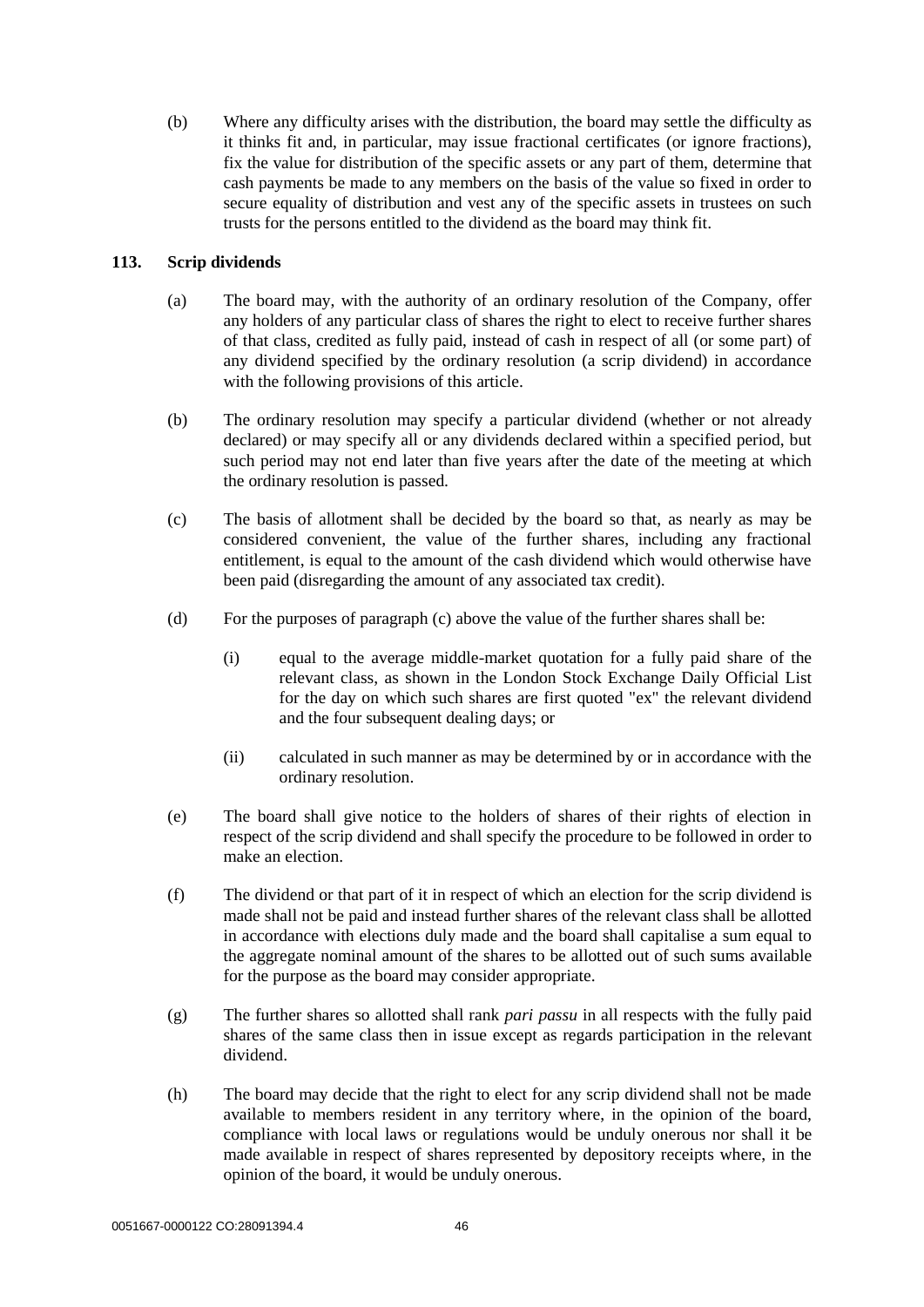- (i) The board may do all acts and things as it considers necessary or expedient to give effect to the provisions of a scrip dividend election and the issue of any shares in accordance with the provisions of this article, and may make such provisions as it thinks fit for the case of shares becoming distributable in fractions (including provisions under which, in whole or in part, the benefit of fractional entitlements accrues to the Company rather than to the members concerned). To the extent that the entitlement of any holder of shares in respect of any dividend is less than the value of one new share of the relevant class (as determined for the basis of any scrip dividend) the board may also from time to time establish or vary a procedure for such entitlement to be accrued and aggregated with any similar entitlement for the purposes of any subsequent scrip dividend.
- (j) The board may from time to time establish or vary a procedure for election mandates, under which a holder of shares may, in respect of any future dividends for which a right of election pursuant to this article is offered, elect to receive shares in lieu of such dividend on the terms of such mandate.
- (k) The board shall not make a scrip dividend available unless the Company has sufficient undistributed profits or reserves to give effect to elections which could be made to receive that scrip dividend.
- (l) The board may decide at any time before the further shares are allotted that such shares shall not be allotted and pay the relevant dividend in cash instead. Such decision may be made before or after any election has been made by holders of shares in respect of the relevant dividend.

## **CAPITALISATION OF RESERVES**

## <span id="page-51-1"></span><span id="page-51-0"></span>**114. Capitalisation of reserves**

- (a) The board may, with the authority of an ordinary resolution of the Company:
	- (i) resolve to capitalise any sum standing to the credit of any reserve account of the Company (including share premium account and capital redemption reserve) or any sum standing to the credit of profit and loss account not required for the payment of any preferential dividend (whether or not it is available for distribution); and
	- (ii) appropriate that sum as capital to the holders of ordinary shares (on the register on such date as may be specified in, or determined as provided in, the resolution of the general meeting granting authority for such capitalisation) in proportion to the nominal amount of the ordinary share capital held by them respectively at such date and apply that sum on their behalf in paying up in full any shares or debentures of the Company of a nominal amount equal to that sum and allot the shares or debentures credited as fully paid to those members, or as they may direct, in those proportions or in paying up the whole or part of any amounts which are unpaid in respect of any issued shares in the Company held by them respectively, or otherwise deal with such sum as directed by the resolution provided that the share premium account, the capital redemption reserve, any redenomination reserve and any sum not available for distribution in accordance with the Statutes may only be applied in paying up shares to be allotted credited as fully paid up.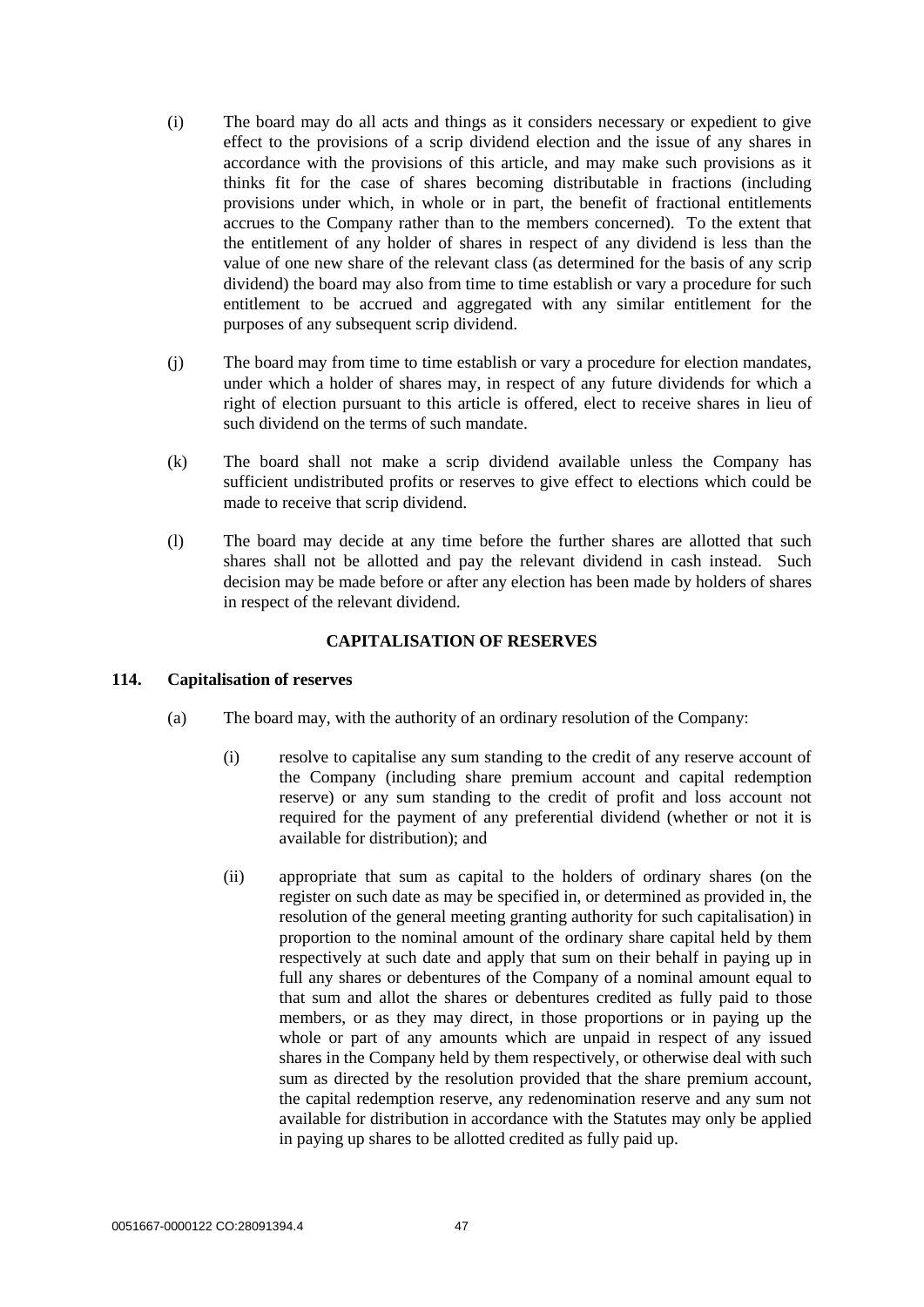- (b) Where any difficulty arises in respect of any distribution of any capitalised reserve or other sum, the board may settle the difficulty as it thinks fit and in particular may make such provisions as it thinks fit in the case of shares or debentures becoming distributable in fractions (including provisions under which, in whole or in part, the benefit of fractional entitlements accrues to the Company rather than the members concerned) or ignore fractions and may fix the value for distribution of any fully paid up shares or debentures and may determine that cash payments be made to any members on the basis of the value so fixed in order to secure equality of distribution, and may vest any shares or debentures in trustees upon such trusts for the persons entitled to share in the distribution as the board may think fit.
- (c) The board may also authorise any person to sign on behalf of the persons entitled to share in the distribution a contract for the acceptance by those persons of the shares or debentures to be allotted to them credited as fully paid under a capitalisation and any such contract shall be binding on all those persons.

#### <span id="page-52-0"></span>**115. Capitalisation of reserves – employees' share schemes**

- (a) This article (which is without prejudice to the generality of the provisions of the immediately preceding article) applies where, pursuant to an employees' share scheme:
	- (i) a person is granted a right to acquire shares in the Company for no payment or at a price less than their nominal value; and
	- (ii) the terms on which any person is entitled to acquire shares in the Company are adjusted so that the price payable to acquire them is less than their nominal value,

and the relevant shares are to be subscribed.

- (b) In any such case the board:
	- (i) may, without requiring any further authority of the Company in general meeting, at any time transfer to a reserve account a sum (the **reserve amount**) which is equal to the amount required to pay up the nominal value of the shares in full, after taking into account the amount (if any) payable by the person from the profits or reserves of the Company which are available for distribution and not required for the payment of any preferential dividend; and
	- (ii) (subject to paragraph [\(d\) below\)](#page-53-6) shall not apply that reserve amount for any purpose other than paying up the nominal value on the allotment of the relevant shares.
- (c) Whenever the Company allots shares to a person pursuant to a right described in Article 115(a), the board shall (subject to the Statutes) appropriate to capital the amount of the reserve amount necessary to pay up the nominal value of those shares in full, after taking into account the amount (if any) payable by the person, apply that amount in paying up the nominal value of those shares in full and allot those shares credited as fully paid to the person entitled to them.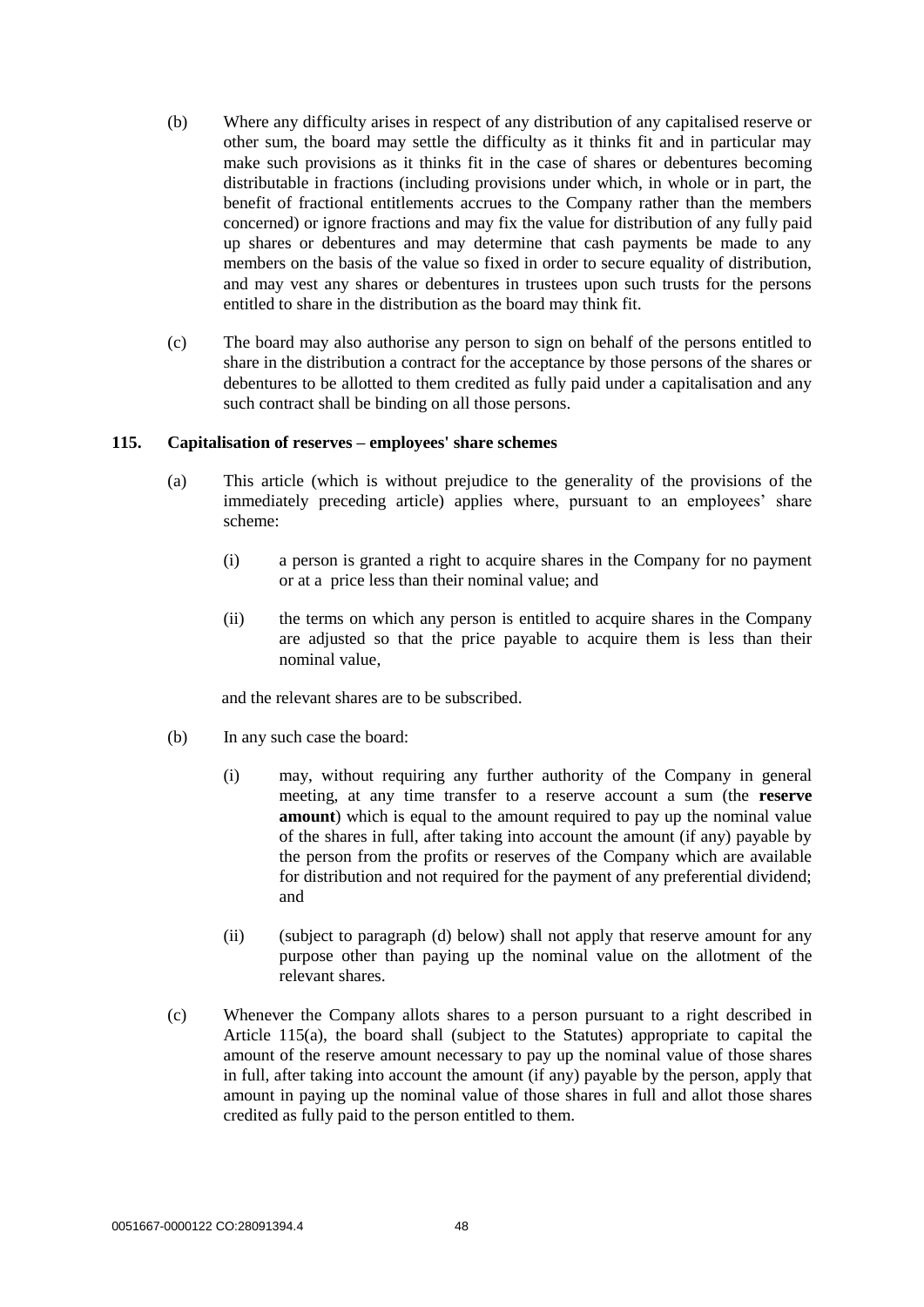<span id="page-53-6"></span>(d) If any person ceases to be entitled to acquire shares as described above in Article 115(a), the restrictions on the reserve amount shall cease to apply in relation to the part of that amount (if any) applicable to those shares.

## **RECORD DATES**

#### <span id="page-53-1"></span><span id="page-53-0"></span>**116. Fixing of record dates**

- (a) Notwithstanding any other of these articles, but without prejudice to any rights attached to any shares, the Company or the board may fix a date as the record date by reference to which a dividend will be declared or paid or a distribution, allotment or issue made, and that date may be before, on or after the date on which the dividend, distribution, allotment or issue is declared, paid or made.
- (b) In the absence of a record date being fixed, entitlement to any dividend, distribution, allotment or issue shall be determined by reference to the date on which the dividend is declared or the distribution, allotment or issue is made.

#### **ACCOUNTS**

#### <span id="page-53-3"></span><span id="page-53-2"></span>**117. Accounting records**

- (a) The board shall cause accounting records of the Company to be kept in accordance with the Statutes.
- (b) The accounting records shall be kept at the office or, subject to the provisions of the Statutes, at such other place or places as the board thinks fit.
- (c) The board shall from time to time determine whether and to what extent and at what times and places and under what conditions or regulations the accounting records of the Company or any of them shall be open to the inspection of members not being directors.
- (d) No member (not being a director) shall have any right of inspecting any account, book or document of the Company, except as conferred by law or authorised by the board or by any ordinary resolution of the Company.
- (e) The accounting records shall always be open to the inspection of the officers of the Company.

## **COMMUNICATIONS**

#### <span id="page-53-5"></span><span id="page-53-4"></span>**118. Communications to the Company**

- (a) Subject to the Statutes and except where otherwise expressly stated, any document or information to be sent or supplied to the Company (whether or not such document or information is required or authorised under the Statutes) shall be in hard copy form or, subject to paragraph [\(b\)](#page-53-7) below, be sent or supplied in electronic form or by means of a website.
- <span id="page-53-7"></span>(b) Subject to the Statutes, a document or information may be given to the Company in electronic form only if it is given in such form and manner and to such address as may have been specified by the board from time to time for the receipt of documents in electronic form. The board may prescribe such procedures as it thinks fit for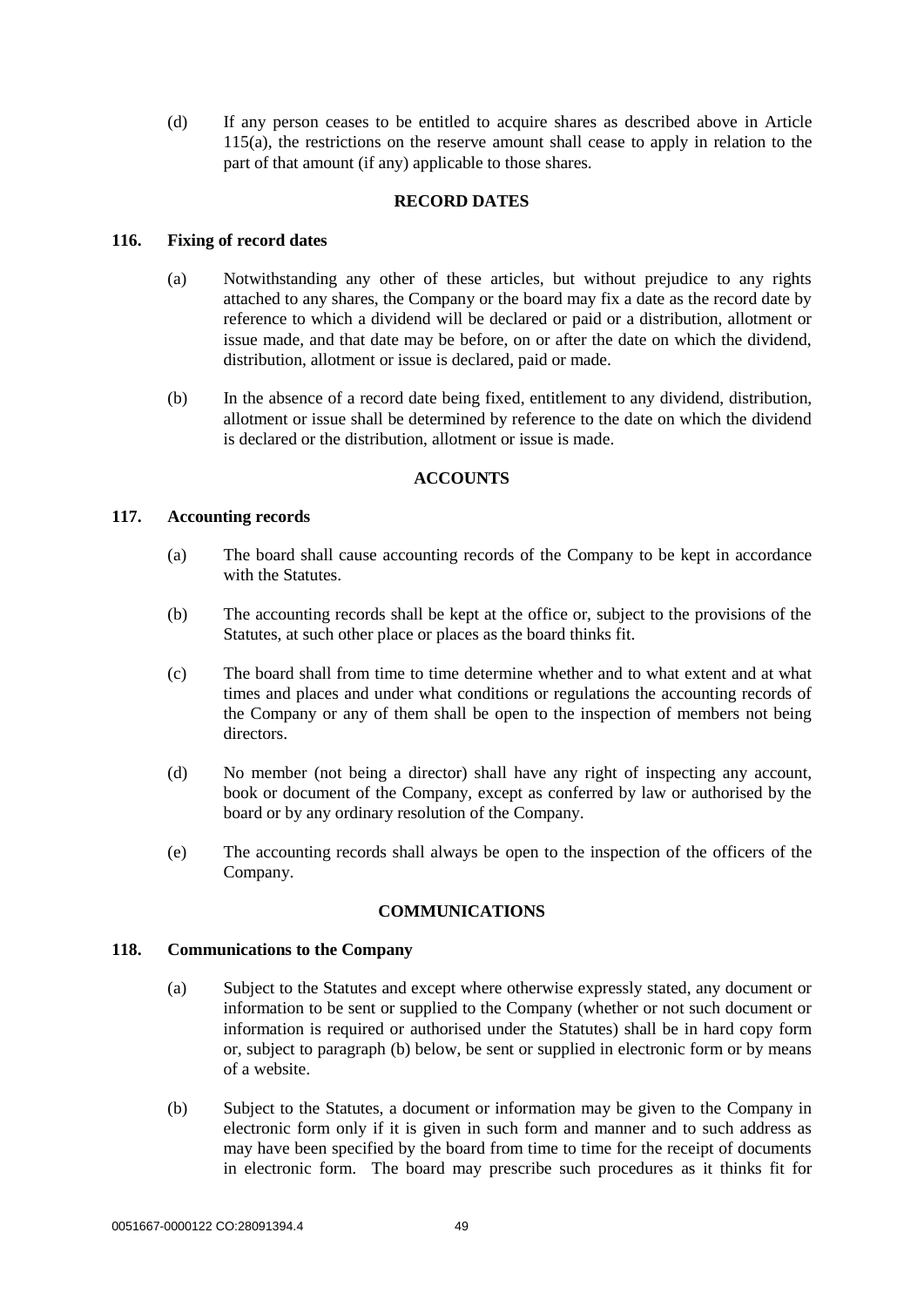verifying the authenticity or integrity of any such document or information given to it in electronic form.

## <span id="page-54-0"></span>**119. Communications by the Company**

- (a) A document or information may be sent or supplied in hard copy form by the Company to any member either personally or by sending or supplying it by post addressed to the member at his registered address or by leaving it at that address.
- (b) Subject to the Statutes (and other rules applicable to the Company), a document or information may be sent or supplied by the Company to any member in electronic form to such address as may from time to time be authorised by the member concerned or by making it available on a website and notifying the member concerned in accordance with the Statutes (and other rules applicable to the Company) that it has been made available. A member shall be deemed to have agreed that the Company may send or supply a document or information by means of a website if the conditions set out in the Statutes have been satisfied.
- (c) In the case of joint holders of a share, any document or information sent or supplied by the Company in any manner permitted by these articles to the joint holder who is named first in the register in respect of the joint holding shall be deemed to be given to all other holders of the share.
- (d) A member whose registered address is not within the United Kingdom shall not be entitled to receive any notice from the Company unless he gives the Company a postal address within the United Kingdom at which notices may be given to him.

#### <span id="page-54-1"></span>**120. Communication during suspension or curtailment of postal services**

- (a) If at any time by reason of the suspension or curtailment of postal services within the United Kingdom (or some part of the United Kingdom) the Company is unable effectively to give notice of a general meeting to some or all of its members or directors then, subject to complying with paragraph (b) below, the Company need only give notice of the meeting to those members or directors to whom the Company is entitled, in accordance with the Statutes, to give notice by electronic means.
- <span id="page-54-4"></span><span id="page-54-3"></span>(b) In the circumstances described in paragraph (a) above, the Company must:
	- (i) advertise the general meeting by a notice which appears on its website and in at least one national newspaper complying with the notice period requirements set out in article [27;](#page-17-7) and
	- (ii) send confirmatory copies of the notice (or, as the case may be, the notification of the website notice) by post to those members and directors to whom notice (or notification) cannot be given by electronic means if at least six clear days before the meeting the posting of notices (and notifications) to addresses throughout the United Kingdom again becomes practicable.

#### <span id="page-54-2"></span>**121. When communication is deemed received**

(a) Any document or information, if sent by first class post, shall be deemed to have been received on the day following that on which the envelope containing it is put into the post, or, if sent by second class post, shall be deemed to have been received on the second day following that on which the envelope containing it is put into the post and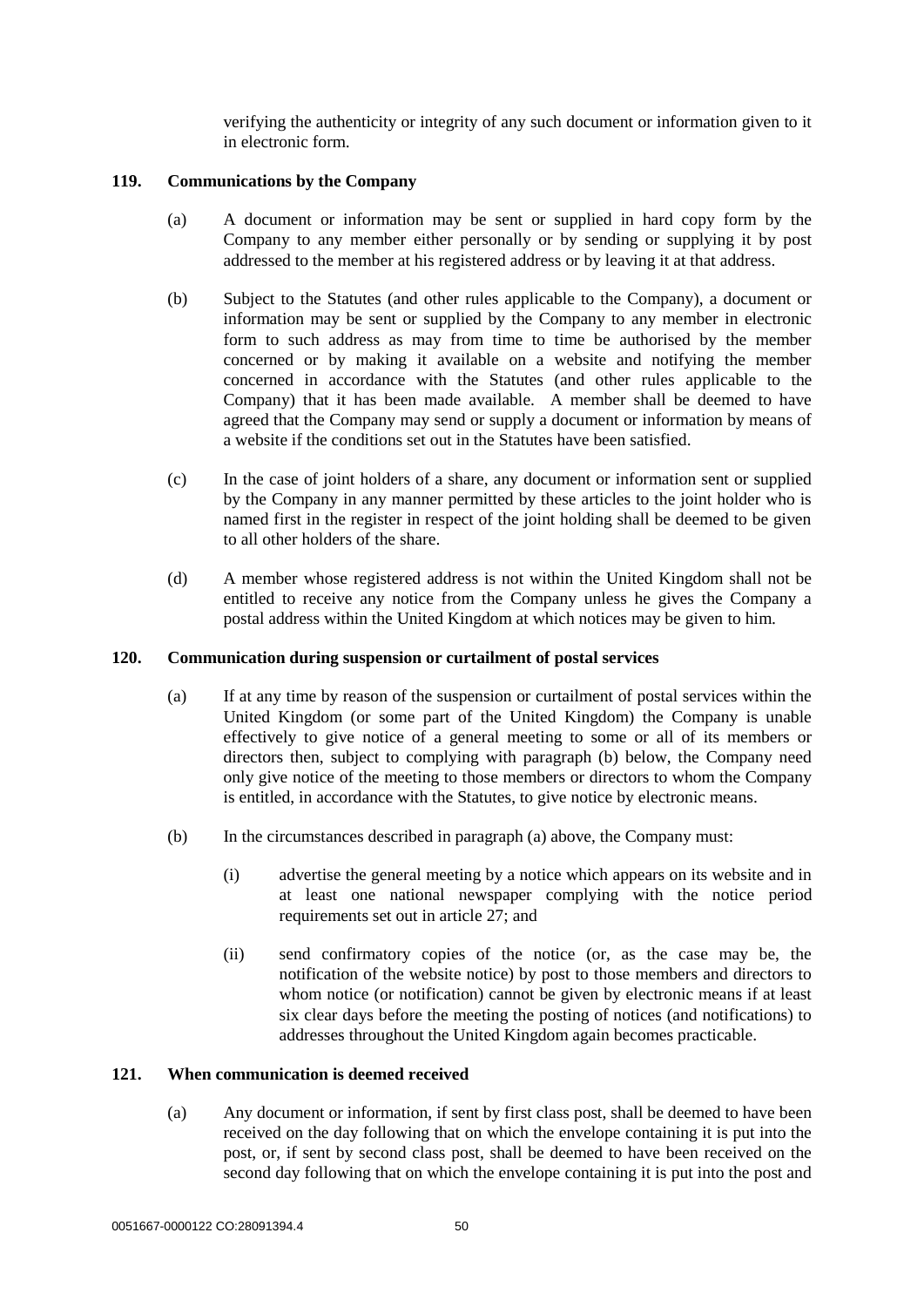in proving that a document or information has been received it shall be sufficient to prove that the letter, envelope or wrapper containing the document or information was properly addressed, prepaid and put into the post.

- (b) Any document or information not sent by post but left at a registered address or address at which a document or information may be received shall be deemed to have been received on the day it was so left.
- <span id="page-55-1"></span>(c) Any document or information, if sent or supplied by electronic means, shall be deemed to have been received on the day on which the document or information was sent or supplied by or on behalf of the Company.
- (d) If the Company receives a delivery failure notification following a communication by electronic means in accordance with paragraph [\(c\)](#page-55-1) above, the Company shall send or supply the document or information in hard copy or electronic form (but not by electronic means) to the member either personally or by post addressed to the member at his registered address or by leaving it at that address. This shall not affect when the document or information was deemed to be received in accordance with paragrap[h \(c\)](#page-55-1) above.
- (e) Where a document or information is sent or supplied by means of a website, it shall be deemed to have been received:
	- (i) when the material was first made available on the website; or
	- (ii) if later, when the recipient was deemed to have received notice of the fact that the material was available on the website.
- (f) Where in accordance with article [120\(b\)\(i\),](#page-54-4) notice is given by way of website notice and newspaper advertisement, such notice shall be deemed to have been given to each member or person entitled to so receive it at the later of:
	- (i) the time the notice is available on the website; and
	- (ii) 12.00 p.m. on the day when the advertisement appears (or, if it appears on different days, at 12.00 p.m. on the first of the days when it appears).
- (g) A member present, either in person or by proxy, at any meeting of the Company or class of members of the Company shall be deemed to have received notice of the meeting and, where requisite, of the purposes for which the meeting was convened.
- (h) Every person who becomes entitled to a share shall be bound by every notice (other than a notice in accordance with section 793 of the CA 2006) in respect of that share which before his name is entered in the register was given to the person from whom he derives his title to the share.

## <span id="page-55-2"></span><span id="page-55-0"></span>**122. Record date for communications**

(a) For the purposes of giving notices of meetings, or of sending or supplying other documents or other information, whether under section 310(1) of the CA 2006, any other Statute, a provision in these articles or any other instrument, the Company may determine that persons entitled to receive such notices, documents or other information are those persons entered on the register at the close of business on a day determined by it.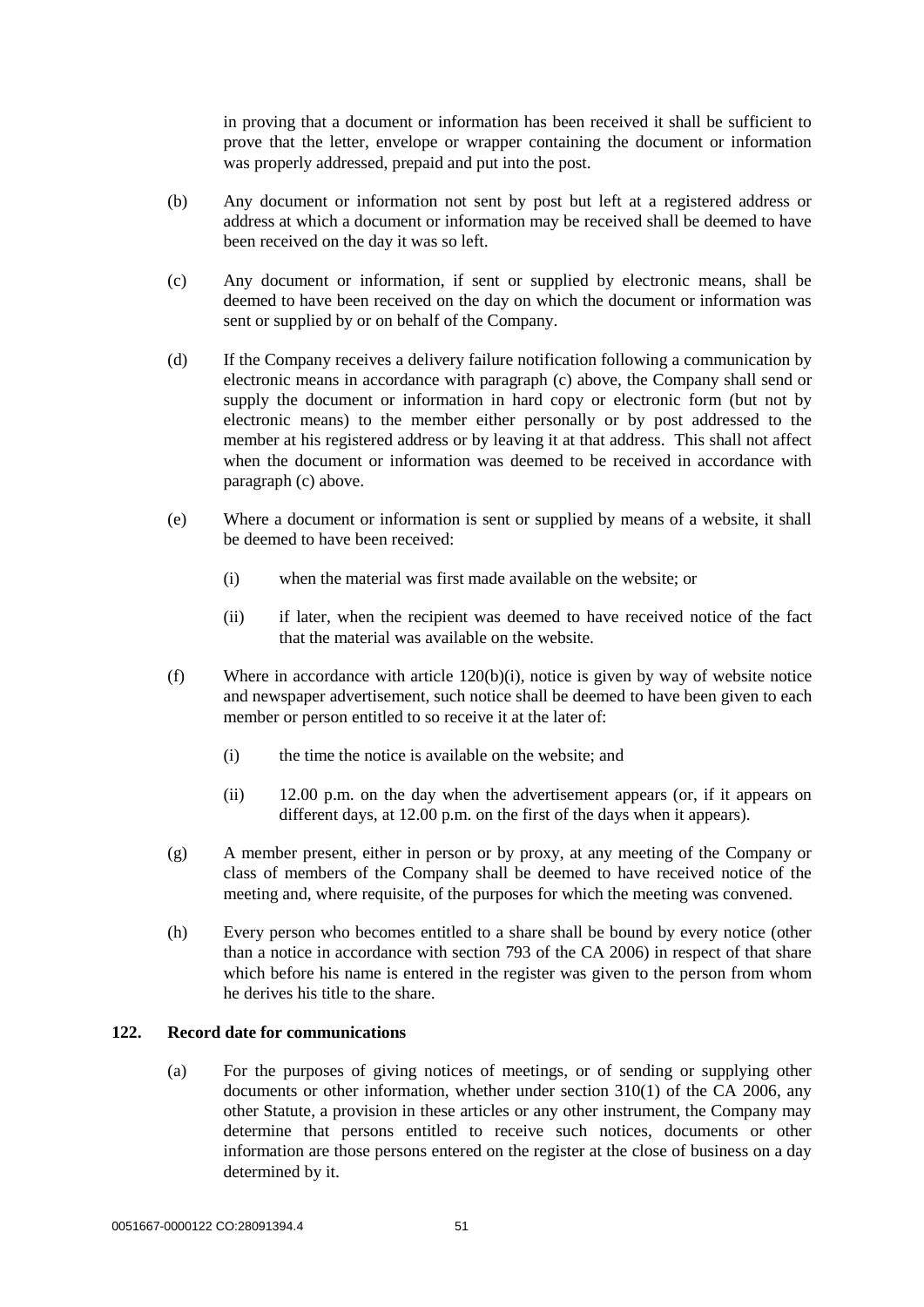(b) The day determined by the Company under paragraph [\(a\) above](#page-55-2) may not be more than 15 days before the day that the notice of the meeting, document or other information is given.

#### <span id="page-56-0"></span>**123. Communication to person entitled by transmission**

Where a person is entitled by transmission to a share, any notice or other communication shall be given to him, as if he were the holder of that share and his address noted in the register were his registered address. In any other case, any notice or other communication given to any member pursuant to these articles shall, notwithstanding that the member is then dead or bankrupt or that any other event giving rise to the transmission of the share by operation of law has occurred and whether or not the Company has notice of the death, bankruptcy or other event, be deemed to have been properly given in respect of any share registered in the name of that member as sole or joint holder.

#### **UNTRACED MEMBERS**

## <span id="page-56-2"></span><span id="page-56-1"></span>**124. Sale of shares of untraced members**

- (a) The Company may sell, in such manner as the board may decide and at the best price it considers to be reasonably obtainable at that time, any share of a member, or any share to which a person is entitled by transmission if and provided that:
	- (i) during a period of 12 years, at least three cash dividends(whether interim or final) have become payable in respect of the share to be sold and have been sent by the Company in accordance with these articles;
	- (ii) during that period of 12 years no cash dividend payable in respect of the share has been claimed, no cheque, warrant, order or other payment for a dividend has been cashed, no dividend sent by means of a funds transfer system has been paid and no communication has been received by the Company from the member or the person entitled by transmission to the share;
	- (iii) on or after the expiry of that period of 12 years, the Company has sent, or caused to be sent, a notice to the registered address or last known address the Company has of the member or other person entitled by transmission to the share, stating that it intends to sell the shares, and before sending such a notice to the member or other person entitled, the Company made, or caused to be made, tracing enquiries for the purpose of contacting that member or other person which the board considers to be reasonable and appropriate in the circumstances, and
	- (iv) during the period of three months following the sending of the notice referred to in sub-paragraph (a)(iii) above and after that period until the exercise of the power to sell the share, the Company has not received any communication from the member or the person entitled by transmission to the share.
- (b) If during the relevant period referred to in paragraph (a) above or during any period ending on the date when all the requirements of paragraph (a) have been satisfied, any additional shares have been issued in respect of those held at the beginning of, or previously so issued during, any such period and are held by the same member or other person entitled by transmission to the share and all requirements set out in sub-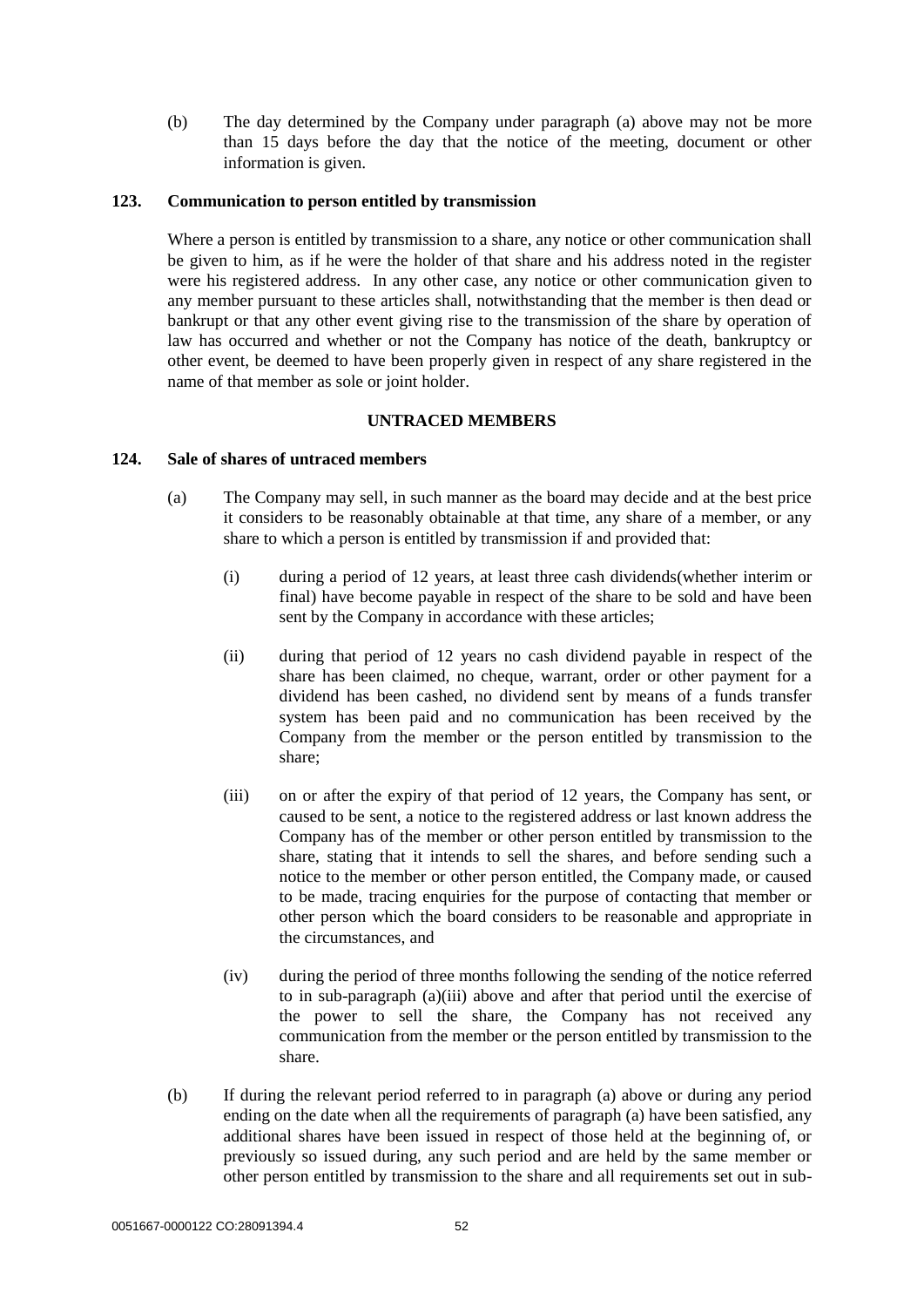paragraphs  $(a)(ii)$  to (iv) are satisfied in relation to such additional shares (but as if the references to a period of 12 years were omitted from sub-paragraphs  $(a)(ii)$  and  $(iii)$ and the reference to a period of three months was omitted from sub-paragraph (a)(iv) and no dividend has been claimed on those additional shares), the Company shall also be entitled to sell the additional shares at the best price it considers to be reasonably obtainable at that time.

- (c) To give effect to any sale of shares
	- (i) in the case of a share in certified form, the board may authorise any person to execute an instrument of transfer of the share to the purchaser or a person nominated by the purchaser and take such other steps (including the giving of directions to or on behalf of the member or other person entitled by transmission to the share, who shall be bound by them, entering the name of the transferee in the register notwithstanding the absence of any share certificate being lodged in respect of the sale shares and issuing a new certificate to the transferee) as it thinks fit to effect the transfer, and
	- (ii) in the case of a share in uncertified form, the board may, to enable the Company to deal with the share in accordance with the provisions of this Article 124, require the operator of a relevant system to convert the share into certificated form, and after such conversion, authorise any person to execute an instrument of transfer and take such other steps (including the giving of directions to or on behalf of the member or such other person entitled by transmission to the share, who shall be bound by them, entering the name of the transferee in the register notwithstanding the absence of any share certificate being lodged in respect of the sale shares and issuing a new certificate to the transferee) as it thinks fit to effect the transfer,

and such transfer shall be as effective as if it had been carried out by the member or other person entitled by transmission to the share and the title of the new holder to the share shall not be affected by any irregularity or invalidity in the proceedings relating to the sale.

(d) The net proceeds of sale under this Article 124 shall belong to the Company. A former member or other previously entitled person by law shall not be a creditor for such amount and the Company will not be obliged to account to such person for, or be liable to such person in relation to, the proceeds of sale. The Company shall be entitled to use or invest the sale proceeds for any purpose that the board may, from time to time, think fit.

## **DESTRUCTION OF DOCUMENTS**

# <span id="page-57-3"></span><span id="page-57-2"></span><span id="page-57-1"></span><span id="page-57-0"></span>**125. Destruction of documents**

- (a) The board may authorise or arrange the destruction of documents held by the Company as follows:
	- (i) at any time after the expiration of six years from the date of registration, all instruments of transfer (which phrase, together with references to documents, shall for the purposes of this article [125](#page-57-2) include electronically generated or stored communications in relation to the transfer of uncertificated shares and any electronic or tangible copies of the same) of shares and all other documents transferring or purporting to transfer shares or representing or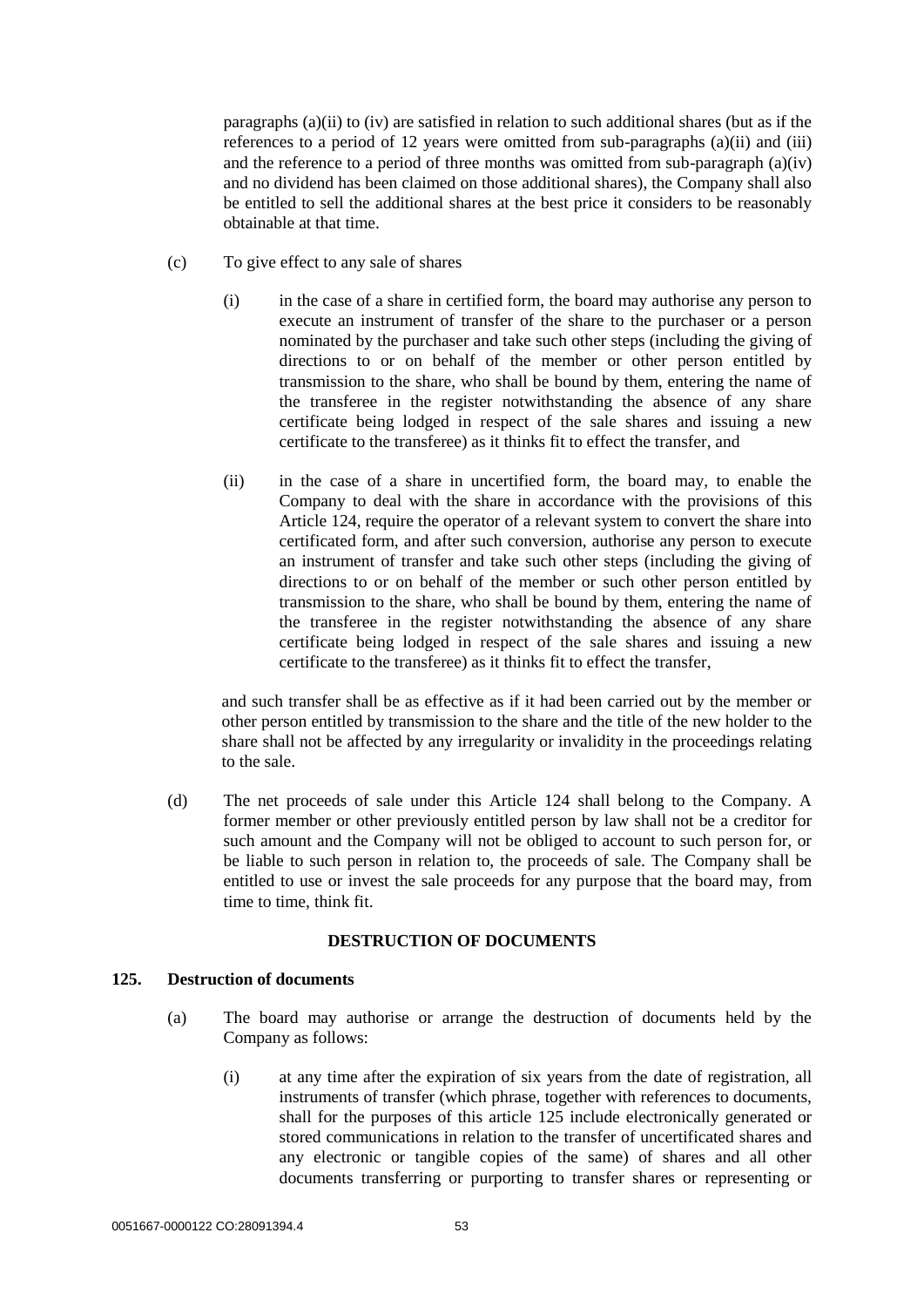purporting to represent the right to be registered as the holder of shares on the faith of which entries have been made in the register;

- (ii) at any time after the expiration of one year from the date of cancellation, all registered share certificates which have been cancelled;
- (iii) at any time after the expiration of two years from the date of recording them, all dividend mandates and notifications of change of address (which shall include, in relation to electronic communications, any number or address used for the purposes of such communications); and
- (iv) at any time after the expiration of one year from the date of actual payment, all paid dividend warrants and cheques.
- <span id="page-58-0"></span>(b) It shall conclusively be presumed in favour of the Company that:
	- (i) every entry in the register purporting to have been made on the basis of an instrument of transfer or other document so destroyed was duly and properly made;
	- (ii) every instrument of transfer so destroyed was a valid and effective instrument duly and properly registered;
	- (iii) every share certificate so destroyed was a valid certificate duly and properly cancelled;
	- (iv) every other document mentioned in paragraph [\(a\) above](#page-57-3) so destroyed was a valid and effective document in accordance with the particulars of it recorded in the books and records of the Company; and
	- (v) every paid dividend warrant and cheque so destroyed was duly paid.
- (c) The provisions of paragraph [\(b\) above](#page-58-0) shall apply only to the destruction of a document in good faith and without notice of any claim (regardless of the parties to it) to which the document might be relevant.
- (d) Nothing in this article shall be construed as imposing on the Company or the board any liability in respect of the destruction of any document earlier than as stated in paragraph [\(a\) above](#page-57-3) or in any other circumstances in which liability would not attach to the Company or the board in the absence of this article.
- (e) References in this article [125](#page-57-2) to instruments of transfer shall include, in relation to uncertificated shares, instructions and/or notifications made in accordance with the relevant system concerned relating to the transfer of such shares.
- (f) References in this article to the destruction of any document include references to its disposal in any manner.
- (g) In relation to uncertificated shares, the provisions of this article [125](#page-57-2) shall apply only to the extent the same are consistent with the Statutes.